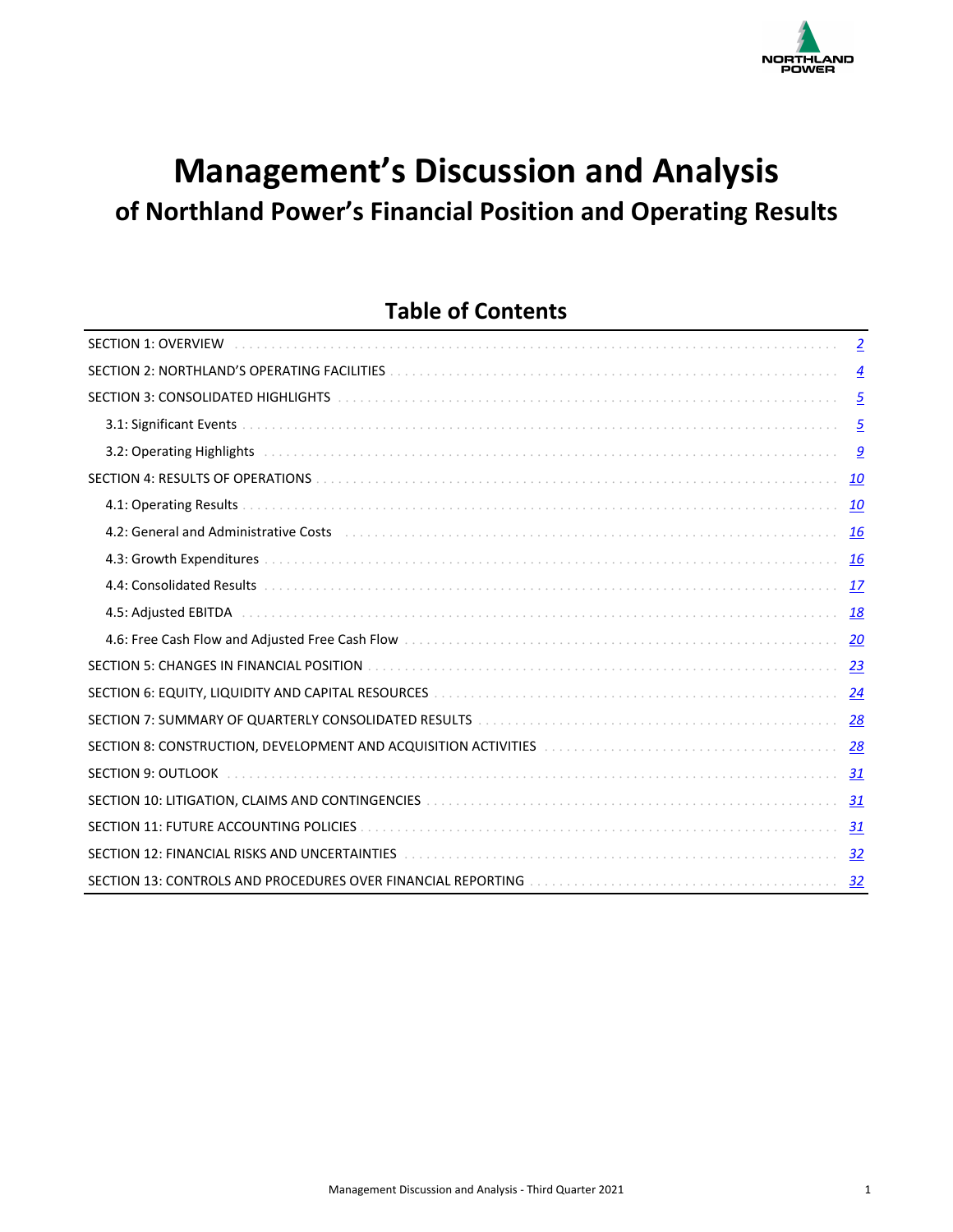<span id="page-1-0"></span>

## **SECTION 1: OVERVIEW**

### *Introduction*

The purpose of this Management's Discussion and Analysis ("MD&A") is to explain the financial results of Northland Power Inc. ("**Northland**" or the "**Company**") and to assist the reader in understanding the nature and importance of changes and trends as well as the risks and uncertainties that may affect the operating results and financial position of the Company. This MD&A should be read in conjunction with Northland's unaudited interim condensed consolidated financial statements for the three and nine months ended September 30, 2021, and 2020, as well as its audited consolidated financial statements for the years ended December 31, 2020 and 2019 ("2020 Annual Report") and Northland's most recent Annual Information Form dated February 22, 2021 ("2020 AIF"). This material is available on SEDAR at www.sedar.com and on Northland's website at www.northlandpower.com.

This MD&A contains forward-looking statements that are based on certain estimates and assumptions that were considered reasonable on November 10, 2021; actual results may differ materially. Certain prior period disclosures have been reclassified for consistency with the current period presentation. Northland's Audit Committee reviewed this MD&A and the associated unaudited interim condensed consolidated financial statements and notes, and its Board of Directors approved these documents prior to their release.

All dollar amounts set out herein are in thousands of Canadian dollars, unless otherwise stated.

### *Forward-Looking Statements*

This MD&A contains forward-looking statements that are based on certain estimates and assumptions that were considered reasonable on November 10, 2021; actual results may differ materially. Forward-looking statements are provided for the purpose of presenting information about management's current expectations and plans. Readers are cautioned that such statements may not be appropriate for other purposes. Northland's actual results could differ materially from those expressed in, or implied by, these forward-looking statements and, accordingly, the events anticipated by the forward*looking* statements may or may not transpire or occur. Forward-looking statements include statements that are predictive in nature, depend upon or refer to future events or conditions, or include words such as "expects," "anticipates," "plans," "predicts," "believes," "estimates," "intends," "targets," "projects," "forecasts" or negative versions thereof and other *similar expressions or future or conditional verbs such as "may," "will," "should," "would" and "could." These statements may include, without limitation, statements regarding future Adjusted EBITDA, Free Cash Flows (and as adjusted) and per* share amounts, dividend payments and dividend payout ratios, guidance, the timing for energization, testing and *commencement of commercial operations at La Lucha as well as related costs, the completion of construction, completion,* attainment of commercial operations, the potential for future production from project pipelines, cost and output of *development projects, litigation claims, plans for raising capital, and the future operations, business, financial condition, financial results, priorities, ongoing objectives, strategies and outlook of Northland and its subsidiaries. These statements* are based upon certain material factors or assumptions that were applied in developing the forward-looking statements, *including* the design specifications of development projects, the provisions of contracts to which Northland or a subsidiary is *a party, management's current plans and its perception of historical trends, current conditions and expected future*  developments, as well as other factors that are believed to be appropriate in the circumstances. Although these forward*looking* statements are based upon management's current reasonable expectations and assumptions, they are subject to numerous risks and uncertainties. Some of the factors that could cause results or events to differ from current expectations include, but are not limited to, risks associated with revenue contracts, impact of COVID-19 pandemic, Northland's reliance on the performance of its offshore wind facilities at Gemini, Nordsee One and Deutsche Bucht for approximately 60% of its Adjusted EBITDA and Free Cash Flow, counterparty risks, contractual operating performance, variability of revenue from generating facilities powered by intermittent renewable resources, offshore wind concentration, natural gas and power market risks, operational risks, recovery of utility operating costs, Northland's ability to resolve issues/delays with the relevant regulatory and/or government authorities in Mexico, permitting, construction risks, project development risks, *acquisition risks, financing risks, interest rate and refinancing risks, liquidity risk, credit rating risk, currency fluctuation risk,* variability of cash flow and potential impact on dividends, taxation, natural events, environmental risks, health and worker safety risks, market compliance risk, government regulations and policy risks, utility rate regulation risks, international activities, reliance on information technology, labour relations, reputational risk, insurance risk, risks relating to co*ownership, bribery and corruption risk, legal contingencies, and the other factors described in this MD&A and the 2020 AIF. Northland's actual results could differ materially from those expressed in, or implied by, these forward-looking statements* and, accordingly, no assurances can be given that any of the events anticipated by the forward-looking statements will *transpire* or occur. The forward-looking statements contained in this MD&A are based on assumptions that were considered reasonable as of the date hereof. Other than as specifically required by law, Northland undertakes no obligation to update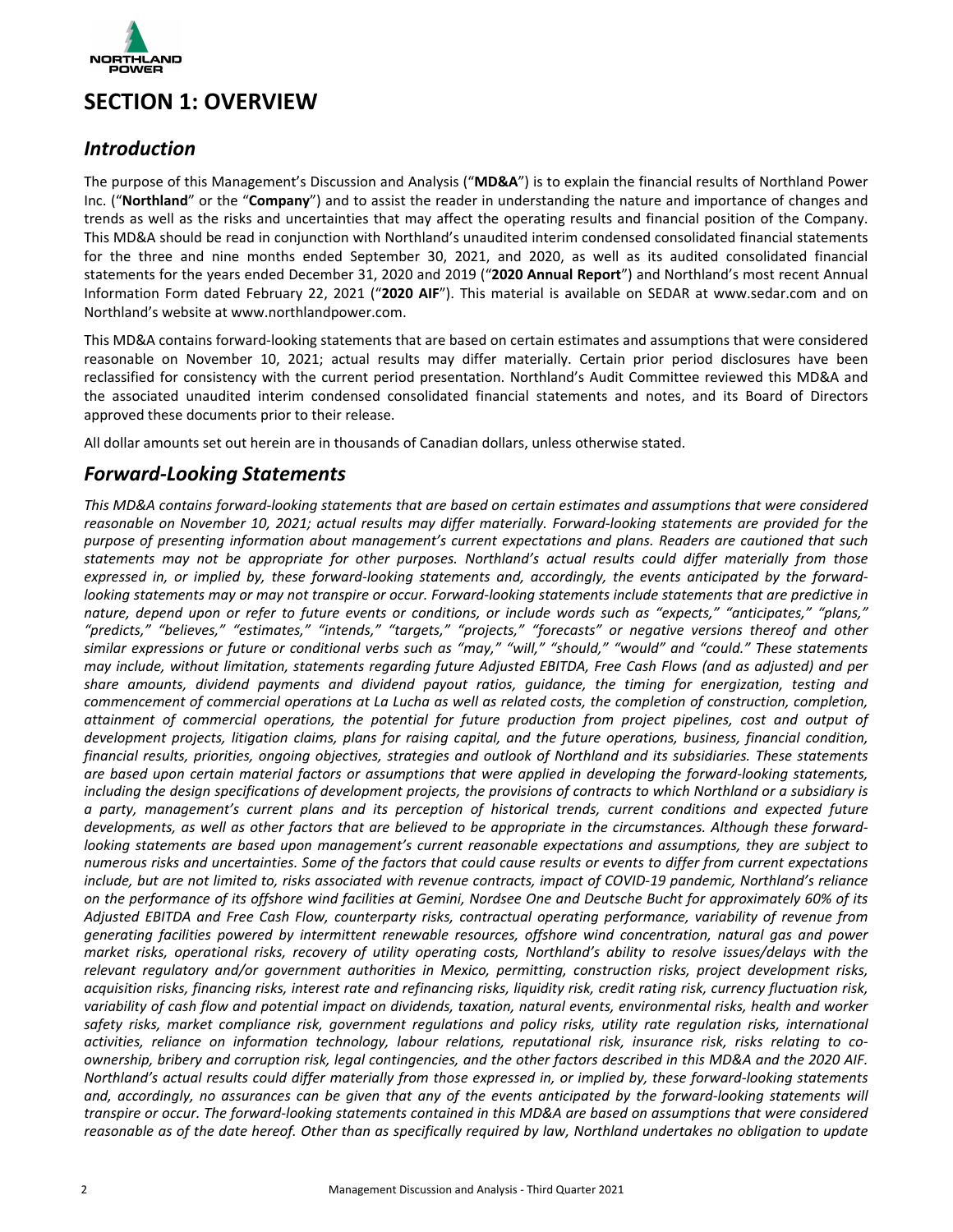

any forward-looking statements to reflect events or circumstances after such date or to reflect the occurrence of unanticipated events, whether as a result of new information, future events or results, or otherwise.

### *Non-IFRS Financial Measures*

This MD&A includes references to the Company's adjusted earnings before interest, income taxes, depreciation and amortization ("Adjusted EBITDA"), Free Cash Flow, Adjusted Free Cash Flow and applicable payout ratios and per share amounts, measures not prescribed by International Financial Reporting Standards (**IFRS**), and therefore do not have any standardized meaning under IFRS and may not be comparable to similar measures presented by other companies. Non-IFRS financial measures are presented at Northland's share of underlying operations. These measures should not be considered alternatives to net income (loss), cash flow from operating activities or other measures of financial performance calculated in accordance with IFRS. Rather, these measures are provided to complement IFRS measures in the analysis of Northland's results of operations from management's perspective. Management believes that Northland's non-IFRS financial measures and applicable payout ratio and per share amounts are widely accepted and understood financial indicators used by investors and securities analysts to assess the performance of a company, including its ability to generate cash through operations. For reconciliations of these non-IFRS financial measures to their nearest IFRS measure, refer to Section 4.5: Adjusted EBITDA for a reconciliation of consolidated net income (loss) under IFRS to reported Adjusted EBITDA and Section 4.6: Free Cash Flow and Adjusted Free Cash Flow for a reconciliation of cash provided by operating activities under IFRS to reported Free Cash Flow and Adjusted Free Cash Flow.

### *Adjusted EBITDA*

Adjusted EBITDA represents core operating performance of the business excluding leverage, income tax and non-core accounting items. Adjusted EBITDA is calculated as Northland's share of net income (loss) adjusted for the provision for (recovery of) income taxes; depreciation of property, plant and equipment; amortization of contracts and other intangible assets; net finance costs; interest income from Gemini; fair value (gain) loss on derivative contracts; unrealized foreign exchange (gain) loss; (gain) loss on sale of development assets; equity accounting; costs attributable to an asset or business acquisition and other adjustments as appropriate, such as management and incentive fees earned by Northland from nonwholly owned assets. For clarity, Northland's Adjusted EBITDA reflects a reduction for its share of general and administrative costs during development and construction that do not qualify for capitalization.

Management believes Adjusted EBITDA is a meaningful measure of Northland's operating performance because it excludes certain items included in the calculation of net income (loss) that may not be appropriate determinants of long-term operating performance.

### *Free Cash Flow*

Free Cash flow represents the cash generated from the business that management believes is representative of cash available to pay dividends, while preserving the long-term value of the business. Free Cash Flow is calculated as Northland's share of cash provided by operating activities adjusted for short-term changes in operating working capital; nonexpansionary capital expenditures; interest incurred on outstanding debt; scheduled principal repayments and upfinancings; major maintenance and debt reserves; interest income from Northland's subordinated loan to Gemini; proceeds from government grants; preferred share dividends; net proceeds from sale of development assets; and other adjustments as appropriate, including, but not limited to, lease payments. Free Cash Flow excludes pre-completion revenue required to service debt and related operating costs for projects under construction and excludes costs attributable to an asset or business acquisition.

For clarity, Northland's Free Cash Flow reflects a reduction for expenditures on development activities until an advanced project qualifies for capitalization under IFRS. Free cash flow for EBSA includes proceeds from ongoing planned debt upsizing in excess of expansionary capital expenditures. Where Northland controls the distribution policy of its investments, Free Cash Flow reflects Northland's share of the investment's underlying Free Cash Flow, otherwise, Northland includes the cash distributions received from the investment. Free Cash Flow from foreign operations is translated to Canadian dollars at the exchange rate Northland realizes on cash distributions.

Management believes Free Cash Flow is a meaningful measure of Northland's ability to generate cash flow, after on-going obligations, to fund dividend payments.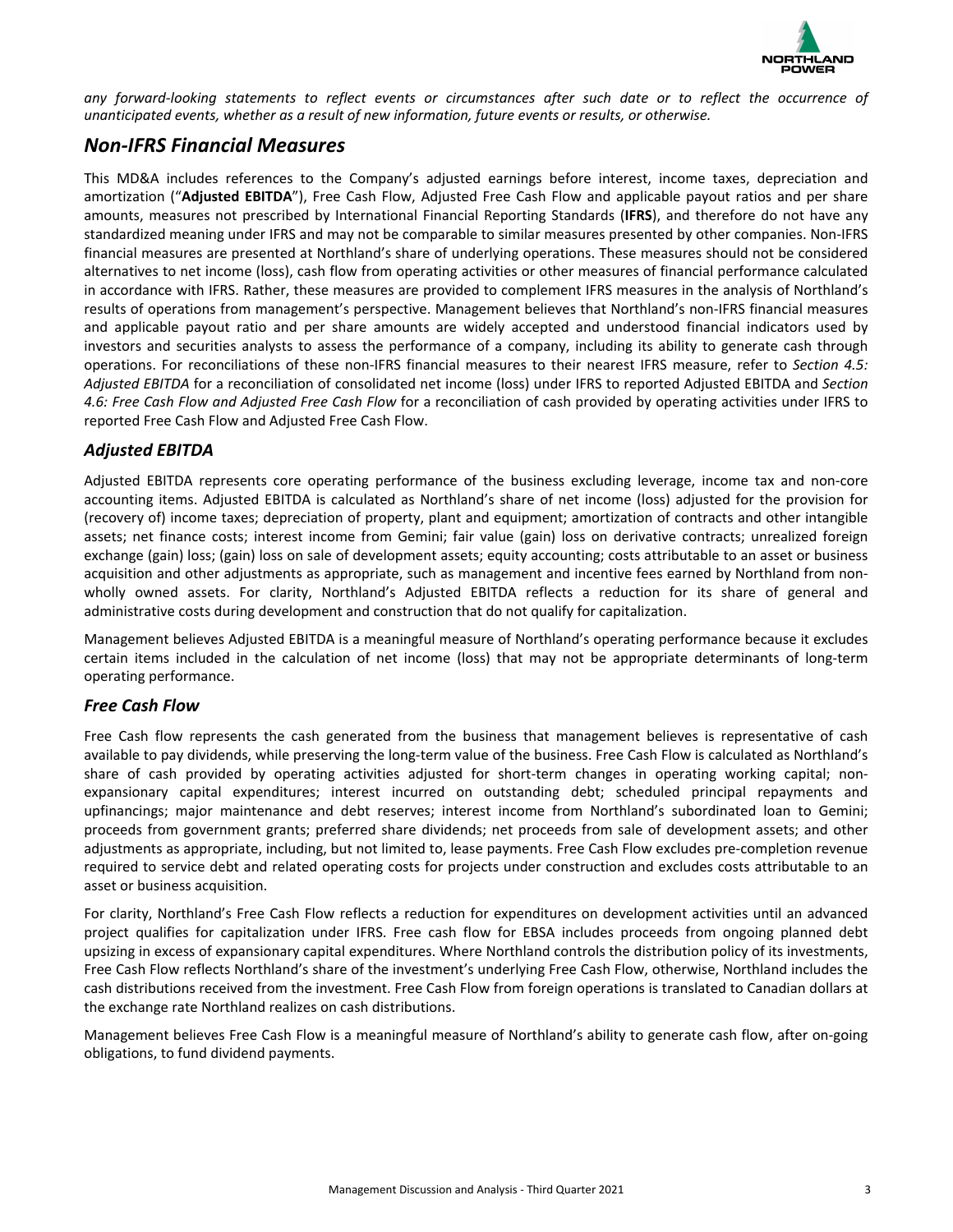<span id="page-3-0"></span>

### *Adjusted Free Cash Flow*

Commencing with the 2020 Annual Report, Northland introduced Adjusted Free Cash Flow, a supplementary non-IFRS Free Cash Flow measure, and associated per share amounts and payout ratios. Adjusted Free Cash Flow is calculated by excluding growth-related expenditures from Free Cash Flow. Management believes this measure provides a relevant presentation of cash flow generated from the business before investment-related decisions (refer to *Section 4.3: Growth Expenditures* for additional information). Management believes Adjusted Free Cash Flow is a meaningful measure of Northland's ability to generate cash flow, after on-going obligations, to reinvest in growth and fund dividend payments.

The Free Cash Flow and adjusted payout ratios, calculated using Free Cash Flow and Adjusted Free Cash Flow, respectively, demonstrate the proportion of the respective measure paid as dividends, whether in cash, or in shares under Northland's dividend reinvestment plan (DRIP). The net payout ratios indicate the proportion of Free Cash Flow paid as cash dividends. The payout ratios generally reflect Northland's ability to fund growth-related expenditures and sustain dividends.

## **SECTION 2: NORTHLAND'S OPERATING FACILITIES**

As of September 30, 2021, Northland owns or has a net economic interest in 2,817 megawatts (MW) of power-producing facilities with a total operating capacity of approximately 3,240MW and a regulated utility. Northland's operating assets provide stable cash flow and are located in Canada, Germany, the Netherlands, Spain and Colombia. Northland's powerproducing facilities produce electricity from clean energy sources for sale primarily under long-term PPAs or other revenue arrangements with creditworthy customers. Northland's utility is a distributor and retailer of electricity compensated under a regulated framework. Refer to the 2020 AIF for additional information on Northland's operating facilities as of December 31, 2020. 

Northland's MD&A and unaudited interim condensed consolidated financial statements include the results of its operating facilities, the most significant of which are presented in the following table:

|                              | <b>Year of Commercial</b>                  |                                     |                                            | <b>Gross</b>                | <b>Net</b>                  |
|------------------------------|--------------------------------------------|-------------------------------------|--------------------------------------------|-----------------------------|-----------------------------|
|                              | <b>Operations or</b><br><b>Acquisition</b> | Geographic<br>region <sup>(1)</sup> | <b>Economic</b><br>interest <sup>(2)</sup> | Production<br>Capacity (MW) | Production<br>Capacity (MW) |
| <b>Offshore Wind</b>         |                                            |                                     |                                            |                             |                             |
| Gemini                       | 2017                                       | The Netherlands                     | 60%                                        | 600                         | 360                         |
| Nordsee One                  | 2017                                       | Germany                             | 85%                                        | 332                         | 282                         |
| Deutsche Bucht               | 2020                                       | Germany                             | 100%                                       | 252                         | 252                         |
| <b>Efficient Natural Gas</b> |                                            |                                     |                                            |                             |                             |
| <b>Iroquois Falls</b>        | 1997                                       | Ontario                             | 100%                                       | 120                         | 120                         |
| Kingston                     | 1997                                       | Ontario                             | 100%                                       | 110                         | 110                         |
| Kirkland Lake <sup>(3)</sup> | 1993                                       | Ontario                             | 77%                                        | 132                         | 102                         |
| North Battleford             | 2013                                       | Saskatchewan                        | 100%                                       | 260                         | 260                         |
| Spy Hill                     | 2011                                       | Saskatchewan                        | 100%                                       | 86                          | 86                          |
| Thorold                      | 2010                                       | Ontario                             | 100%                                       | 265                         | 265                         |
| <b>Onshore Renewable</b>     |                                            |                                     |                                            |                             |                             |
| Cochrane                     | 2015                                       | Ontario                             | 63%                                        | 40                          | 25                          |
| <b>Grand Bend</b>            | 2016                                       | Ontario                             | 50%                                        | 100                         | 50                          |
| Jardin                       | 2009                                       | Québec                              | 100%                                       | 133                         | 133                         |
| McLean's                     | 2014                                       | Ontario                             | 50%                                        | 60                          | 30                          |
| <b>Mont Louis</b>            | 2011                                       | Québec                              | 100%                                       | 101                         | 101                         |
| Solar                        | 2014                                       | Ontario                             | 100%                                       | 90                          | 90                          |
| Spanish portfolio            | 2021                                       | Spain                               | 99%                                        | 559                         | 551                         |
| <b>Utility</b>               |                                            |                                     |                                            |                             |                             |
| EBSA                         | 2020                                       | Colombia                            | 99%                                        | n/a                         | n/a                         |
| <b>Total</b>                 |                                            |                                     |                                            | 3,240                       | 2,817                       |

(1) Operating efficient natural gas and onshore renewable facilities are located in Canada and Spain.

(2) As at September 30, 2021, Northland's economic interest was unchanged from December 31, 2020 with the exception of Spanish portfolio, which Northland acquired on August 11, 2021. Spanish portfolio's results are consolidated in Northland's financial results effective on the acquisition date.

(3) Northland indirectly controls 100% of the voting interest of Kirkland Lake, while third-parties have non-voting ownership interests. Northland's effective net economic interest in Kirkland Lake is approximately 77%.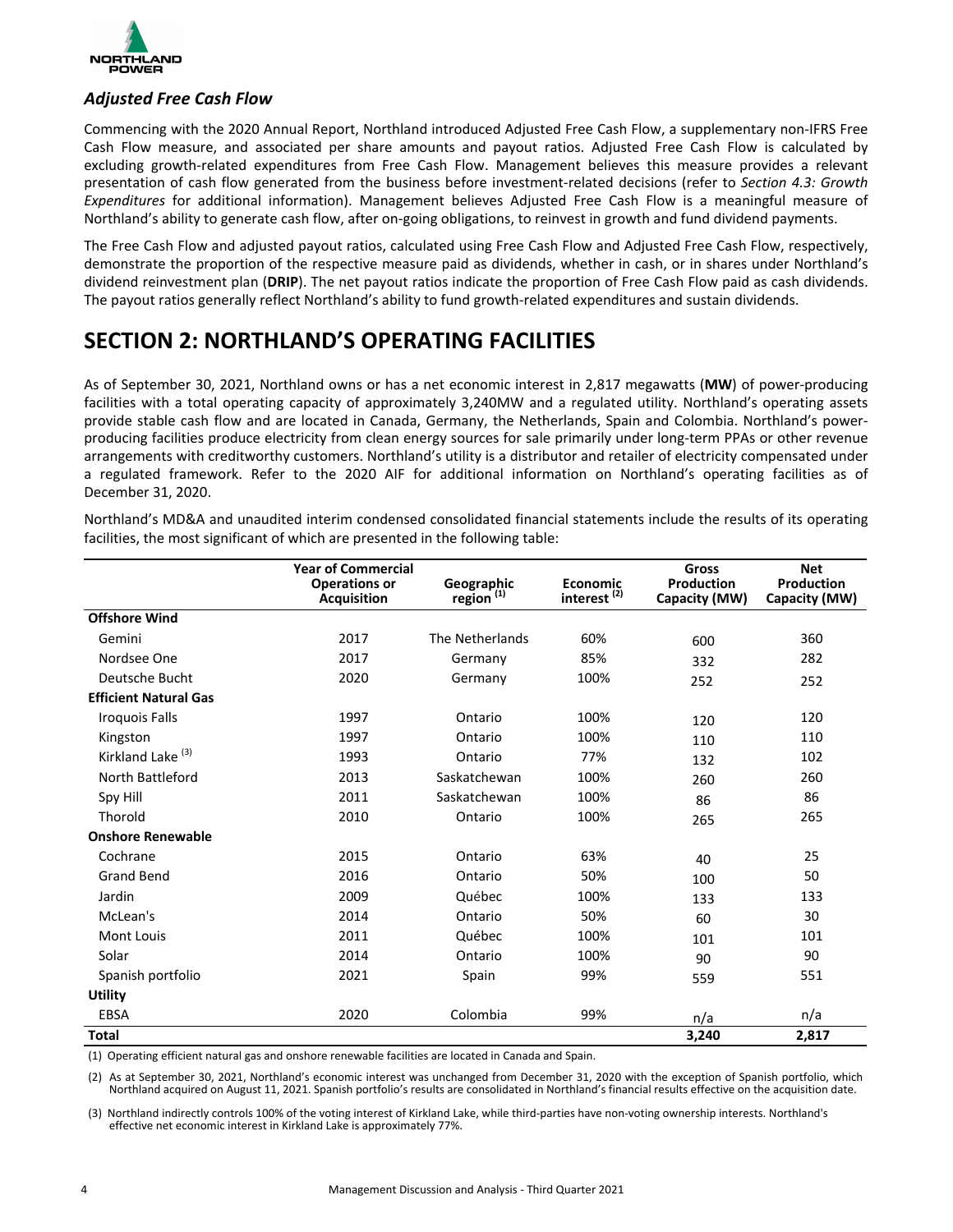

## <span id="page-4-0"></span>**SECTION 3: CONSOLIDATED HIGHLIGHTS**

### *3.1: Significant Events*

Significant events during the first nine months of 2021 and through the date of this MD&A are described below. Refer to **SECTION 8: CONSTRUCTION, DEVELOPMENT AND ACQUISITION ACTIVITIES** for additional information on projects and acquisitions.

### *COVID-19 and Business Update*

The COVID-19 pandemic ("**COVID-19**") has had significant effects across global economies and sectors, including reduced power demand within the renewable energy sector. Each of Northland's operating facilities are deemed to be essential infrastructure and, as such, operations have continued uninterrupted to date.

Management has taken prudent and comprehensive measures to safeguard the health and well-being of all employees, contractors as well as host communities. All of Northland's facilities continue to operate as expected and preventative measures remain in place in accordance with Northland's crisis response plans and applicable local government directives. Management continues to actively monitor the situation, which remains uncertain, and may take further actions as required or recommended by authorities.

There have been no material adverse effects on Northland's ability to meet working capital requirements, debt covenants, or continue future growth activities as a result of COVID-19. As such, there are currently no impairment indicators identified for Northland's financial and non-financial assets as a result of COVID-19. As the situation evolves, management will continue to assess if any material changes to the key assumptions for the recoverable amounts of Northland's assets have taken place.

While the vast majority of Northland's revenues are contracted under long-term agreements with creditworthy counterparties, there is some, yet limited, exposure to the wholesale market price of electricity at the offshore wind facilities and to unpaid curtailment from negative prices. Refer to 4.1: Operating Results for additional information. Refer to **SECTION 12: FINANCIAL RISKS AND UNCERTAINTIES** for additional information on risks associated with COVID-19.

Management believes the Company continues to have sufficient liquidity available to execute on its growth objectives. As at September 30, 2021, Northland had access to \$824 million of cash and liquidity, comprising \$784 million of liquidity available under a syndicated revolving facility and \$40 million of corporate cash on hand.

### **Balance Sheet and ESG Advancements:**

### *Extension of \$1.0 Billion Revolving Corporate Credit Facility and Completion of Sustainability Linked Loan Overlay*

In September 2021, Northland extended its \$1 billion revolving corporate credit facility with a syndicate of both Canadian and global financial institutions to 2026 (from 2024) and executed several amendments to increase liquidity available to fund growth. Concurrently, the Company implemented a Sustainability Linked Loan (SLL) overlay. The implementation of the SLL is an important milestone for Northland and is aligned with the Company's Environmental, Social and Governance (ESG) initiatives and green financing framework introduced in February 2021. The SLL is based on achieving defined targets related to both increasing renewable generating capacity and reducing carbon emissions intensity, and is expected to provide Northland with cost savings if the targets are met. The SLL is an important step in integrating Northland's ESG performance with its financing objectives. All margin savings are expected to be used to fund the Company's global sustainability initiatives.

### *Canadian Solar Portfolio Debt Restructuring*

In the third quarter, Northland restructured and upsized the senior debt on a number of its Canadian solar facilities, resulting in one-time cash distribution to Northland totaling \$40 million. This refinancing constitutes green project financing supporting Northland's ESG initiatives. To date in 2021, Northland has received cash distributions amounting to \$113 million from optimizing and upsizing project finance and other debt structures to further enhance liquidity to fund growth. These cash distributions are not included in Free Cash Flow or Adjusted Free Cash Flow.

### *Fitch Rating*

In September 2021, Northland received a second corporate credit rating of BBB (stable) from Fitch Ratings Inc., one of the top global rating agencies, in addition to S&P which also has a BBB (stable) rating.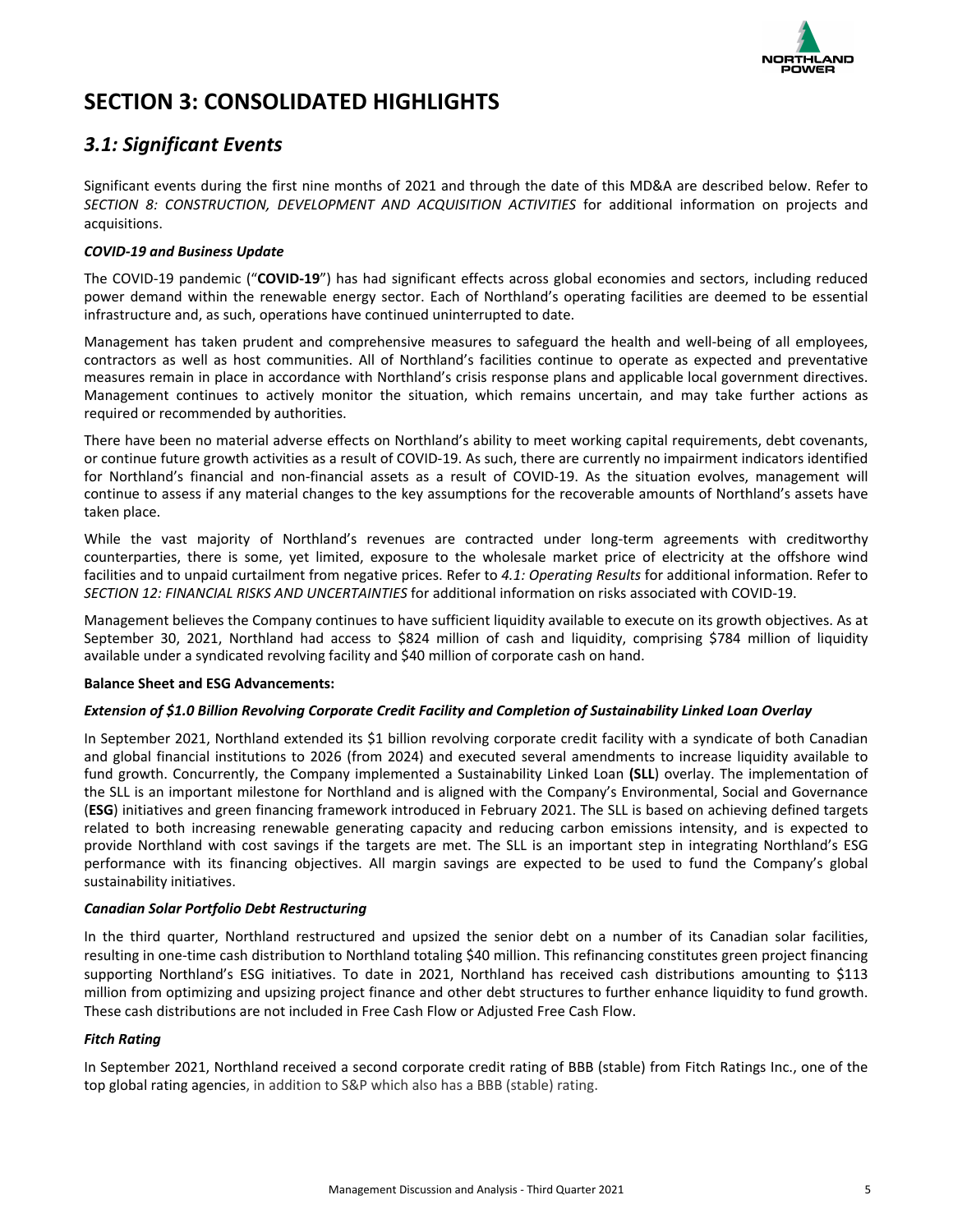

#### **Growth Updates:**

To achieve its long-term growth objectives, Northland has established regional development offices to secure certain growth opportunities across the globe. The activity from these offices has generated an active portfolio of projects at various stages of development and construction. The successful achievement of commercial operations of these projects is expected to deliver long-term, sustainable growth in the Company's Adjusted EBITDA, Free Cash Flow and Adiusted Free Cash Flow. The following provides updates on the progress being made on Northland's active development portfolio.

### *Nordsee Two and Nordsee Three 850MW Offshore Wind Projects*

Following the completion of a competitive lease auction in September 2021, Northland and its German partner exercised their step-in rights to match the winning bid in the auction to secure the lease for Nordsee Two. As a result, Northland and its German partner will pursue the development of the project including securing long-term corporate and/or utility offtake agreements as a result of the winning bid in the auction being a zero bid. Northland also has similar step-in rights for Nordsee Three, which is expected to come to auction in 2023. These two potential offshore wind projects are expected to have a combined grid capacity of approximately 850MW.

#### *Colombian 130MW Solar Projects*

Subsequent to the third quarter, Northland, in partnership with EDF Renewables, a subsidiary of Électricité de France S.A. (EPA:EDF), successfully submitted a joint-bid into the renewables auction in Colombia and were awarded the right to build two solar projects with a total combined capacity of 130MW. The solar projects will benefit from Power Purchase Agreements (PPAs) with multiple energy distribution and commercial entities in Colombia, starting in 2023 and lasting for 15 years. The PPAs will be denominated in Colombian pesos and will have annual indexation to the Colombian Producer Price index (PPI). In addition, the projects will receive a reliability charge in US dollars, which will account for approximately 10% of total revenues of the projects. Northland has a 50 percent interest in the projects with commercial operations expected in the second half of 2023. These projects represent further execution on Northland's growth platform in Colombia, leveraging its existing position in EBSA to secure and develop additional renewable projects. These solar projects closely follow the development of Northland's 16MW Helios solar project, which achieved financial close in the second quarter of 2021.

### *Japan Offshore Wind*

In September, the Japanese government designated four new sea areas as "promising areas" for the development of offshore wind under its Round Three process. Included in these four areas was Isumi City, Chiba Prefecture, where Northland is progressing with the development of its Chiba offshore wind project, in consortium with Shizen Energy and Tokyo Gas. Additionally, Katagami, Akita Prefecture, where Northland continues to explore an opportunity through a consortium with Mitsui and Osaka Gas, was also designated in the promising areas list. The designation as "promising areas" for these two regions is a key milestone in the early-stage development processes for these two projects, that could have a total productive capacity of up to 900MW when complete.

#### *Spanish Renewables Acquisition*

On August 11, 2021, Northland completed its previously announced acquisition of a Spanish operating portfolio of onshore renewable projects (the "Spanish portfolio") with a total combined net capacity of 551MW. The transaction included the acquisition of minority interests not included in the initial announced transaction. The portfolio includes 33 operating assets comprised of onshore wind (435MW), solar photovoltaic (66MW), and a concentrated solar (50MW) located throughout Spain. Total cash consideration at closing was €348 million (\$511 million) with the assumption of debt totaling €719 million (\$1,055 million). The acquisition was funded using proceeds from Northland's common equity offering completed on April 14, 2021.

The acquisition immediately places Northland as a top ten renewable power operator in Spain and creates a platform for growth in an attractive market for renewables. Northland intends to leverage the acquisition of the Spanish portfolio to build a platform with asset management, development, and operations and maintenance capabilities that can competitively pursue onshore renewables acquisition and development opportunities across Europe over the next decade.

#### *Nordsee One Component Issue*

At Nordsee One, to date in 2021, ten rotor shaft assemblies (RSA) have been replaced, minimizing downtime of the wind turbines during the fourth quarter, when wind resource tends to be stronger. The replacement of all the RSA at Nordsee One (the "replacement campaign") will resume in the second quarter of 2022 and management expects to complete the replacement of the remaining 44 RSA in 2022 and 2023, as parts continue to become available and weather conditions allow.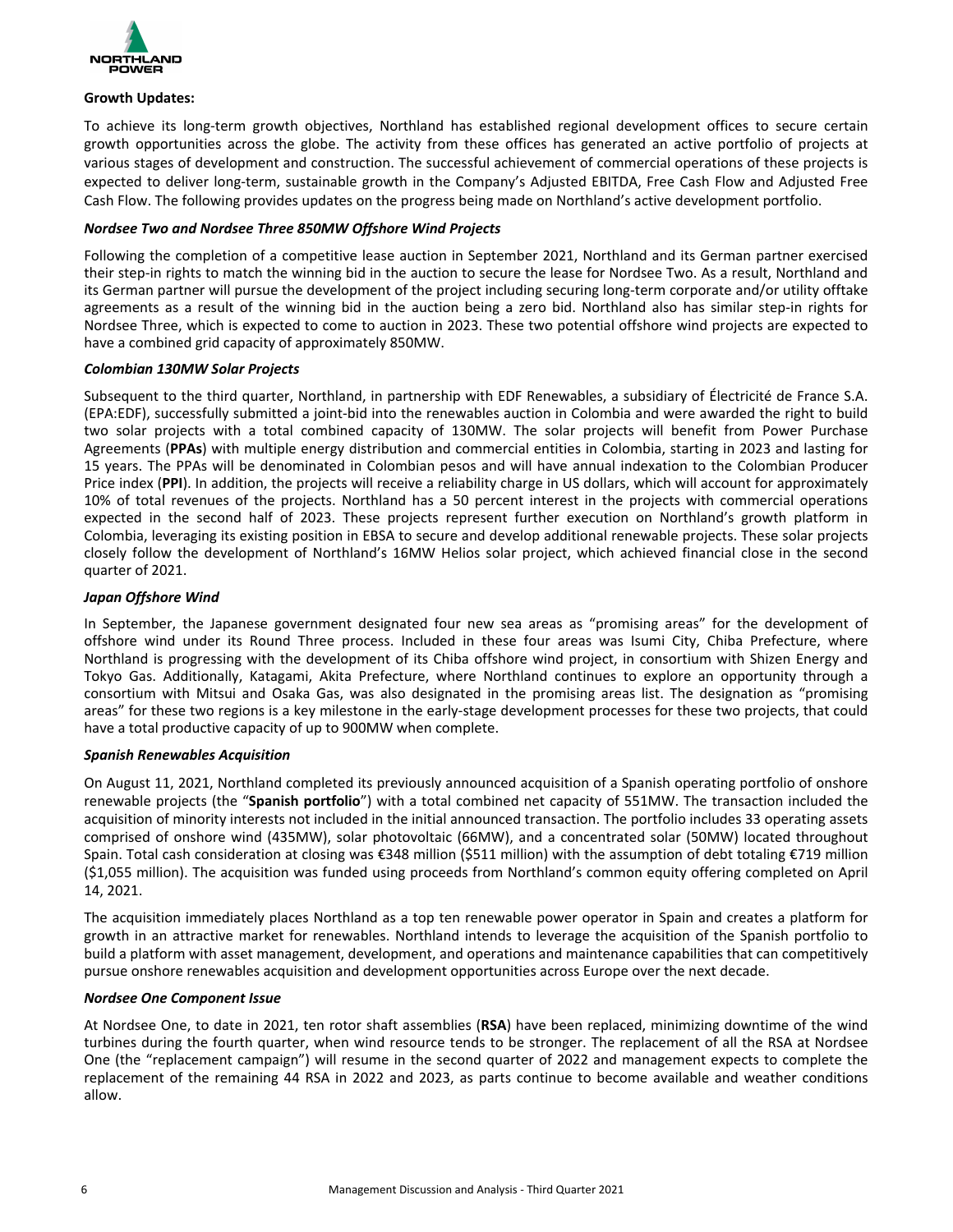

In some cases, Nordsee One may need to curtail the performance of turbines to extend their life until replacement of the RSA, which would affect production and may lead to lost revenues in 2022 and 2023. This issue is not expected at Gemini or Deutsche Bucht, which utilize different turbines. For the nine months ended September 30, 2021, Northland experienced  $\epsilon$ 4 million (\$6 million at Northland's share) of lost revenues pertaining to curtailment of turbines under this replacement campaign.

The ten RSA were replaced at a cost of €13 million (\$16 million at Northland's share) and the total cost to replace all 54 RSA is now expected to be slightly lower than estimated last quarter, and within a range of €50 million and €60 million (\$65 million and \$75 million at Northland's share). The costs are expected to be almost fully covered by the warranty bond settlement received in 2020 relating to outstanding warranty obligations of Nordsee One's turbine manufacturer upon its insolvency. Refer to the *Section 4.1: Operating Results* for additional information.

#### *Green Financings Executed*

Northland introduced its Green Financing Framework in February 2021, to allow the Company and its subsidiaries to issue green bonds, loans (corporate and project level) and other financing instruments for Eligible Green Projects. The focus of the Green Financing initiatives is to support climate change mitigation efforts by developing and investing in renewable energy infrastructure assets that increase green energy production. Northland has successfully executed its first two green financings with its onshore wind projects in New York and Helios solar project in Colombia; the latter being one of the first renewable project financings in the country. Both projects secured construction financings which have been designated as green loans by their respective lenders.

### *New York 320MW Onshore Wind Project Update*

Northland continues to progress its three onshore wind projects in New York State ("NY Wind"), with two of the projects, Ball Hill and Bluestone, comprising 220MW, having achieved financial close in the second quarter and secured green financing in the form of a non-recourse project loan, tax equity bridge loan and letters of credit, with a consortium of lenders totaling US\$381 million (approximately C\$476 million), at a 1.45% interest rate during construction. Northland will fund investment in the two projects from the equity offering in April 2021 and also expects to secure permanent tax equity investments for the two projects ahead of commercial operations in 2022. Construction activities commenced in the second quarter of 2021 for Ball Hill and Bluestone. Northland's third New York onshore wind project, High Bridge (100MW), is under active development. The total capital cost for the first two projects is expected to be approximately \$0.6 billion. Earlier in the year, all three projects were awarded 20-year indexed Renewable Energy Certificate (REC) agreements with the New York State Energy Research and Development Authority as part of renewable energy solicitations.

#### *Helios 16MW Solar Project Update*

During the second quarter, Northland's 16MW Helios solar project in Colombia also achieved financial close. The project secured a green loan and with construction already underway, commercial operations is expected in the first quarter of 2022. Helios represents Northland's first development project in Colombia which capitalizes on EBSA's grandfathered rights, allowing it to expand into the energy generation market in Colombia, to service the power needs of non-regulated municipal, commercial and industrial (C&I) customers. Helios has secured a 12-year power purchase agreement with EBSA, which, in turn, will secure offtake agreements with non-regulated customers. The total capital cost for Helios is expected to be under \$20 million.

#### *La Lucha 130MW Solar Project Update*

The 130MW solar project in the State of Durango, Mexico, has completed its activities relating to the physical construction, however, certain activities relating to the energization of the project continue to be delayed. In order to achieve commercial operations, the facility requires energization followed by testing, which is conducted by CENACE (Independent System Operator) and CFE (Federal Electricity Commission). Final approvals, energization, testing and interconnection of renewable power projects have generally been delayed in Mexico by pandemic related government and CFE temporary office closures and reduced operating capacity. In addition, these processes have seen further delays that are likely related to the uncertainty created by the Mexican government's so far unsuccessful attempts to amend electricity sector regulations and constitutionally embedded legislation and timelines remain uncertain as a result. Efforts to secure commercial offtake and project financing are expected to be finalized only after commercial operations. As a result of the aforementioned delays, total capital costs for the project are expected to be around \$200 million, up from \$190 million originally.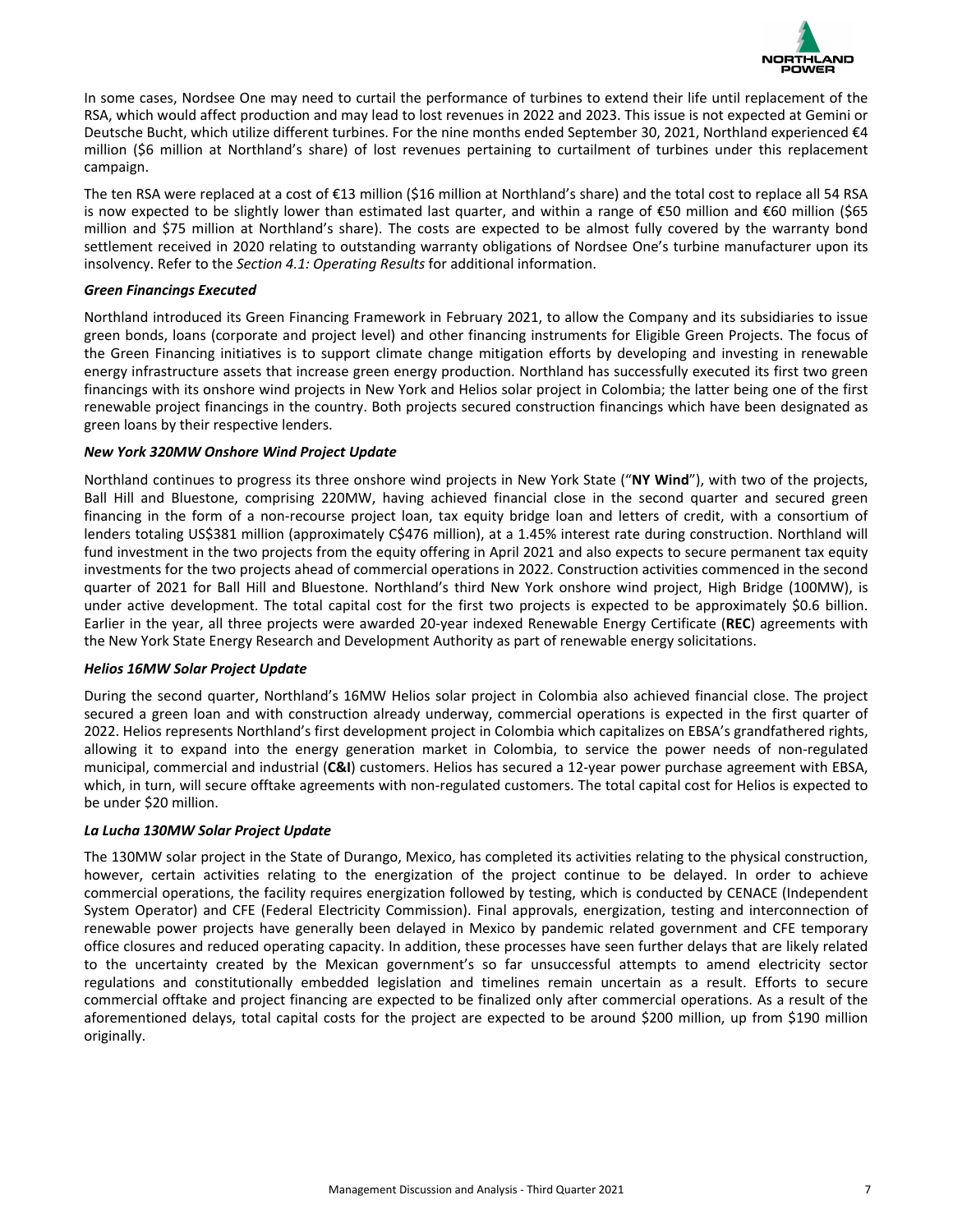

### *Baltic Power, Polish Offshore Wind Project Update*

In March 2021, Northland completed its acquisition of a 49% interest in the Baltic Power offshore wind project ("Baltic **Power**") in the Baltic Sea with a total capacity of up to 1,200MW of offshore wind generation, for a total cash consideration of PLN 255 million (\$82 million). Pursuant to the joint venture agreement, Northland has made development commitments of approximately  $\epsilon$ 33 million (\$49 million) to be funded over the next two years. As contractual milestones are met, Northland expects to commit to additional development funding.

In June 2021, the Baltic Power project, with a potential for up to 1,200MW of operating capacity and in which Northland has 49% interest, secured a 25-year Contract for Differences ("CfD") from Poland's Energy Regulatory Office under the Polish Offshore Wind Act. Under the 25-year contract, the project is guaranteed a price of PLN 319.60 per MWh, which is adjusted to annual indexation by Poland's annual average consumer price index. The CfD is subject to review and final approval from Polish authorities and the European Commission. Upon successful achievement of all necessary approvals, construction of Baltic Power is expected to commence in 2023 following financial close, with commercial operations anticipated in 2026.

### *Hai Long 1,044MW Offshore Wind Project Update*

In July 2021, Hai Long received an amendment to the project's Environmental Impact Assessment ("EIA") from Taiwan's Environmental Protection Agency to accommodate a larger, 14MW turbine with longer blade lengths. Receipt of the EIA amendment allows Hai Long to complete further fieldwork to improve wind generation yields. In April 2021, Hai Long received confirmation from the Taiwan Bureau of Energy that Hai Long 2A has secured approval for the Industrial Relevance Proposal, which sets out Northland's commitments to local supply chain and procurement, marking the achievement of a significant milestone. The project continues to progress well with financial close expected in 2022.

### *Enhanced Dispatch Contract (EDC) executed for Kirkland Lake Facility*

In March 2021, Northland entered into an EDC for its Kirkland Lake facility with Ontario's Independent Electricity System Operator. Effective July 1, 2021, the EDC succeeds the baseload PPA for the remainder of its term to 2030. The arrangement results in reduced greenhouse gas emissions and cost savings for Ontario electricity consumers while improving economics for Northland as a result of savings from reduced costs related to greenhouse gas emissions, maintenance, natural gas and gas transportation, as well as other variable cost savings. The economic benefits of the EDC in 2021 are expected to be offset by one-time capital expenditures at the facility but is expected to benefit Free Cash Flow for the remaining term of the EDC.

### *Equity Offering*

In April 2021, Northland completed a bought deal equity offering (the "Offering") for 22.5 million common shares for aggregate gross proceeds of \$990 million. The net proceeds of the Offering were used to fund the cash purchase price of the Spanish portfolio and capital requirements including acquisition of Baltic Power and near-term capital commitments for identified development projects, including the Ball Hill and Bluestone onshore wind projects in New York and to repay borrowings under Northland's corporate revolving credit facility. As a result, subsequent to the Offering, the Company fully repaid the corporate revolving credit facility and has substantial liquidity to fund growth initiatives, including its identified pipeline of offshore wind projects and other opportunities.

#### *Deutsche Bucht Refinancing*

In March 2021, Deutsche Bucht amended its debt facility agreement to reduce the interest rate on the facility's senior debt to 2.3% (from approximately 2.6%). The amendment also included the addition of a debt service reserve facility, which released €50 million (\$74 million) from funds previously restricted for debt service, immediately enhancing Northland's corporate liquidity.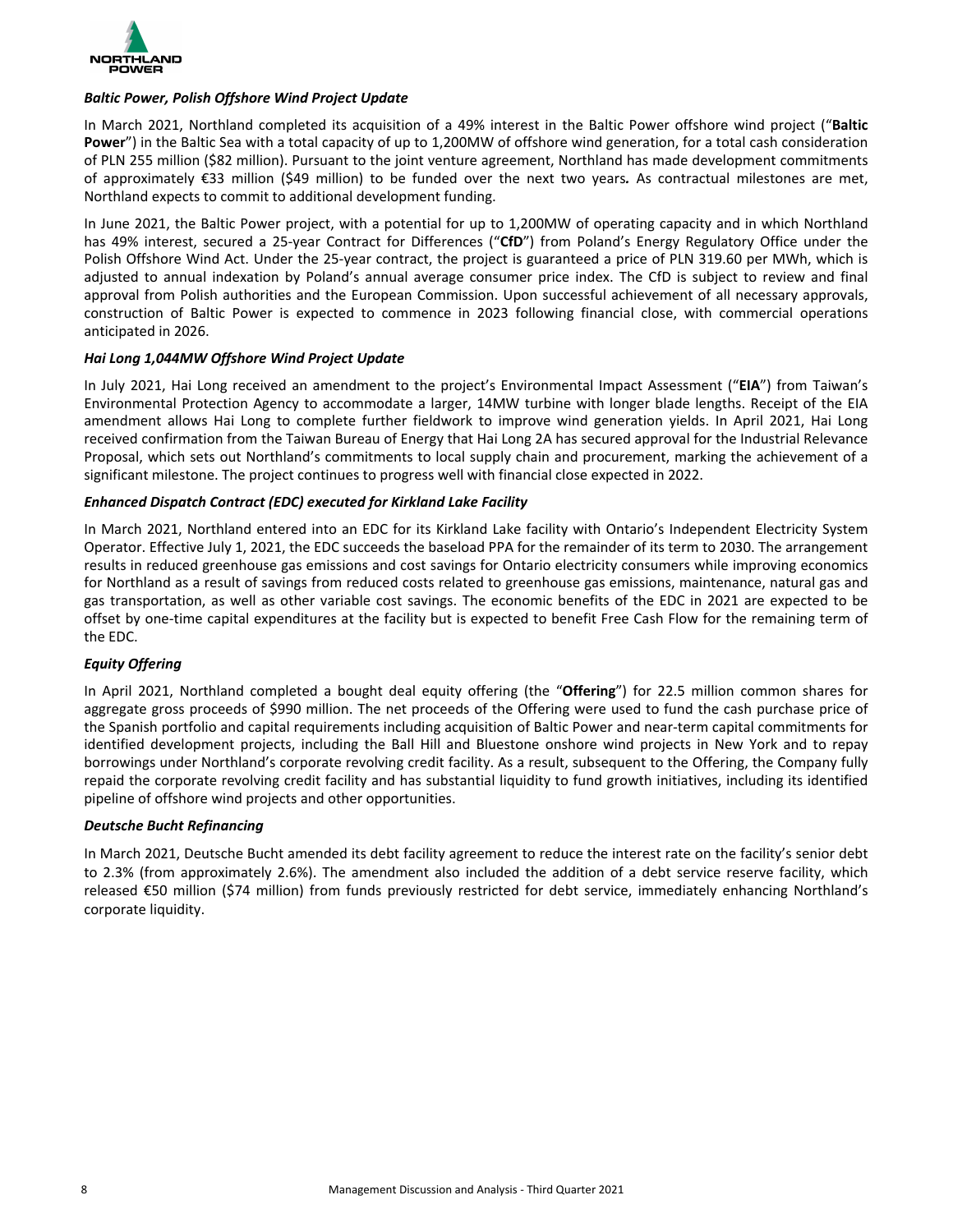

## <span id="page-8-0"></span>*3.2: Operating Highlights*

|                                                         | Three Months Ended September 30, |         |    |         | Nine Months Ended September 30, |           |    |           |
|---------------------------------------------------------|----------------------------------|---------|----|---------|---------------------------------|-----------|----|-----------|
|                                                         |                                  | 2021    |    | 2020    |                                 | 2021      |    | 2020      |
| <b>FINANCIALS</b>                                       |                                  |         |    |         |                                 |           |    |           |
| <b>Sales</b>                                            | \$                               | 432.078 | Ś. | 470,867 | \$                              | 1,453,165 | \$ | 1,567,793 |
| Gross profit                                            |                                  | 383,449 |    | 418,403 |                                 | 1,299,884 |    | 1,422,687 |
| Operating income                                        |                                  | 89,018  |    | 179,477 |                                 | 513,170   |    | 723,169   |
| Net income (loss)                                       |                                  | (4,668) |    | 108,964 |                                 | 140,351   |    | 458,260   |
| Adjusted EBITDA (a non-IFRS measure)                    |                                  | 210,669 |    | 254,297 |                                 | 773,356   |    | 901,581   |
| Cash provided by operating activities                   |                                  | 280,397 |    | 278,381 |                                 | 1,049,927 |    | 1,011,102 |
| Free Cash Flow (a non-IFRS measure)                     |                                  | 11,068  |    | 60,583  |                                 | 151,060   |    | 289,494   |
| Adjusted Free Cash Flow (a non-IFRS measure)            |                                  | 34,665  |    | 76,541  |                                 | 204,354   |    | 338,877   |
| Cash dividends paid                                     |                                  | 44,728  |    | 55,399  |                                 | 128,067   |    | 177,266   |
| Total dividends declared (1)                            | \$                               | 67,817  | Ś. | 60,150  | \$                              | 196,199   | \$ | 184,128   |
| <b>Per Share</b>                                        |                                  |         |    |         |                                 |           |    |           |
| Weighted average number of shares - basic<br>(000s)     |                                  | 225,964 |    | 201,626 |                                 | 216,264   |    | 197,697   |
| Net income (loss) - basic                               | \$                               | (0.05)  | \$ | 0.40    | \$                              | 0.28      | \$ | 1.66      |
| Free Cash Flow - basic (a non-IFRS measure)             | \$                               | 0.05    | \$ | 0.30    | \$                              | 0.70      | Ś. | 1.46      |
| Adjusted Free Cash Flow - basic (a non-IFRS<br>measure) | \$                               | 0.15    | \$ | 0.38    | \$                              | 0.94      | \$ | 1.71      |
| <b>Total dividends declared</b>                         | \$                               | 0.30    | \$ | 0.30    | \$                              | 0.90      | \$ | 0.90      |
| <b>ENERGY VOLUMES</b>                                   |                                  |         |    |         |                                 |           |    |           |
| Electricity production in gigawatt hours (GWh)          |                                  | 1,815   |    | 2,034   |                                 | 5,929     |    | 6,793     |

(1) Represents total dividends paid to common shareholders including dividends in cash or in shares under the DRIP.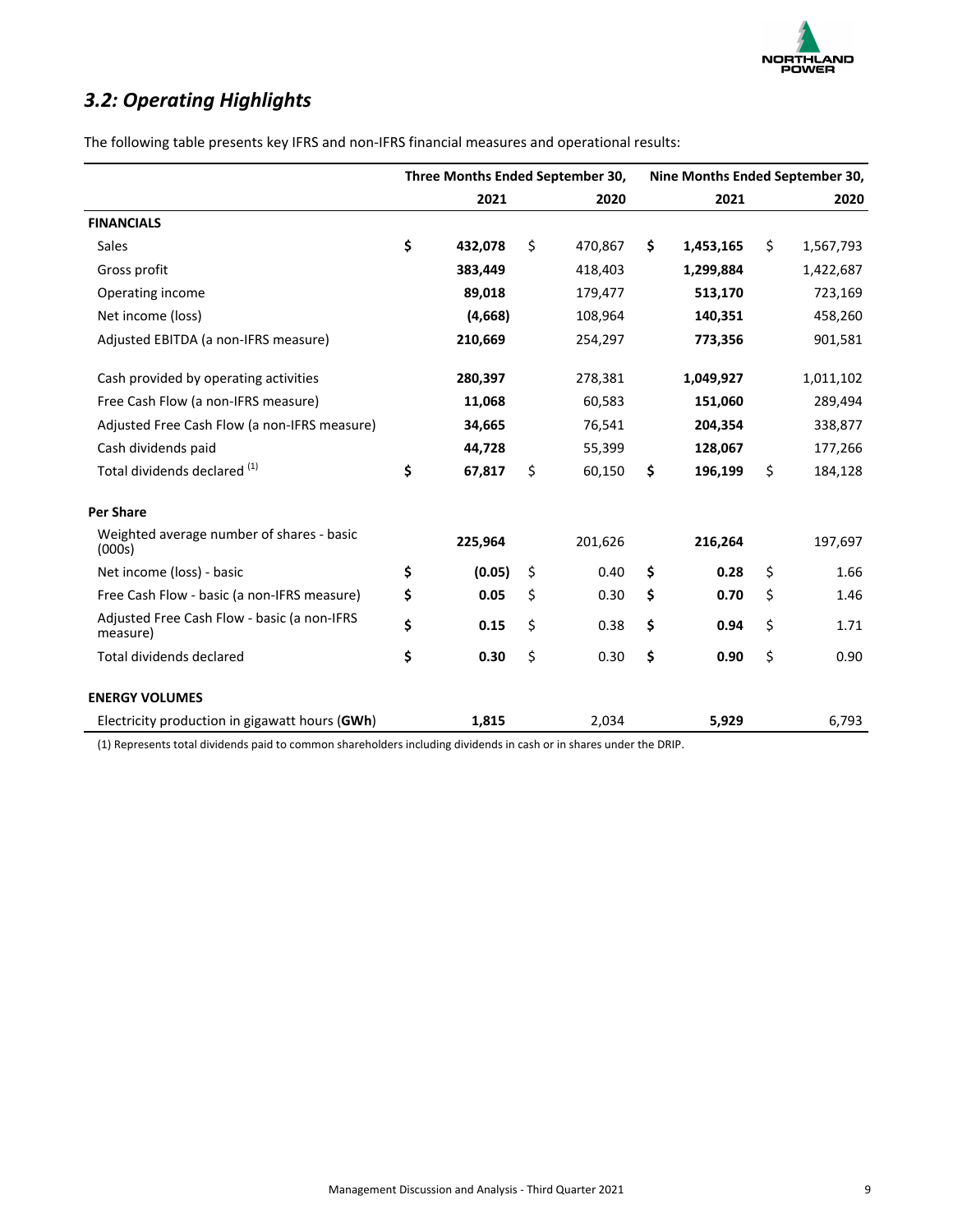<span id="page-9-0"></span>

## **SECTION 4: RESULTS OF OPERATIONS**

### *4.1: Operating Results*

### *Offshore Wind Facilities*

The following table summarizes operating results of the offshore wind facilities:

|                                | Three months ended September 30, |         |  |         | Nine months ended September 30, |         |  |         |
|--------------------------------|----------------------------------|---------|--|---------|---------------------------------|---------|--|---------|
|                                |                                  | 2021    |  | 2020    |                                 | 2021    |  | 2020    |
| Sales/gross profit (1) (2)     |                                  | 197,091 |  | 256.601 | \$                              | 773.202 |  | 916,349 |
| Operating costs <sup>(2)</sup> |                                  | 52,185  |  | 46,557  |                                 | 137,518 |  | 124,035 |
| <b>Operating income</b>        |                                  | 48,656  |  | 119,150 |                                 | 360,976 |  | 526,639 |
| <b>Adjusted EBITDA</b>         |                                  | 104,068 |  | 150,523 |                                 | 459,379 |  | 580,591 |
| Free Cash Flow <sup>(2)</sup>  |                                  | (9,084) |  | 25,134  | \$                              | 62,321  |  | 176,752 |

(1) Offshore wind facilities do not have cost of sales and as a result, the reported sales figure equals gross profit.

(2) For 2020, the sales/gross profit and operating costs includes \$93 million pre-completion revenue and \$9 million related operating costs at Deutsche Bucht. 2020 Free Cash Flow included excess pre-completion revenue in form of the Deutsche Bucht Completion Distribution.

Northland's three offshore wind facilities, Gemini, Nordsee One and Deutsche Bucht, are located off the coasts of the Netherlands and Germany. Wind facilities are subject to seasonality, and accordingly, tend to produce more electricity during winter due to denser air and higher winds compared to summer, the effect of which is reflected in the respective fiscal quarter's results. In addition, variability in offshore wind resource results in similar fluctuations in quarter-to-quarter financial results. Factors such as exposure to market prices, turbine or grid availability can also have a significant effect on financial results, though typically to a lesser extent than variability in wind resource. For the nine months ended September 30, 2021, Gemini, Nordsee One and Deutsche Bucht contributed approximately 22%, 16% and 16%, respectively, of Northland's reported Adjusted EBITDA from facilities.

Results for Northland's offshore wind facilities are also affected by foreign exchange rate fluctuations between the Euro and Canadian dollar, which primarily affect presented sales, net income and Adjusted EBITDA. Northland has entered into longterm foreign exchange rate hedges, at an average rate of \$1.60/€ for 2021 compared to \$1.59/€ for 2020 for a substantial portion of anticipated euro-denominated Free Cash Flow, mitigating the effects of foreign exchange rate fluctuations with respect to this metric.

### *Variability within Operating Results*

Gemini has subsidy agreements with the Government of the Netherlands which expire in 2031. Under the agreements, revenue is earned through a combination of annual average Dutch wholesale market price (APX), a subsidy top-up (SDE) and a markup to compensate for annual profile and imbalance (P&I) costs from the offtaker, which are variable from year to year. The SDE mechanism tops-up the APX to a set price of €169 per megawatt hour (MWh) for up to 2,385 gigawatt hours of annual production ("**Gemini Subsidy Cap**"). The SDE mechanism is designed to ensure the full subsidy is received by Gemini annually. For production beyond the Gemini Subsidy Cap, revenue is earned at the APX less P&I costs.

The SDE is subject to an annual contractual floor price ("**SDE floor**"), thereby exposing Gemini to market price risk when the APX falls below the annual SDE floor, approximately  $\epsilon$ 46/MWh for 2021. The APX has been below the SDE floor for the majority of Gemini's five years of operation, with the exception of 2021.

Nordsee One and Deutsche Bucht have a Feed-In Tariff contract with the German government whereby the associated tariff is added to the German wholesale market price, effectively generating a fixed unit price for energy sold. Under the German Renewable Energy Sources Act, while the tariff compensates for most production curtailments required by the system operator, the facilities do not receive revenue for periods where the market power price remains negative for longer than six consecutive hours ("negative prices"). The facilities are also subject to unpaid curtailments by the German system operator for scheduled and unscheduled grid repairs ("grid outages") of up to 28 days annually at each facility, which can have a significant effect on earnings depending on the season.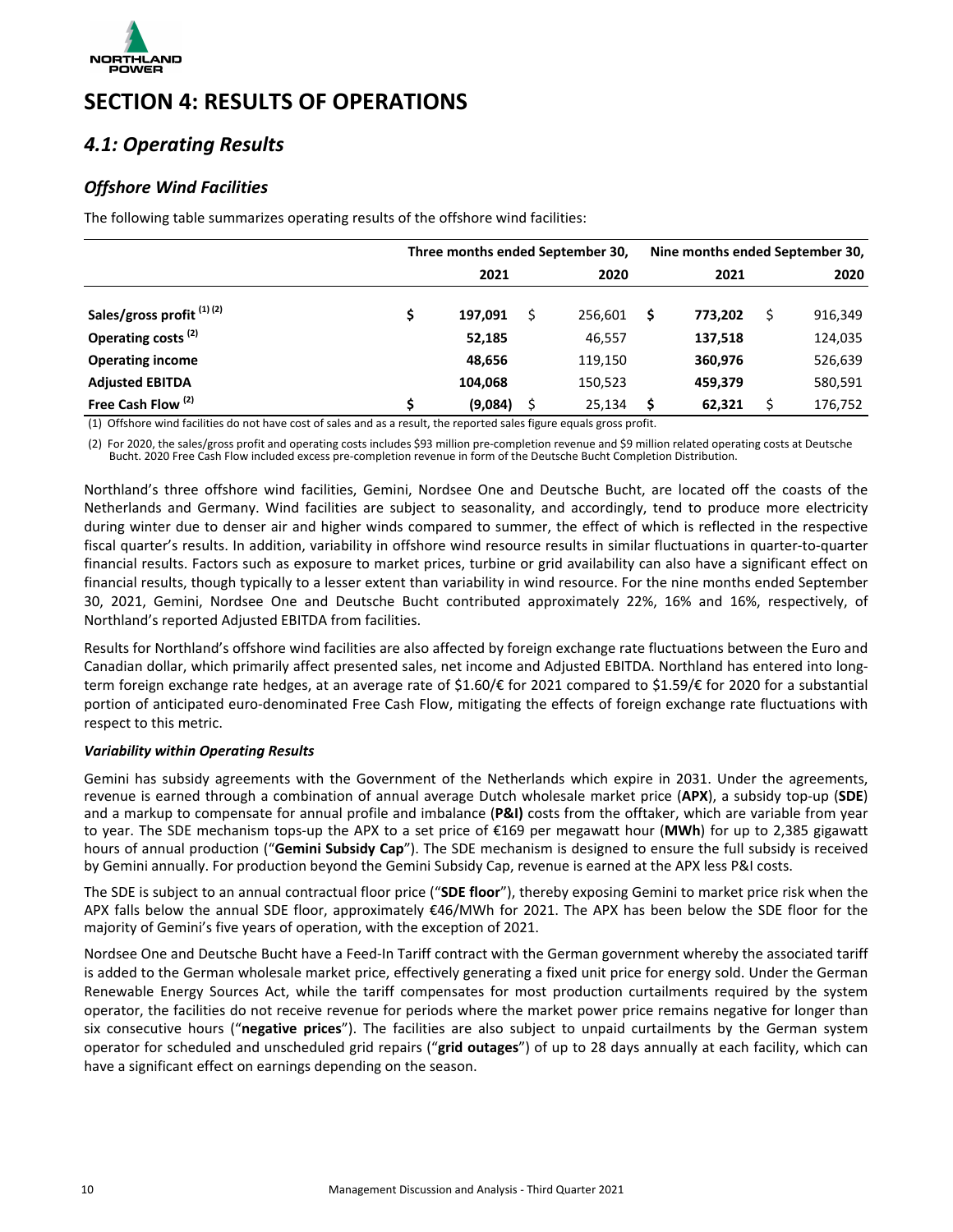

### *Gemini APX Hedges*

In 2020, Gemini experienced a significant decline in the APX below the SDE floor as a result of reduced energy consumption caused by COVID-19 pandemic-related lockdowns in Europe. As a result, and due to the uncertainty relating to the duration of the pandemic, in the second quarter of 2020, Northland entered into financial derivatives for 2021, and to a lesser extent 2022 and 2023. At the time, with APX declining below the SDE floor, these derivatives were intended to mitigate further deterioration of the APX, with some exposure to lost revenues should the APX increase above the SDE floor.

Through the first quarter of 2021, the APX commenced increasing above the SDE floor, in part prompted by continued rising natural gas and carbon prices in Europe, resulting in lost revenue for Gemini. As a result, in May 2021, Northland entered into offsetting financial derivatives to limit the potential lost revenue for 2021 to 2023 under the original financial derivatives. While limiting revenue losses in the future, the offsetting derivatives crystallized financial losses ("APX hedge **losses**") for Northland amounting to \$25 million, \$19 million and \$9 million for the second half of 2021, 2022 and 2023, respectively. These net unrealized losses will be settled in the future periods to which they relate. For the nine months ended September 30, 2021, Gemini recognized \$23 million of financial losses. There will be no further net losses in 2021 and 2022 beyond these amounts.

In order to minimize further fluctuations in market revenue at Gemini, subsequent to second quarter, Northland has purchased financial put contracts for the majority of production in the fourth quarter of 2021 and for 2022 to mitigate risk should the APX fall below the SDE floor. These put options were entered into with a strike price approximately equal to the SDE floor, and only became commercially viable in 2021 as the APX increased substantially above the SDE floor. The incremental cost of the put options acquired is \$2 million for 2022. Management intends to enter into further put contracts as appropriate for future years, in accordance with Northland's risk management policy.

### *Nordsee One Component Issue*

As previously disclosed, Northland identified a component issue on a number of wind turbines at Nordsee One affecting the main rotor shaft assembly. Upon further assessment, in the second quarter, management concluded the component issue could affect all of the wind turbines, leading to premature failure and commenced replacement of the rotor shaft assembly of all turbines (the "replacement campaign"). The replacement RSA are a tested design expected to last the remaining life of the facility. In addition, the replacement parts will include warranty coverage from the vendor.

To date in 2021, Nordsee One has replaced 10 of 54 RSA and will continue the replacement campaign in 2022 and 2023. Management expects to replace all remaining RSA between 2022 and 2023, as parts become available and weather conditions allow. In some cases, Nordsee One may curtail the performance of turbines in order to briefly extend their life, which would affect overall production ("turbine availability") and is expected to lead to loss of revenue in 2022 and 2023. This issue is not expected at Gemini and Deutsche Bucht, which utilize different turbines.

Management expedited the replacement campaign in 2021 to minimize future downtime of the wind turbines, however, it is estimated that Nordsee One will incur lost revenue, due to turbine availability, of approximately €9 million (\$12 million at Northland's share) in 2021. The ten RSA were replaced at a cost of €13 million (\$16 million at Northland's share) and the total cost to replace all 54 RSA is now expected to be slightly lower than estimated last quarter, and within a range of  $\epsilon$ 50 million and  $\epsilon$ 60 million (\$65 million and \$75 million at Northland's share). The costs are expected to be almost fully covered by the warranty bond settlement received in 2020 relating to outstanding warranty obligations of Nordsee One's turbine manufacturer upon its insolvency. Northland continues to assess the potential lost revenue for 2022 and 2023.

#### *Historical Offshore Production*

An important indicator for the offshore wind facilities is historical average of the power production of each offshore wind facility, where available. The following table summarizes actual electricity production and the historical average, high and low for the applicable operating periods of each offshore facility:

|                              | Three months ended September 30, |              |                                             |                                    |                                   |  |  |  |
|------------------------------|----------------------------------|--------------|---------------------------------------------|------------------------------------|-----------------------------------|--|--|--|
|                              | $2021^{(1)}$                     | $2020^{(1)}$ | <b>Historical</b><br>Average <sup>(2)</sup> | <b>Historical</b><br>High $^{(2)}$ | <b>Historical</b><br>Low $^{(2)}$ |  |  |  |
| Electricity production (GWh) |                                  |              |                                             |                                    |                                   |  |  |  |
| Gemini                       | 397                              | 478          | 448                                         | 524                                | 397                               |  |  |  |
| Nordsee One                  | 173                              | 194          | 196                                         | 220                                | 173                               |  |  |  |
| Deutsche Bucht               | 164                              | 169          | n/a                                         | n/a                                | n/a                               |  |  |  |
| <b>Total</b>                 | 734                              | 841          |                                             |                                    |                                   |  |  |  |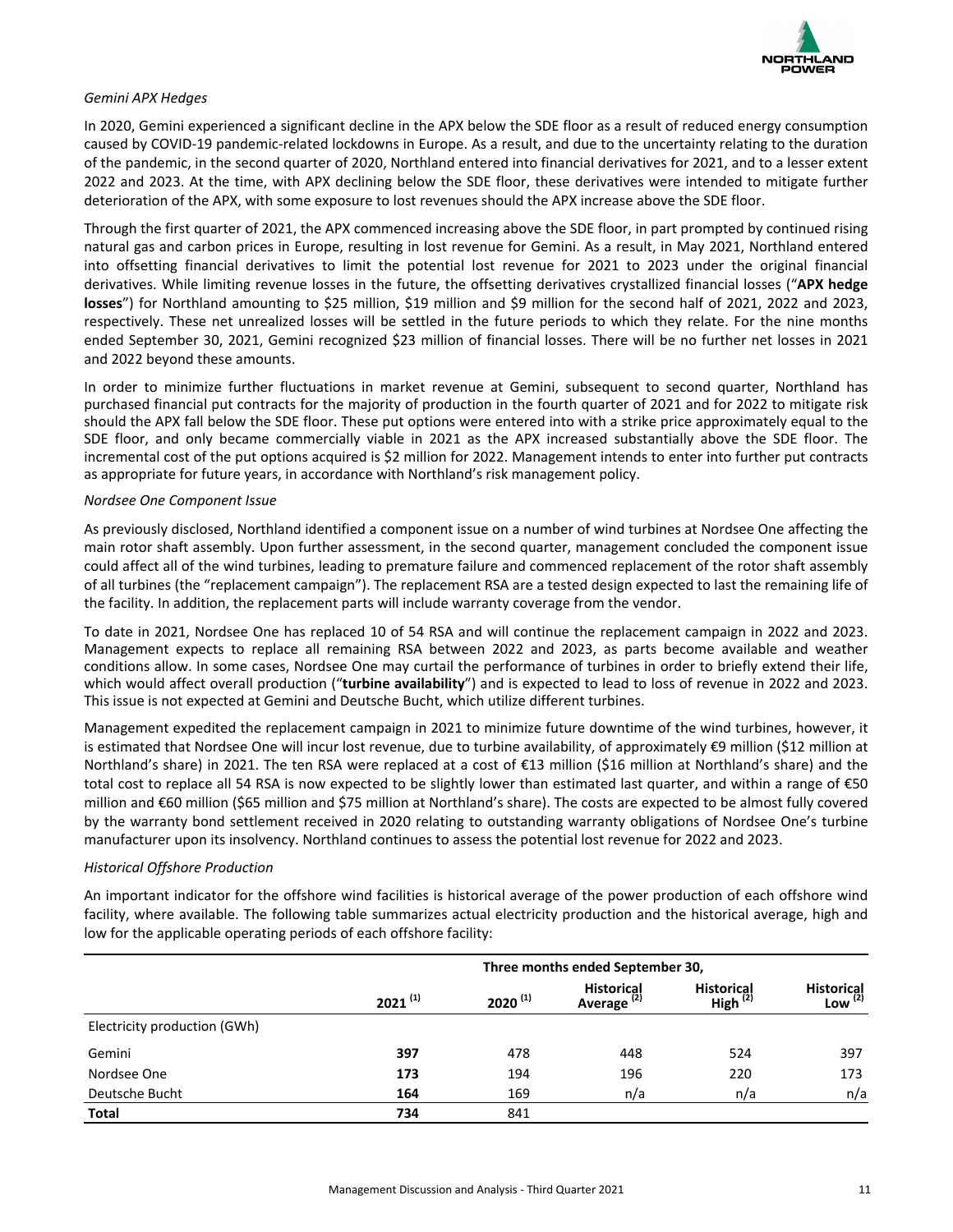

|                              | Nine Months Ended September 30, |              |                                             |                                    |                                   |  |  |  |  |  |
|------------------------------|---------------------------------|--------------|---------------------------------------------|------------------------------------|-----------------------------------|--|--|--|--|--|
|                              | $2021^{(1)}$                    | $2020^{(1)}$ | <b>Historical</b><br>Average <sup>(2)</sup> | <b>Historical</b><br>High $^{(2)}$ | <b>Historical</b><br>Low $^{(2)}$ |  |  |  |  |  |
| Electricity production (GWh) |                                 |              |                                             |                                    |                                   |  |  |  |  |  |
| Gemini                       | 1,450                           | 1,710        | 1,587                                       | 1,710                              | 1,450                             |  |  |  |  |  |
| Nordsee One                  | 635                             | 766          | 726                                         | 766                                | 635                               |  |  |  |  |  |
| Deutsche Bucht               | 608                             | 658          | n/a                                         | n/a                                | n/a                               |  |  |  |  |  |
| <b>Total</b>                 | 2,692                           | 3,134        |                                             |                                    |                                   |  |  |  |  |  |

(1) Includes GWh produced and excludes unpaid curtailments. For Deutsche Bucht, includes pre-completion production for the first quarter of 2020.

(2) Represents the historical power production for the period since the commencement of commercial operation of the respective facility 2017 for Gemini and Nordsee One and 2020 for Deutsche Bucht) and excludes unpaid curtailments.

*Electricity* production for the three months ended September 30, 2021, decreased 13% or 107GWh compared to the same quarter of 2020 primarily due to the historically low wind resource at all three offshore facilities, as well as reduced turbine availability at Nordsee One due to the RSA replacement campaign. Electricity production for the nine months ended September 30, 2021, decreased 14% or 442GWh compared to the same period of 2020 largely due to similar factors affecting the third quarter.

Deutsche Bucht earned pre-completion revenues until it achieved final completion effective March 31, 2020, at which point net pre-completion revenue in excess of the amount required by project lenders to fund construction costs, was recognized as Free Cash Flow totaling €63 million (\$93 million) (the "Deutsche Bucht Completion Distribution").

Sales of \$197 million for the three months ended September 30, 2021, decreased 23% or \$60 million compared to the same quarter of 2020 largely due to similar factors affecting production, as shown below, and foreign exchange rate fluctuations. Sales of \$773 million for the nine months ended September 30, 2021, decreased 16% or \$143 million compared to the same period of 2020 primarily due to lower wind resource in the North Sea compared to the same period last year and losses at Nordsee One due to turbine availability, partially offset by fewer periods of uncompensated outages and of negative prices in Germany, as shown below. Foreign exchange rate fluctuations resulted in \$5 million lower sales for the nine months ended September 30, 2021, compared to the same period of 2020.

Sales were also adversely affected by factors other than wind resource, as summarized in the following table:

|                                                                                                | Three months ended September 30, |        |  |       | Nine months ended September 30, |        |  |        |
|------------------------------------------------------------------------------------------------|----------------------------------|--------|--|-------|---------------------------------|--------|--|--------|
|                                                                                                |                                  | 2021   |  | 2020  |                                 | 2021   |  | 2020   |
| Effect of Gemini price hedge (2021) or effect of APX below the SDE floor (2020) <sup>(1)</sup> |                                  | 11.400 |  | 9.841 | S                               | 23.442 |  | 22,004 |
| Lower turbine availability at Nordsee One (due to<br>RSA campaign)                             |                                  | 2.100  |  |       |                                 | 5,745  |  |        |
| Unpaid curtailment due to negative prices and grid $\zeta$<br>outages in Germany               |                                  | 4.223  |  | 3.879 | S                               | 17.749 |  | 36,626 |

(1) Realized APX hedge losses in 2021 are not reported in Sales but do affect Adjusted EBITDA and Free Cash Flow. Lost revenue in 2020 was a result of the APX of €28/MWh, below the SDE floor of €44/MWh.

Operating costs of \$52 million and \$138 million for the three and nine months ended September 30, 2021, increased 12% or \$6 million and 11% or \$13 million compared to the same periods of 2020 primarily due to the timing of repairs and maintenance activities compared to the same periods last year.

*Operating income* of \$49 million and \$361 million for the three and nine months ended September 30, 2021, decreased 59% or \$70 million and 31% or \$166 million compared to the same periods of 2020 primarily due to low wind resource in the North Sea compared to the same periods last year.

Adjusted EBITDA of \$104 million and \$459 million for the three and nine months ended September 30, 2021, decreased 31% or \$46 million and 21% or \$121 million compared to the same periods of 2020 also due to low wind resource in the North Sea.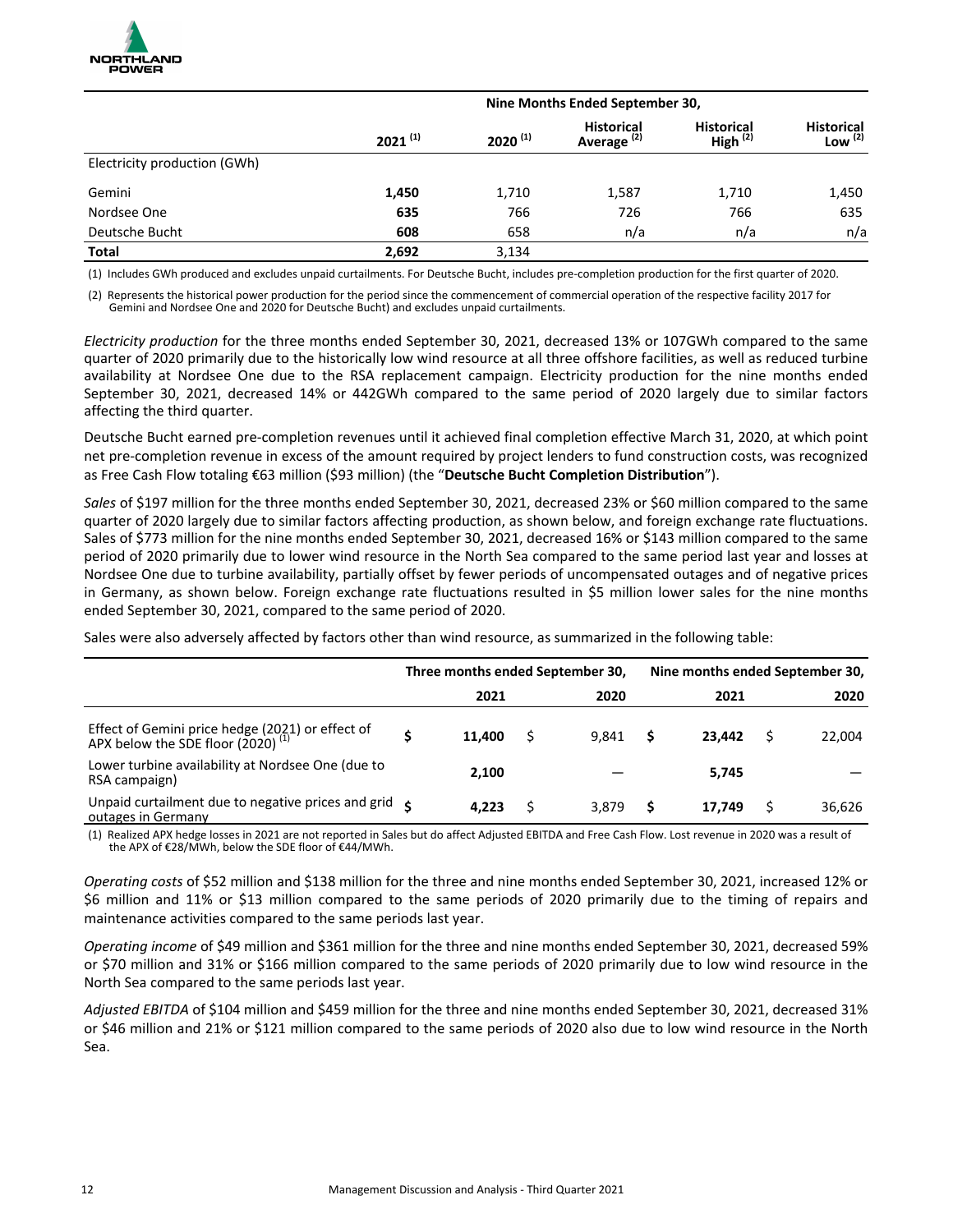### *Efficient Natural Gas Facilities*

|                                     | Three months ended September 30, |         |    |        |    | Nine months ended September 30, |    |         |  |
|-------------------------------------|----------------------------------|---------|----|--------|----|---------------------------------|----|---------|--|
|                                     |                                  | 2021    |    | 2020   |    | 2021                            |    | 2020    |  |
| <b>Electricity production (GWh)</b> |                                  | 728     |    | 907    |    | 2,231                           |    | 2,670   |  |
| Sales <sup>(1)</sup>                | \$                               | 102,203 | \$ | 95,705 | \$ | 306,079                         | \$ | 303,035 |  |
| Less: cost of sales                 |                                  | 29,361  |    | 25,792 |    | 85,468                          |    | 74,850  |  |
| <b>Gross profit</b>                 |                                  | 72,842  |    | 69,913 |    | 220,611                         |    | 228,185 |  |
| <b>Operating costs</b>              |                                  | 12,768  |    | 11,770 |    | 36,696                          |    | 36,763  |  |
| <b>Operating income</b>             |                                  | 37,000  |    | 48,407 |    | 115,304                         |    | 162,560 |  |
| Adjusted EBITDA <sup>(2)</sup>      |                                  | 63,702  |    | 59,926 |    | 190,996                         |    | 196,476 |  |
| <b>Free Cash Flow</b>               | \$                               | 32,898  | Ś  | 31,720 | \$ | 108,045                         |    | 114,192 |  |

The following table summarizes the operating results of the efficient natural gas facilities:

(1) Northland accounts for its Spy Hill operations as a finance lease.

(2) Includes management and incentive fees earned by Northland.

The contractual structures of Northland's efficient natural gas facilities ensure each facility's gross profit is generally stable, within a seasonal profile, regardless of production or sales levels, so long as the plant is available. Under some PPAs, the facility is reimbursed for certain costs of sales by the counterparty. Management also aims to maximize returns through the re-marketing of natural gas storage and transportation ("gas optimization") through its energy marketing initiatives. For the nine months ended September 30, 2021, Northland's six efficient natural gas facilities contributed approximately 23% of reported Adjusted EBITDA from facilities, with the three largest, North Battleford, Iroquois Falls and Thorold accounting for approximately 20%.

*Electricity* production for the three months ended September 30, 2021, decreased 20% or 179GWh compared to the same quarter of 2020 due to Kirkland Lake operating under the enhanced dispatch contract commencing in the third quarter of 2021, compared to the baseload PPA in 2020, as well as a planned major maintenance outage in the third quarter at another facility. Electricity production for the nine months ended September 30, 2021, decreased 16% or 439GWh compared to the same period of 2020 due to planned major maintenance outages at two facilities and due to Kirkland Lake operating under the EDC.

*Sales* of \$102 million for the three months ended September 30, 2021, increased 6.8% or \$6 million compared to the same quarter of 2020 largely due to higher production at one facility and annual rate escalations at multiple facilities. Sales of \$306 million for the nine months ended September 30, 2021, were largely in line compared to the same period of 2020 due to offsetting factors across the facilities.

*Operating income* of \$37 million and \$115 million for the three and nine months ended September 30, 2021, decreased 24% or \$11 million and 29% or \$47 million compared to the same periods of 2020 primarily due to the planned maintenance outage and an increase in amortization expense at Iroquois Falls as a result of the expiry of its PPA in December 2021.

Adjusted EBITDA of \$64 million for the three months ended September 30, 2021, increased 6% or \$4 million compared to the same quarter of 2020 largely due to the factors described above. Adjusted EBITDA of \$191 million for the nine months ended September 30, 2021, decreased 3% or \$5 million compared to the same period of 2020 largely due the planned major maintenance outage at North Battleford in the second quarter.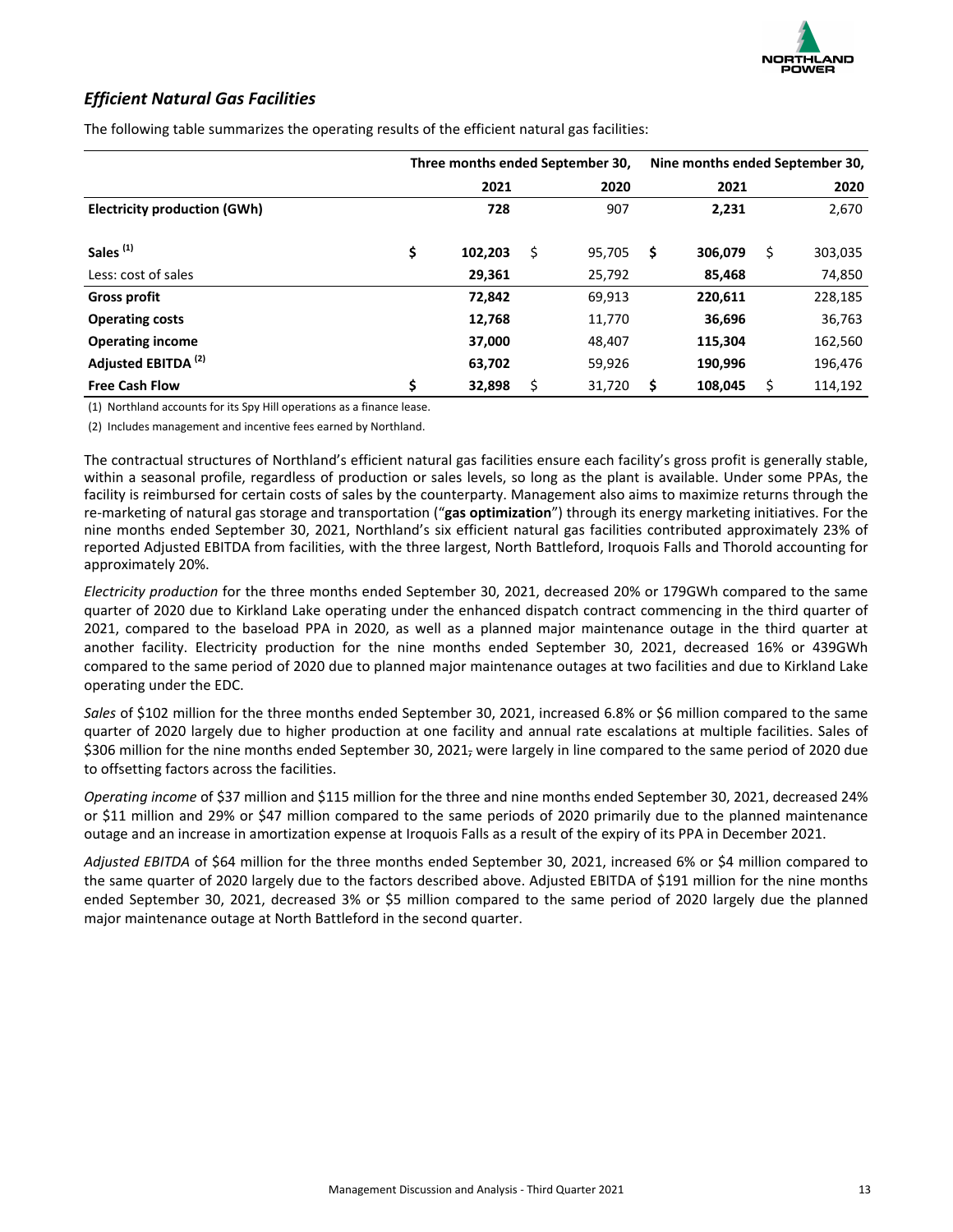

### *Onshore Renewable Facilities*

The following table summarizes the operating results of the onshore renewable facilities:

|                                                | Three months ended September 30, |        |  |        | Nine months ended September 30, |         |   |         |
|------------------------------------------------|----------------------------------|--------|--|--------|---------------------------------|---------|---|---------|
|                                                |                                  | 2021   |  | 2020   |                                 | 2021    |   | 2020    |
| Electricity production (GWh) <sup>(1)(4)</sup> |                                  | 353    |  | 287    |                                 | 1,006   |   | 989     |
| LTA production $(GWh)^{(1)(2)}$                |                                  | 255    |  | 258    |                                 | 917     |   | 921     |
| Sales/gross profit <sup>(3)(4)</sup>           | \$                               | 74,261 |  | 52,861 | \$                              | 185,702 | Ś | 166,627 |
| Operating costs <sup>(4)</sup>                 |                                  | 14,235 |  | 7,547  |                                 | 27,766  |   | 21,377  |
| <b>Operating income</b>                        |                                  | 21,506 |  | 22,810 |                                 | 74,462  |   | 78,249  |
| <b>Adjusted EBITDA</b>                         |                                  | 53,112 |  | 37,532 |                                 | 127,899 |   | 114,494 |
| <b>Free Cash Flow</b>                          | \$                               | 14,259 |  | 12,059 | \$                              | 43.714  |   | 44,600  |

(1) Includes GWh both produced and attributed to paid curtailments.

(2) LTA is the average of the historical power production since 2015 for Canadian facilities.

(3) Onshore renewable facilities do not have cost of sales and as a result, the reported sales figures equal gross profit.

(4) For 2021, production, sales/gross profit and operating costs include results from the Spanish portfolio acquired on August 11, 2021.

Northland's onshore renewables comprise onshore wind and solar facilities located in Canada and Spain. Onshore wind facilities are similar in nature operationally to offshore wind; however, with lower operating costs and generally lower wind resources. Solar power facilities have lower fixed operating costs per unit of capacity than efficient natural gas or wind facilities. Electricity production from solar facilities tends to be less variable than wind but is limited to available sunlight, which is generally higher in the summer than in the winter. For the nine months ended September 30, 2021, Northland's onshore renewable facilities contributed approximately 15% of reported Adjusted EBITDA from facilities.

The Spanish portfolio, acquired in August 2021, includes 33 operating assets comprised of onshore wind (435MW), solar photovoltaic (66MW), and a concentrated solar (50MW) located throughout Spain. The portfolio operates under a regulated asset base (RAB) framework that essentially guarantees producers a specified pre-tax rate of return (over the full regulatory life of the facility), irrespective of wholesale market prices or actual production. Under the regulatory framework, regulated revenues are adjusted at the start of every three or six years, for onshore wind and solar, respectively, to offset the variability of spot wholesale market prices in the preceding 3- or 6-year regulatory period. The majority of Spanish sites are entitled to receive a guaranteed rate of return ("RoR") of 7.39% until 2031, while some solar sites earn a guaranteed RoR of 7.09% until 2025. The Spanish onshore wind facilities have an average remaining regulatory life of 8 years, while the solar facilities have an average remaining regulatory life of 19 years, after which, power will be sold at prevailing wholesale pool prices.

From August 11, 2021 to September 30, 2021, the Spanish portfolio generated 70GWh from onshore wind and 31GWh from onshore solar. The Spanish portfolio generated sales, Adjusted EBITDA and Free Cash flow of \$26 million, \$19 million and \$3 million, respectively.

*Electricity production* at the onshore renewable facilities for the three months ended September 30, 2021, was 23% or 66GWh higher than the same quarter of 2020 due to the recent Spanish acquisition, partially offset by lower solar and wind resources at the Canadian facilities. Electricity production for the nine months ended September 30, 2021, was 2% or 17GWh higher than the same period of 2020 due to similar factors affecting the third quarter.

Financial results and *Adjusted EBITDA* for the three and nine months ended September 30, 2021, were higher than the same periods of 2020 due to the recent acquisition of the portfolio of solar and wind facilities in Spain.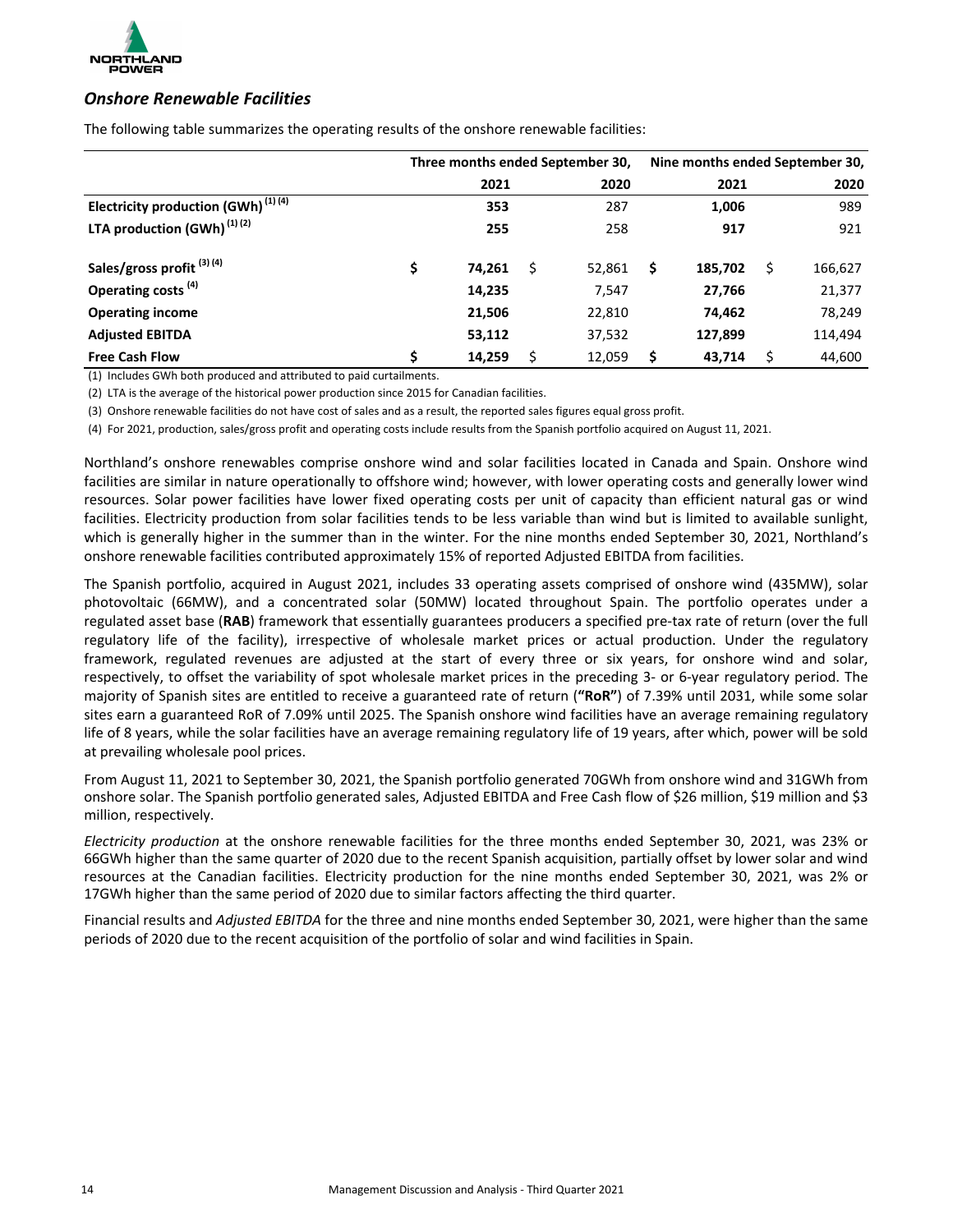

### *Utility*

The following table summarizes the operating results of EBSA:

|                         | Three months ended September 30, |        |    |        |    | Nine months ended September 30, |  |         |  |
|-------------------------|----------------------------------|--------|----|--------|----|---------------------------------|--|---------|--|
|                         |                                  | 2021   |    | 2020   |    | 2021                            |  | 2020    |  |
| Sales <sup>(1)</sup>    |                                  | 56,450 | \$ | 55,878 | \$ | 166,400                         |  | 160,917 |  |
| Less: cost of sales     |                                  | 16,726 |    | 17,800 |    | 50,356                          |  | 51,566  |  |
| <b>Gross profit</b>     |                                  | 39,724 |    | 38,078 |    | 116,044                         |  | 109,351 |  |
| <b>Operating costs</b>  |                                  | 14,334 |    | 13,118 |    | 42,198                          |  | 37,015  |  |
| <b>Operating income</b> |                                  | 15,298 |    | 12,253 |    | 43,438                          |  | 37,410  |  |
| <b>Adjusted EBITDA</b>  |                                  | 23,114 |    | 22,316 |    | 67,398                          |  | 66,712  |  |
| <b>Free Cash Flow</b>   | \$                               | 10,346 |    | 10,137 | \$ | 29,127                          |  | 29,323  |  |

(1) Gross revenue from regulated electricity sales, including transmission and generation tariffs, which EBSA passes through to the regulator for reallocation.

EBSA holds the sole franchise rights for electricity distribution in the Boyacá region of Colombia and is an electricity retailer for the regulated residential sector in the region. EBSA owns and operates an extensive distribution network, serving about half a million customers. EBSA's net revenue is almost entirely regulated, of which the vast majority is earned from its distribution business and the remainder primarily from its electricity retail business. EBSA's results are affected by exchange rate fluctuations between the Canadian dollar and the Colombian Peso. For 2021, Northland has hedged the foreign exchange rate at COP\$2,795:CAD\$1 for nearly all of the anticipated Colombian peso-denominated cash flow, mitigating the effects of fluctuations with respect to this metric (2020: COP\$2,704:CAD\$1). For the nine months ended September 30, 2021, utility operations contributed approximately 8% of reported Adjusted EBITDA from facilities.

EBSA earns revenue by charging customers a rate approved under the regulatory framework administered by the local regulator, the Comisión de Regulación de Energía y Gas ("CREG"). The rate charged is set for an expected five-year period and includes amounts retained by EBSA, as retailer and distributor, and amounts passed through to other electricity system participants, such as the transmission operator. The rate base takes into account the depreciated cost of existing equipment and anticipated future investments for maintenance and growth. EBSA's portion of the rate also includes standardized allowances set by the regulator intended to cover fixed and variable operating costs, including increases in corporate tax rates in 2022. The rate is designed to ensure EBSA earns a predictable and stable return.

*Sales* of \$56 million for the three months ended September 30, 2021, were in line with the same quarter of 2020. Sales of \$166 million for the nine months ended September 30, 2021, increased 3% or \$5 million compared to the same quarter of 2020 primarily due to certain optimization of operations compared to the same period of 2020.

*Gross profit* for the three months ended September 30, 2021, increased 4.3% or \$2 million while gross profit for the nine months ended September 30, 2021, increased 6% or \$7 million compared to the same period of 2020 primarily due to the factors affecting sales.

*Operating income* of \$15 million and \$43 million for the three and nine months ended September 30, 2021, increased 24.9% or \$3 million and 16% or \$6 million compared to the same periods of 2020 primarily due to the factors described above, partially offset by higher tax contributions and higher amortization.

Adjusted EBITDA of \$23 million for the three months ended September 30, 2021, increased 4% or \$1 million compared to the same quarter of 2020 mainly due to the factors described above. Adjusted EBITDA of \$67 million for the nine months ended September 30, 2021, was in line with the same period of 2020 primarily due to the factors described above, partially offset by the effect of differences in timing of recognition of regulated sales and associated pass-through costs.

*Interest costs* for the nine months ended September 30, 2021 increased 34% or \$4 million compared to the same period of 2020 as a result of the higher debt balance from EBSA loan facility refinancing completed in July 2020.

For EBSA, non-expansionary capital expenditure is the expenditure required for EBSA to maintain its regulated asset base under the requirements of the local regulator. Under the terms of the EBSA loan facility, management expects to execute an upsizing of the debt, which is levered to a multiple of EBITDA, on a recurring basis. The upsizing proceeds will be available for distribution and corporate purposes and accordingly, any amounts in excess of expansionary capital expenditures are included in Free Cash Flow.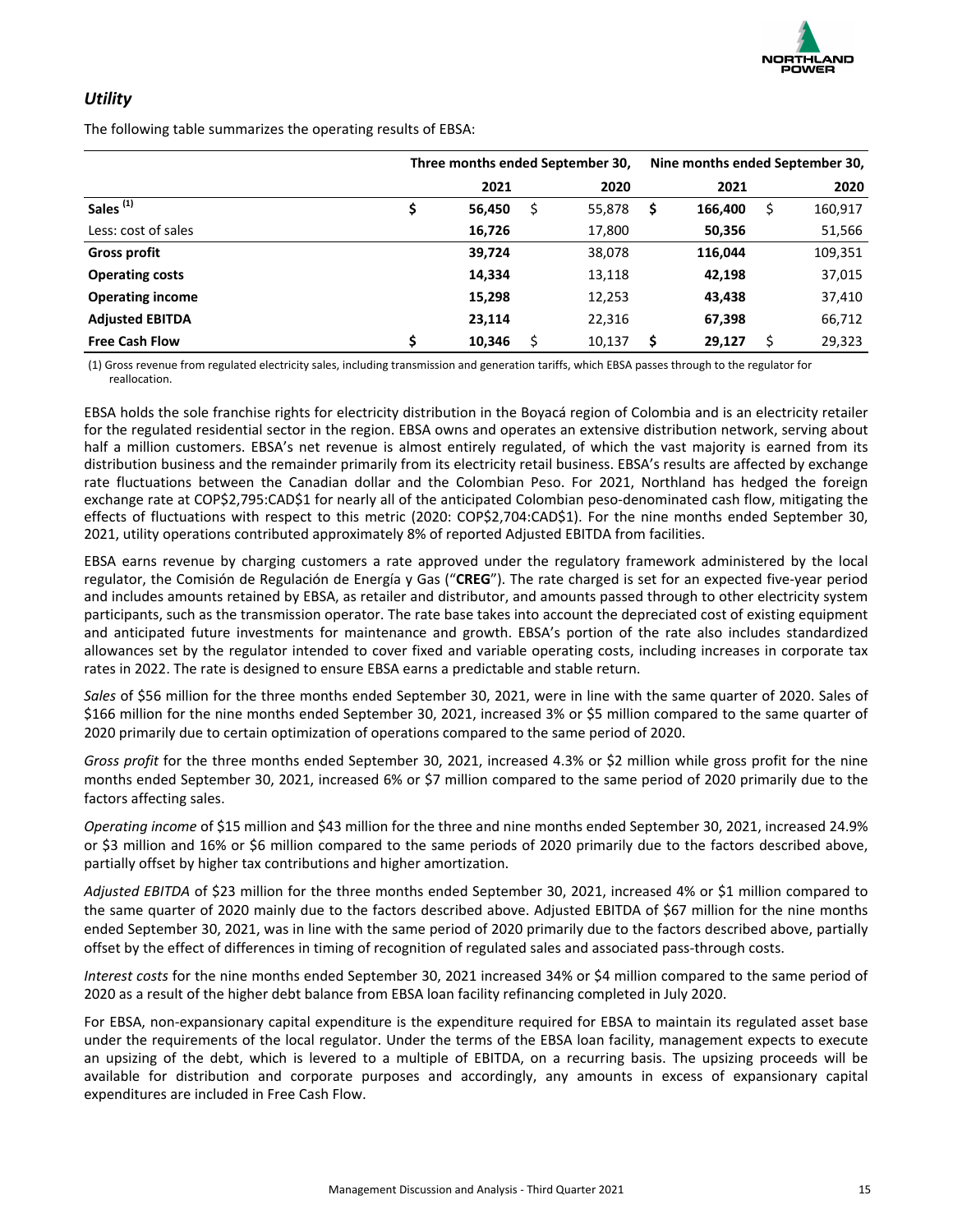<span id="page-15-0"></span>

### **4.2: General and Administrative Costs**

The following table summarizes general and administrative (G&A) costs:

|                               | Three months ended September 30, |  |        |  | Nine months ended September 30, |  |        |  |
|-------------------------------|----------------------------------|--|--------|--|---------------------------------|--|--------|--|
|                               | 2021                             |  | 2020   |  | 2021                            |  | 2020   |  |
| Corporate G&A                 | 9.031                            |  | 6.236  |  | 26.975                          |  | 20,792 |  |
| Operations G&A <sup>(1)</sup> | 5.952                            |  | 6.410  |  | 18.769                          |  | 19,111 |  |
| <b>Total G&amp;A costs</b>    | 14,983                           |  | 12,646 |  | 45.744                          |  | 39,903 |  |

(1) Operations G&A is included in the respective segment's Adjusted EBITDA and Free Cash Flow presented in *Section 4.1 Operating Results.* 

*Corporate G&A* costs for the three and nine months ended September 30, 2021, were 44.8% or \$3 million and 29.7% or \$6 million higher than the same periods of 2020 primarily due to higher personnel and other costs in support of Northland's global growth.

*Operations* G&A is incurred at the operating facilities, and for the three and nine months ended September 30, 2021, were largely in line with the same periods of 2020.

### *4.3: Growth Expenditures*

The following table summarizes development costs under IFRS and growth expenditures for non-IFRS financial measures:

|                                                        |              |    | Three months ended September 30, | Nine months ended September 30, |        |    |        |  |
|--------------------------------------------------------|--------------|----|----------------------------------|---------------------------------|--------|----|--------|--|
|                                                        | 2021         |    | 2020                             |                                 | 2021   |    | 2020   |  |
| Business development                                   | \$<br>8,395  | \$ | 2,438                            | \$                              | 21,928 | \$ | 9,362  |  |
| Project development                                    | 640          |    | 3,889                            |                                 | 935    |    | 17,395 |  |
| Development overhead                                   | 10,029       |    | 8,926                            |                                 | 22,041 |    | 20,636 |  |
| Acquisition costs <sup>(1)</sup>                       | 3,674        |    | 304                              |                                 | 6,007  |    | 7,474  |  |
| <b>Development costs</b>                               | \$<br>22,738 | Ś  | 15,557                           | \$                              | 50,911 | S  | 54,867 |  |
| Joint venture project development costs <sup>(2)</sup> | 4,533        |    | 705                              |                                 | 8,390  |    | 1,990  |  |
| Growth expenditures <sup>(3)</sup>                     | \$<br>23,597 | Ś  | 15,958                           | \$                              | 53.294 | S  | 49,383 |  |
| Growth expenditures on a per share basis               |              |    |                                  | \$                              | 0.25   |    | 0.25   |  |

 $(1)$  Excluded from growth expenditures

(2) Includes Northland's share of development costs incurred at Baltic Power, Chiba and other joint venture projects.

(3) Excludes acquisition costs but includes share of project development costs incurred by joint ventures.

To achieve its long-term growth objectives, Northland expects to deploy early-stage investment capital (growth expenditures) to advance its projects. With regional development offices in Europe, Asia, North America and Latin America fully functional and with the growth opportunities currently secured, Northland expects to incur higher growth expenditures and capital investments in future years to fund its identified development pipeline and opportunities sourced through the regional development offices.

Early-stage growth expenditures reduce near-term Free Cash Flow and short-term liquidity until projects achieve commercial operation but should deliver sustainable growth in Free Cash Flow over the long-run. These growth expenditures are added back to Free Cash Flow to determine Adjusted Free Cash Flow. Refer to the 2020 Annual Report for additional information.

*Business development costs* are incurred to identify and explore prospective business and development opportunities, which are expected to result in identifiable development projects intended to be pursued to completion, and include costs incurred for projects not ultimately pursued to acquisition or to completion. Business development costs for the three and nine months ended September 30, 2021, were higher compared to the same periods of 2020 due to the timing of development activities.

*Project development costs* are attributable to select early- to mid-stage development projects under active development that are likely to generate cash flow over the long-run. For the three and nine months ended September 30, 2021, project developments costs were lower since capitalization had previously commenced under IFRS for the Hai Long project. Refer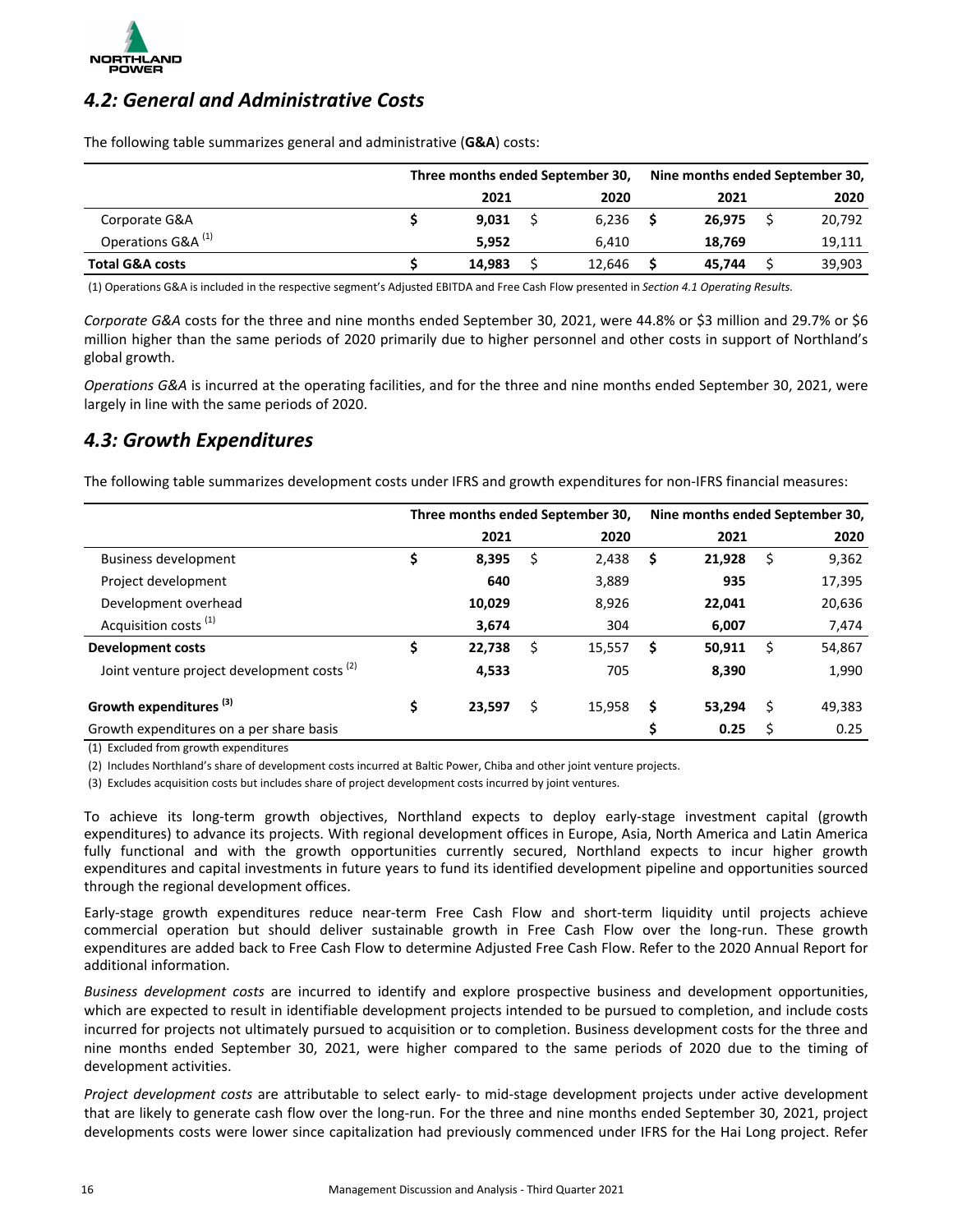

<span id="page-16-0"></span>to SECTION 8: CONSTRUCTION, DEVELOPMENT AND ACQUISITION ACTIVITIES for additional information on notable development projects.

Development overhead primarily relates to personnel, rent and other office costs not directly attributable to specific development projects. Development overhead reflects Northland's resources and development offices in key target jurisdictions focused on securing long-term growth opportunities in those jurisdictions.

Acquisition costs are generally third-party transaction-related costs directly attributable to an executed business acquisition, such as the Spanish portfolio, and are excluded from Northland's non-IFRS financial measures. For the nine months ended September 30, 2021, acquisition costs totaled \$6 million based on costs incurred on successful acquisition pursuits.

### *4.4: Consolidated Results*

The following discussion of the significant factors contributing to the consolidated financial results should be read in conjunction with Northland's unaudited interim condensed consolidated financial statements for the nine months ended September 30, 2021.

### *Third Quarter*

Sales of \$432 million decreased 8% or \$39 million compared to the same quarter of 2020 primarily due to lower offshore wind resource, lower production at Nordsee One due to lower turbine availability, and the effect of unfavourable foreign exchange rate fluctuations. The unfavourable variances were partially offset by contribution from the Spanish portfolio acquired in August 2021.

*Gross profit* of \$383 million decreased 8% or \$35 million compared to the same quarter of 2020 primarily due to the same factors affecting sales.

*Operating costs* of \$94 million increased 18% or \$15 million compared to the same quarter of 2020 primarily due to the timing of repairs and maintenance activities compared to the same periods last year.

G&A costs of \$15 million increased 18% or \$2 million largely due to higher personnel and other costs in support of Northland's global growth

*Development costs* of \$24 million increased 48% or \$8 million compared to the same quarter of 2020 primarily due to the timing of development activities.

*Finance costs, net* (primarily interest expense) of \$80 million decreased 10% or \$9 million compared to the same quarter of 2020 primarily as a result of scheduled repayments on facility-level loans and repayment of borrowings on the corporate revolving facility as a result of the equity offering in April 2021.

Fair value gain on derivative contracts was \$34 million compared to a \$15 million gain in the same quarter of 2020 primarily due to net movement in the fair value of derivatives related to the APX, interest rates and foreign exchange contracts.

*Foreign exchange loss* of \$6 million is primarily due to unrealized loss from fluctuations in the closing foreign exchange rates.

*Net loss* of \$5 million in the third quarter of 2021 compared to net income of \$109 million in the same quarter of 2020 primarily as a result of the factors described above as well as accelerated amortization expense on Iroquois Falls' property, plant and equipment due to the expiry of its PPA in December 2021 combined with an \$8 million increase in total tax expense.

### *Year to date*

Sales of \$1,453 million decreased 7% or \$115 million compared to 2020 primarily due to lower offshore wind resource, lower production at Nordsee One due to lower turbine availability, and the effect of unfavourable foreign exchange rate fluctuations. The unfavourable variances were partially offset by contribution from the Spanish portfolio acquired in August 2021.

*Gross profit* of \$1,300 million decreased 9% or \$123 million compared to 2020 primarily due to same factors affecting sales in the period.

*Operating costs* of \$244 million increased 11% or \$25 million compared to 2020 primarily due to the timing of repairs and maintenance activities compared to the same periods last year and the effect of foreign exchange rate fluctuations.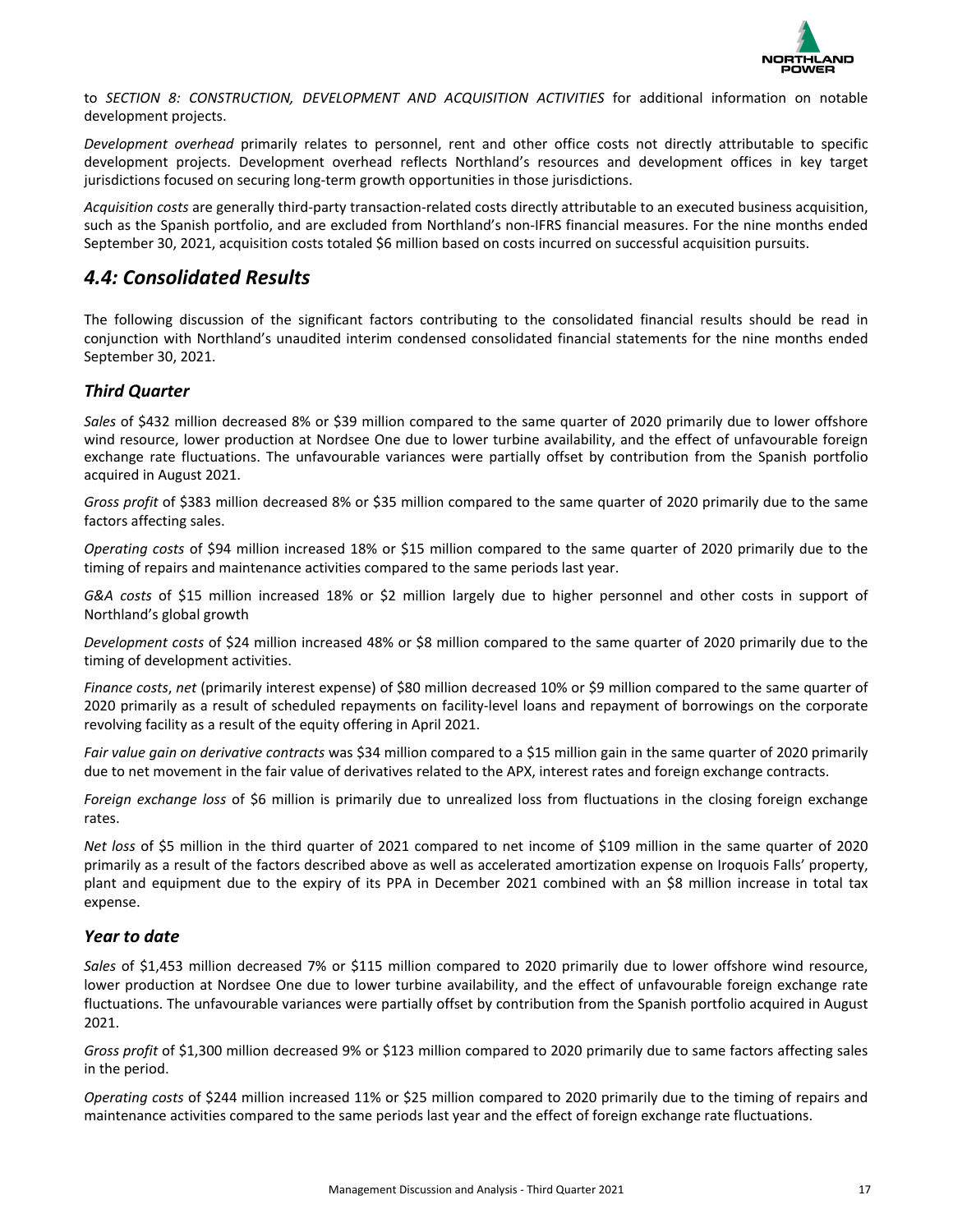<span id="page-17-0"></span>

G&A costs of \$46 million increased 15% or \$6 million compared to 2020 primarily due to higher personnel and other costs in support of Northland's global growth.

*Development costs*  of \$51 million decreased 7% or \$4 million compared to 2020 primarily due to effects of the commencement of capitalization at Hai Long in 2020 combined with the timing of development activities at other projects.

*Finance costs, net* (primarily interest expense) of \$243 million decreased 10% or \$27 million compared to 2020 primarily as a result of scheduled repayments on facility-level loans and repayment of borrowings on the corporate revolving facility in April 2021. 2020 also included interest on convertible debentures redeemed in May 2020.

Fair value gain on derivative contracts was \$64 million compared to a \$11 million gain in the same period of 2020 primarily due to net movement in the fair value of derivatives related to the APX, interest rates and foreign exchange contracts.

*Foreign exchange loss* of \$52 million is primarily due to unrealized losses from fluctuations in the closing foreign exchange rates.

*Impairment expense* of \$30 million as a result of a goodwill write-off for Iroquois Falls, as well as accelerated amortization of Iroquois Falls' property, plant and equipment due to the expiry of its PPA in December 2021.

*Other* expenses were \$34 million higher than the same period of 2020 primarily due to share of increasing joint venture development costs, and other income in the same period of 2020 included proceeds received from the sale of turbines at Deutsche Bucht as well as insurance proceeds related to its construction.

*Net income* decreased \$318 million for the nine months ended September 30, 2021, compared to the same period in 2020 mainly due to the factors described above, partially offset by \$19 million lower tax expense.

### *4.5: Adjusted EBITDA*

The following table reconciles net income (loss) to Adjusted EBITDA:

|                                                  | Three months ended September 30, |    |           | Nine months ended September 30, |            |    |            |
|--------------------------------------------------|----------------------------------|----|-----------|---------------------------------|------------|----|------------|
|                                                  | 2021                             |    | 2020      |                                 | 2021       |    | 2020       |
| Net income (loss)                                | \$<br>(4,668)                    | \$ | 108,964   | \$                              | 140,351    | \$ | 458,260    |
| Adjustments:                                     |                                  |    |           |                                 |            |    |            |
| Finance costs, net                               | 80,186                           |    | 88,787    |                                 | 242,806    |    | 270,074    |
| Gemini interest income                           | 3,961                            |    | 4,069     |                                 | 11,967     |    | 12,006     |
| Share of joint venture project development costs | (4, 533)                         |    | (705)     |                                 | (8,390)    |    | (1,990)    |
| <b>Acquisition costs</b>                         | 3,674                            |    | 304       |                                 | 6,007      |    | 7,474      |
| Provision for (recovery of) income taxes         | 26,979                           |    | 18,679    |                                 | 73,464     |    | 92,707     |
| Depreciation of property, plant and equipment    | 166,962                          |    | 135,473   |                                 | 457,399    |    | 397,177    |
| Amortization of contracts and intangible assets  | 9,235                            |    | 9,736     |                                 | 28,878     |    | 28,649     |
| Fair value (gain) loss on derivative contracts   | (33, 583)                        |    | (15, 449) |                                 | (75, 489)  |    | (10, 774)  |
| Foreign exchange (gain) loss                     | 5,858                            |    | (36, 683) |                                 | 51,889     |    | (90, 998)  |
| Impairment loss                                  |                                  |    |           |                                 | 29,981     |    |            |
| Elimination of non-controlling interests         | (44, 542)                        |    | (63, 223) |                                 | (185, 974) |    | (236, 814) |
| Finance lease (lessor)                           | (1,761)                          |    | 3,305     |                                 | (6,024)    |    | 3,854      |
| Other adjustments                                | 2,901                            |    | 1,040     |                                 | 6,491      |    | (28, 044)  |
| <b>Adjusted EBITDA</b>                           | \$<br>210,669                    | \$ | 254,297   | \$                              | 773,356    | \$ | 901,581    |

*Gemini interest income* reflects interest earned on Northland's €117 million subordinated debt to Gemini. Semi-annual principal payments to Northland will commence in 2027 until maturity in 2032. Northland consolidates the financial results of Gemini and, as a result, Northland's loan balances, investment income, and interest expense are eliminated upon consolidation. Gemini interest income is included in Northland's consolidated Adjusted EBITDA because it reflects returns generated from an investment in core assets.

*Other adjustments* primarily include non-cash loss on equity investments for the nine months ended September 30, 2021. For the nine months ended September 30, 2020, other adjustments primarily include proceeds from sale of two turbines and insurance proceeds received.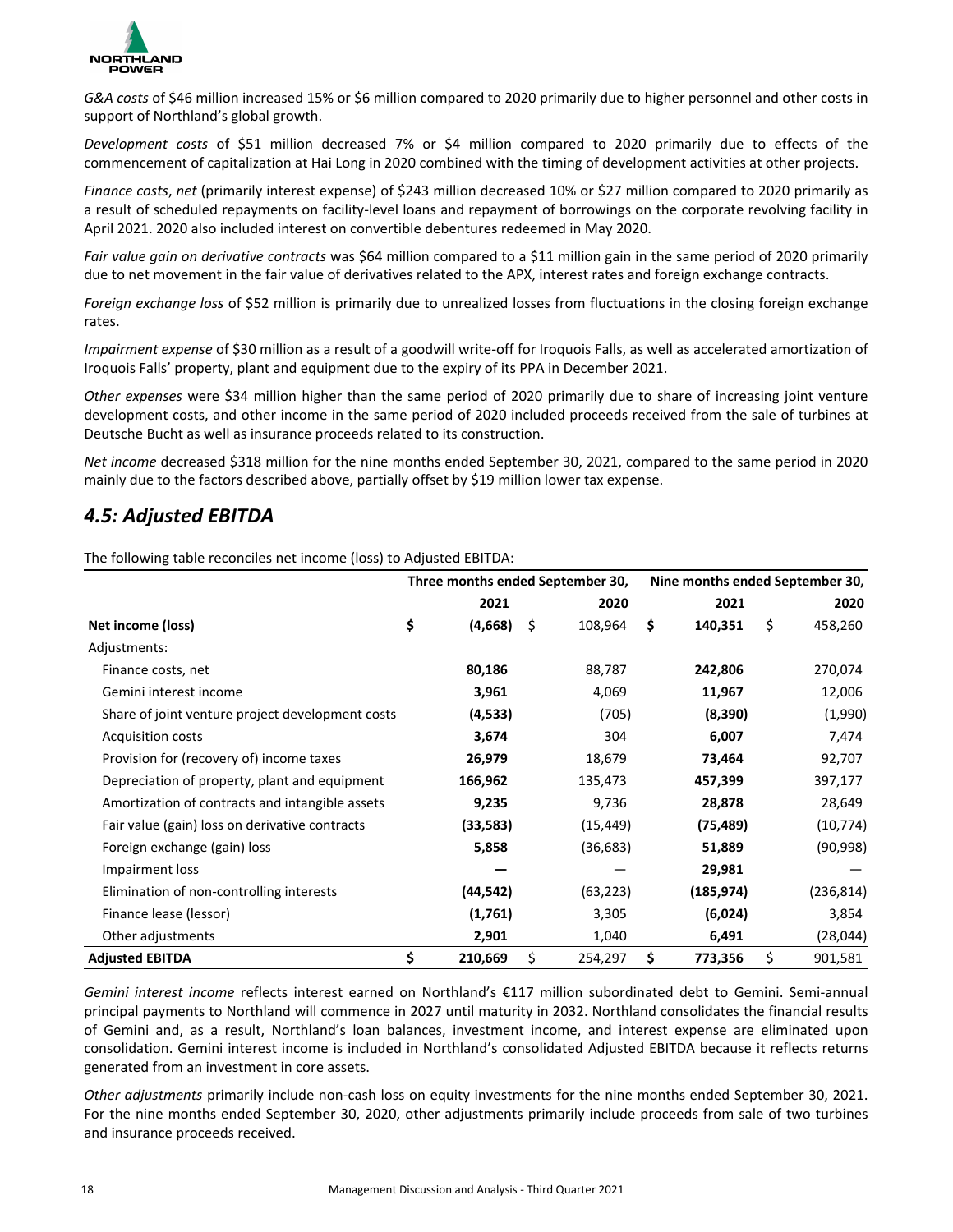

### *Third Quarter*

Adjusted EBITDA of \$211 million for the three months ended September 30, 2021, decreased 17% or \$44 million compared to the same quarter of 2020. The significant factors decreasing Adjusted EBITDA include:

- \$37 million decrease in operating results at Gemini primarily due to the lower wind resource and APX hedge losses realized;
- \$15 million increase in corporate costs primarily driven by an increasing level of project development activities and associated corporate activities to support growth; and
- \$10 million decrease in operating results at Nordsee One primarily due to lower wind resource and turbine availability compared to the same period of 2020.

The factor partially offsetting the decrease in Adjusted EBITDA was a \$19 million contribution from the recent acquisition of the portfolio of solar and wind facilities in Spain, which closed on August 11, 2021.

### *Year to date*

Adjusted EBITDA of \$773 million for the nine months ended September 30, 2021, decreased 14% or \$128 million compared to the same period of 2020. The significant factors decreasing Adjusted EBITDA include:

- \$79 million decrease in operating results at Gemini primarily due to historically low wind resource and the effects of the APX hedge losses realized;
- \$42 million decrease in operating results at the German offshore wind facilities primarily due to low wind resource, partially offset by better grid availability and fewer periods of negative prices compared to the same period of 2020;
- \$16 million increase in corporate costs primarily driven by an increasing level of project development activities and associated corporate activities to support growth; and
- \$11 million decrease in operating results at the efficient natural gas facilities, largely due to the planned major outage, and low wind resource at the Canadian onshore wind facilities compared to the same period in 2020.

The factor partially offsetting the decrease in Adjusted EBITDA was the \$19 million contribution from the Spanish portfolio.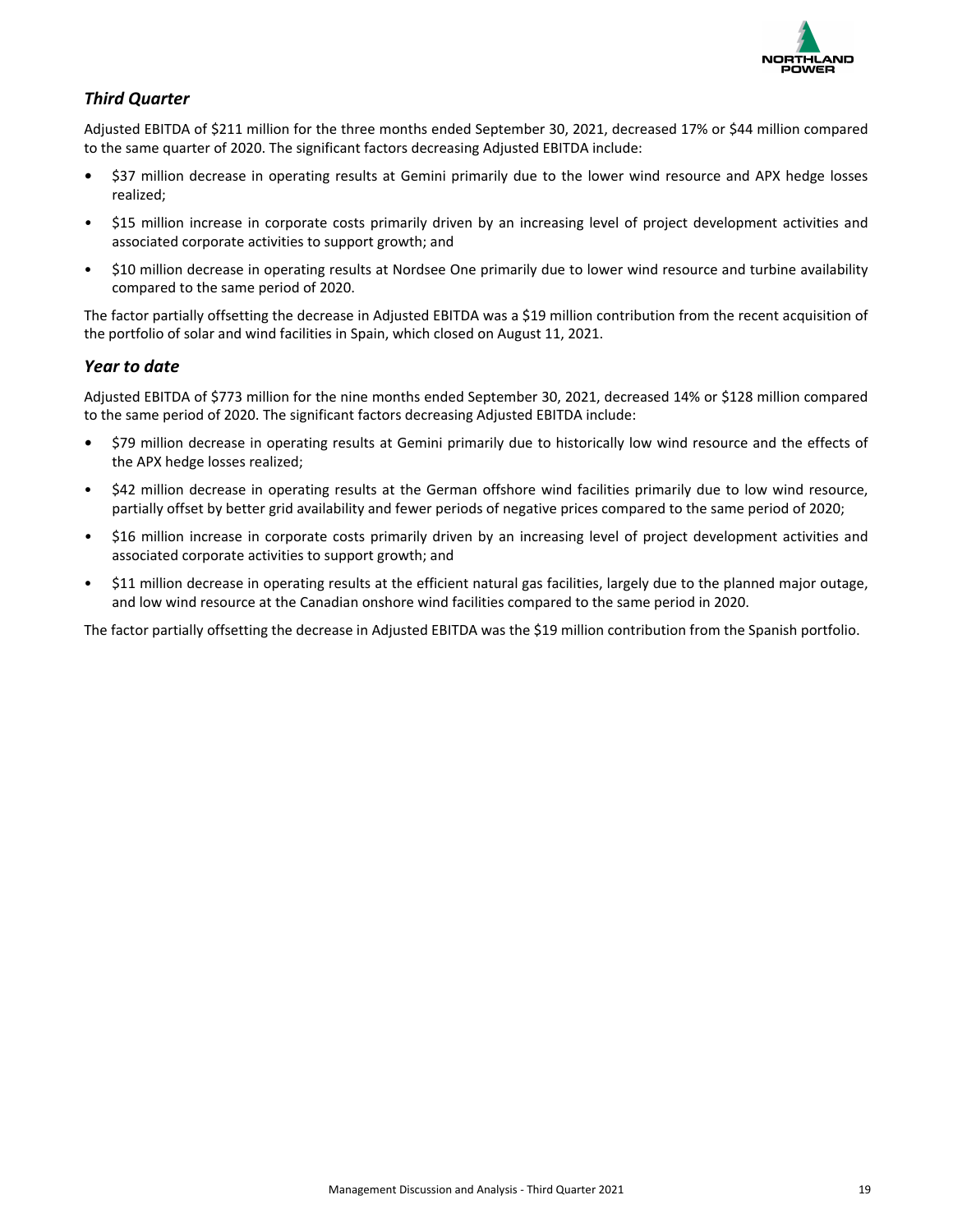<span id="page-19-0"></span>

### *4.6: Free Cash Flow and Adjusted Free Cash Flow*

The following table reconciles cash flow from operations to Free Cash Flow and Adjusted Free Cash Flow:

|                                                                                |               | Three months ended September 30, | Nine months ended September 30, |                 |
|--------------------------------------------------------------------------------|---------------|----------------------------------|---------------------------------|-----------------|
|                                                                                | 2021          | 2020                             | 2021                            | 2020            |
| Cash provided by operating activities                                          | \$<br>280,397 | \$<br>278,381                    | \$<br>1,049,927                 | \$<br>1,011,102 |
| Adjustments:                                                                   |               |                                  |                                 |                 |
| Net change in non-cash working capital balances<br>related to operations       | (78, 387)     | (9,082)                          | (180, 513)                      | 18,685          |
| Non-expansionary capital expenditures                                          | (15, 210)     | (5, 163)                         | (32, 824)                       | (12, 531)       |
| Restricted funding for major maintenance, debt<br>and decommissioning reserves | (628)         | (2,470)                          | (9,799)                         | (11, 854)       |
| Interest paid, net                                                             | (25, 684)     | (46, 332)                        | (177,066)                       | (199, 015)      |
| Scheduled principal repayments on facility debt                                | (22, 711)     | (218, 696)                       | (357, 234)                      | (556,005)       |
| Funds set aside (utilized) for scheduled principal<br>repayments               | (123, 226)    | 77,740                           | (119, 316)                      | 75,652          |
| Preferred share dividends                                                      | (2,704)       | (2,802)                          | (8, 101)                        | (8,657)         |
| Consolidation of non-controlling interests                                     | (10, 568)     | (27, 734)                        | (49, 782)                       | (97, 458)       |
| Deutsche Bucht Completion Distribution                                         |               |                                  |                                 | 93,144          |
| Cash from operating activities from projects<br>under construction             |               |                                  |                                 | (66, 853)       |
| Lease payments                                                                 | (2, 176)      | (2, 321)                         | (6, 797)                        | (6, 763)        |
| Investment income <sup>(1)</sup>                                               | 5,140         | 5,662                            | 15,403                          | 17,018          |
| Nordsee One proceeds from government grant<br>and warranty settlement          | 10,763        | 6,486                            | 27,872                          | 20,472          |
| Share of joint venture project development costs                               | (4,533)       | (705)                            | (8,390)                         | (1,990)         |
| Foreign exchange                                                               | 403           | 2,052                            | 12,584                          | 4,217           |
| Other <sup>(2)</sup>                                                           | 192           | 5,567                            | (4,904)                         | 10,330          |
| <b>Free Cash Flow</b>                                                          | \$<br>11,068  | \$<br>60,583                     | \$<br>151,060                   | \$<br>289,494   |
| Add back: Growth expenditures                                                  | 23,597        | 15,958                           | 53,294                          | 49,383          |
| <b>Adjusted Free Cash Flow</b>                                                 | \$<br>34,665  | 76,541                           | \$<br>204,354                   | \$<br>338,877   |

(1) Investment income includes Gemini interest income and interest received on third-party loans to partners on Cochrane Solar.

(2) Other includes adjustments for Nordsee One interest on shareholder loans, equity accounting, acquisition costs and non-cash expenses adjusted in working capital excluded from Free Cash Flow in the period.

Adjusted Free Cash Flow, is a supplementary non-IFRS cash flow measure including associated per share amounts and payout ratios. Adjusted Free Cash Flow is calculated by excluding growth-related expenditures from Free Cash Flow. Management believes this measure provides a relevant presentation of cash flow generated from the business before investment-related decisions (refer to Section 4.3: Growth Expenditures for additional information). Management believes Adjusted Free Cash Flow is a meaningful measure of Northland's ability to generate cash flow, after on-going obligations, to reinvest in growth and fund dividend payments. Reinvesting in growth is a key part of Northland's long-term strategy.

Scheduled principal repayments on facility debt reflect repayments as paid. Funds set aside (utilized) for scheduled principal repayments allocates repayments across the quarters in order to more clearly reflect the Company's performance. Gemini's principal repayment schedule is weighted towards the first payment of the year to align with Gemini's expected annual cash flow profile, while Nordsee One and Deutsche Bucht's principal repayments are equally weighted. For 2021, Northland's share of Gemini, Nordsee One and Deutsche Bucht's principal repayments are €84 million, €94 million and €76 million, respectively (2020 -  $\epsilon$ 82 million,  $\epsilon$ 80 million and  $\epsilon$ 84 million). For 2021, Northland's share of the Spanish portfolio's principal repayment is €23 million.

*Interest expense* is reflected each quarter as accrued in net income and working capital or paid.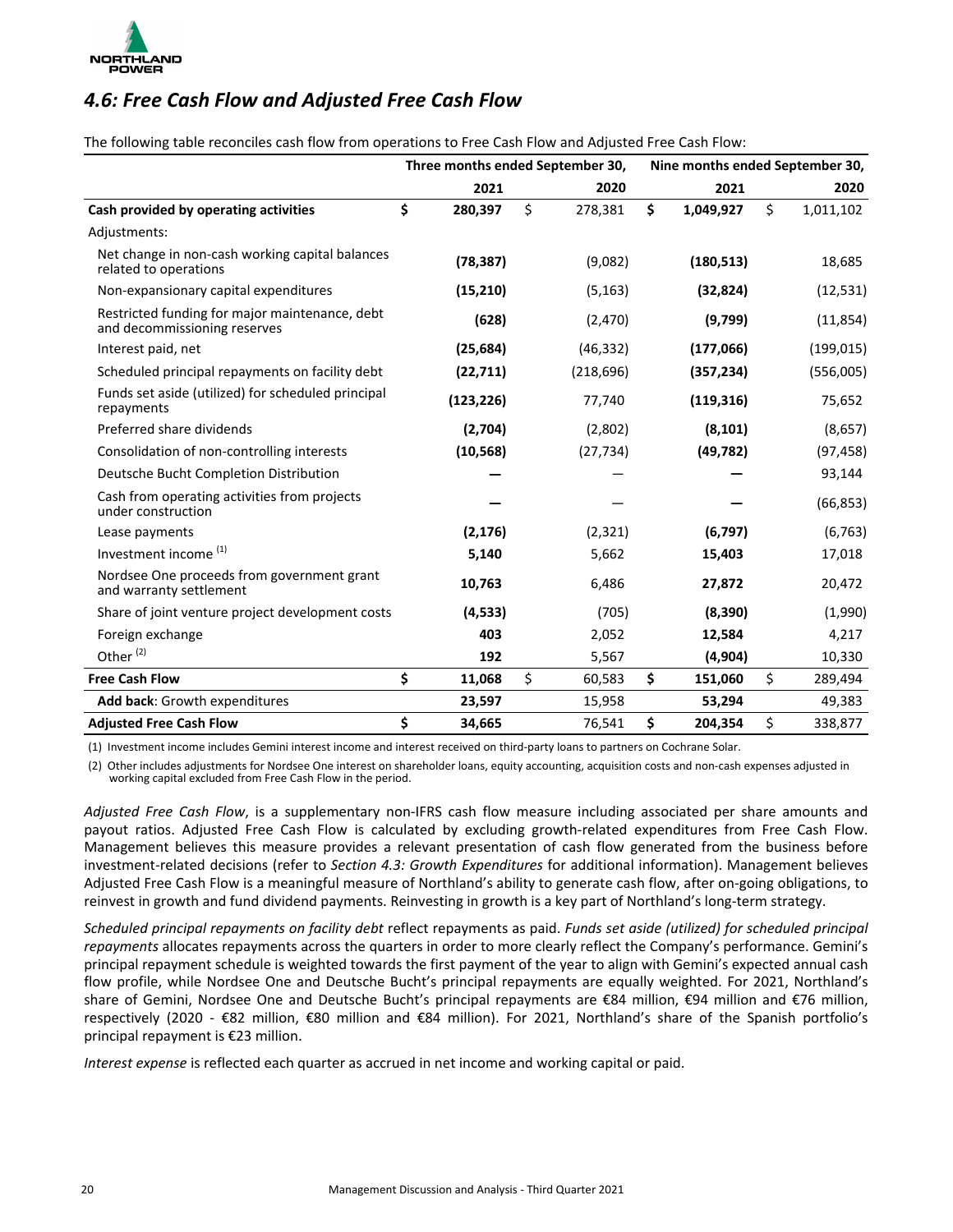

In 2014, Nordsee One was awarded a grant under the European Commission's NER 300 program. The total grant value of €70 million was recorded as a reduction in property, plant and equipment upon completion of the project. Cash proceeds from the grant are based on production volumes, and with the final cash payments expected in 2023 for production in 2022. Proceeds under the grant attributable to Nordsee One's production are included in Free Cash Flow. For the nine months ended September 30, 2021 and September 30, 2020, proceeds from this program, based on production, totaled \$7 million and \$10 million, respectively.

The following table summarizes cash and total dividends paid and respective Free Cash Flow payout ratios as well as per share amounts:

|                                                                           | Three months ended September 30, |              | Nine months ended September 30, |         |    |         |  |
|---------------------------------------------------------------------------|----------------------------------|--------------|---------------------------------|---------|----|---------|--|
|                                                                           | 2021                             | 2020         |                                 | 2021    |    | 2020    |  |
| Cash dividends paid to common and Class A<br>shareholders                 | \$<br>44,728                     | \$<br>55,399 | \$                              | 128,067 | \$ | 177,266 |  |
| Free Cash Flow payout ratio - cash dividends <sup>(1)</sup>               |                                  |              |                                 | 81 %    |    | 65 %    |  |
| Adjusted payout ratio - cash dividends (1)                                |                                  |              |                                 | 60 %    |    | 61 %    |  |
| Total dividends paid to common and Class A<br>shareholders <sup>(2)</sup> | \$<br>67,761                     | \$<br>60,501 | \$                              | 193,791 | \$ | 184,486 |  |
| Free Cash Flow payout ratio - total dividends (1) (2)                     |                                  |              |                                 | 120 %   |    | 66 %    |  |
| Adjusted payout ratio - total dividends <sup>(1)</sup>                    |                                  |              |                                 | 88 %    |    | 63 %    |  |
| Weighted avg. number of shares - basic (000s) <sup>(3)</sup>              | 225,964                          | 201,626      |                                 | 216,264 |    | 197,697 |  |
| Weighted avg. number of shares - diluted $(000s)$ <sup>(4)</sup>          | 225,964                          | 201,626      |                                 | 216,264 |    | 200,896 |  |
| Per share (\$/share)                                                      |                                  |              |                                 |         |    |         |  |
| Dividends paid <sup>(5)</sup>                                             | \$<br>0.30                       | \$<br>0.30   | Ś                               | 0.90    | \$ | 0.90    |  |
| Free Cash Flow - basic                                                    | \$<br>0.05                       | \$<br>0.30   | \$                              | 0.70    | \$ | 1.46    |  |
| Free Cash Flow - diluted                                                  | \$<br>0.05                       | \$<br>0.30   | \$                              | 0.70    | \$ | 1.45    |  |
| Adjusted Free Cash Flow - basic                                           | \$<br>0.15                       | \$<br>0.38   | \$                              | 0.94    | \$ | 1.71    |  |
| Adjusted Free Cash Flow - diluted                                         | \$<br>0.15                       | \$<br>0.39   | \$                              | 0.94    | \$ | 1.69    |  |

(1) On a rolling four-quarter basis.

(2) Represents dividends paid in cash and in shares under the DRIP.

(3) Includes common shares and class A shares but excludes common shares issuable upon conversion of outstanding convertible debentures.

(4) Includes common shares, class A shares and any common shares issuable upon conversion of outstanding convertible debentures.

(5) Excludes the dividend equivalent payment of \$0.40 paid upon conversion of 14,289,000 subscription receipts on January 14, 2020.

### *Third Quarter*

Free Cash Flow of \$11 million for the three months ended September 30, 2021, was 82% or \$50 million lower than the same quarter of 2020. The significant factor decreasing Free Cash Flow was the \$63 million decrease in overall earnings across all facilities, as described above, but primarily due to lower wind resource at the offshore wind facilities.

The factors partially offsetting the decrease in Free Cash Flow was a \$3 million contribution, net of debt payments, from the recent acquisition of the portfolio of solar and wind facilities in Spain and an \$8 million decrease in current tax expense primarily due to lower earnings from the offshore wind facilities.

Adjusted Free Cash Flow, which excludes growth expenditures, amounted to \$35 million for the three months ended September 30, 2021, and was 55% or \$42 million lower than the same quarter of 2020. The significant factors decreasing Adjusted Free Cash Flow were as described for Free Cash Flow but exclude the \$8 million increase in growth expenditures (refer to *Section 4.3: Growth Expenditures* for more information).

### *Year to date*

Free Cash Flow of \$151 million for the nine months ended September 30, 2021, was 48% or \$138 million lower than the same quarter of 2020. The significant factors decreasing Free Cash Flow include:

- \$139 million decrease in overall earnings across all facilities, as described above, but primarily due to lower wind resource at the offshore wind facilities;
- \$8 million increase in non-expansionary capital expenditures incurred related to planned maintenance outages (RSA related costs at Nordsee One were largely offset by turbine warranty bond reserve); and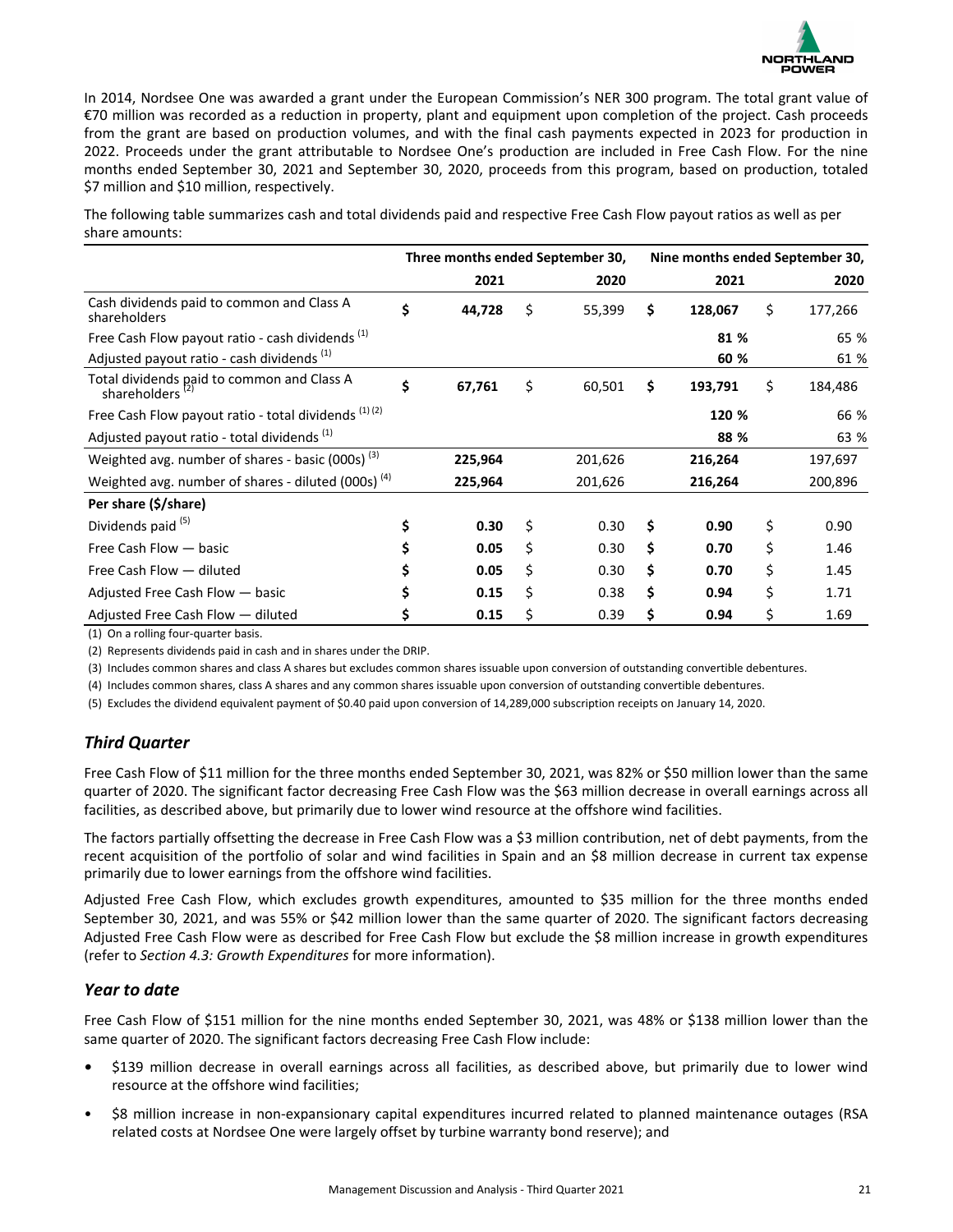

• \$9 million decrease in the contribution from Deutsche Bucht due to the effect of the one-time net pre-completion revenues recognized in Free Cash Flow at term conversion in the first quarter of last year.

The factors partially offsetting the decrease in Free Cash Flow was a \$3 million contribution, net of debt payments, from the Spanish portfolio and a \$20 million decrease in current tax expense primarily due to lower earnings from offshore wind facilities.

Adjusted Free Cash Flow, which excludes growth expenditures, amounted to \$204 million for the nine months ended September 30, 2021, and was 40% or \$135 million lower than the same period of 2020 due to the same factors affecting Free Cash Flow but exclude the \$4 million increase in growth expenditures.

As at September 30, 2021 the rolling four quarter Free Cash Flow and the adjusted net payout ratio were 81% and 60%, respectively, calculated on the basis of cash dividends paid, compared to 65% and 61% for the same period ending September 30, 2020. The increase in the Free Cash Flow net payout ratio was primarily due to lower Free Cash Flow and the effect of new common shares issued in 2021, partially offset by reinstatement of the DRIP in 2020. The adjusted net payout ratio was in line with the same period ending September 30, 2020.

#### *Sources of liquidity in addition to Free Cash Flow*

In addition to Free Cash Flow generated, Northland utilizes additional sources of liquidity to fund growth and capital investments. Additional liquidity sourced by management during the nine months ended September 30, 2021, is summarized as follows:

|                                                                                 | Nine months ended September 30, |           |  |         |  |  |  |
|---------------------------------------------------------------------------------|---------------------------------|-----------|--|---------|--|--|--|
|                                                                                 |                                 | 2021      |  | 2020    |  |  |  |
| Dividend Reinvestment Program (DRIP)                                            | \$                              | 65,723    |  | 4,411   |  |  |  |
| Release of funds from debt service reserve (1)                                  |                                 | 73,723    |  | 60,079  |  |  |  |
| Equity offering                                                                 |                                 | 950,421   |  |         |  |  |  |
| Proceeds from up-financing(s)                                                   |                                 | 39,600    |  | 51,900  |  |  |  |
| Proceeds from sale of monobucket foundations and related and insurance proceeds |                                 |           |  | 32,367  |  |  |  |
| <b>Total</b>                                                                    |                                 | 1,129,467 |  | 148,757 |  |  |  |

(1) 2021 represents the release of cash from Deutsche Bucht's debt service reserve account following the implementation of a debt service reserve facility when the senior debt was restructured. 2020 represents the release of cash from Gemini's debt service reserve account following the implementation of a debt service reserve facility.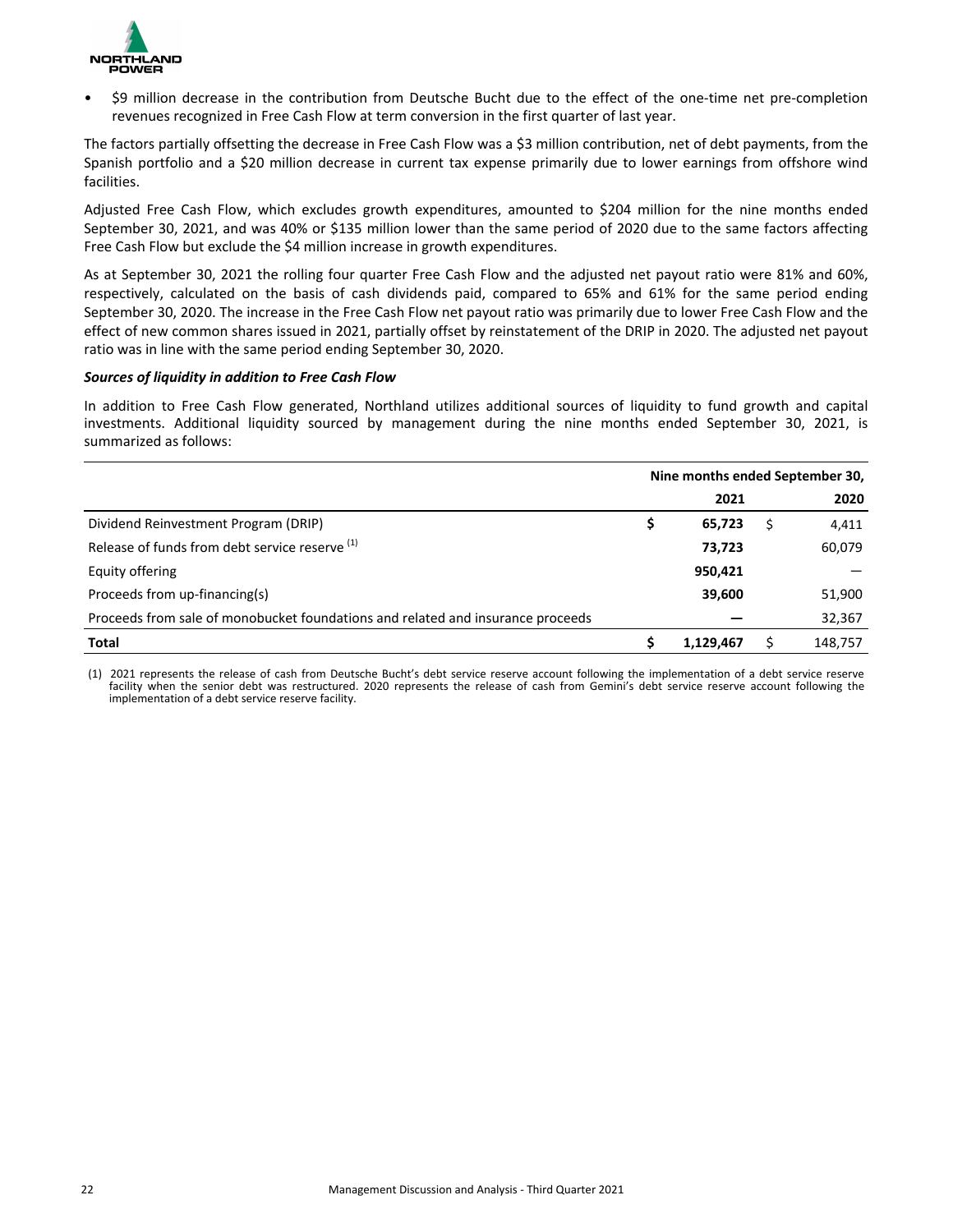

## <span id="page-22-0"></span>**SECTION 5: CHANGES IN FINANCIAL POSITION**

The following table provides a summary of account balances derived from the unaudited interim condensed consolidated balance sheets as at September 30, 2021 and December 31, 2020.

| As at                                     | September 30, 2021 |            |    |            |  |  |
|-------------------------------------------|--------------------|------------|----|------------|--|--|
| <b>Assets</b>                             |                    |            |    |            |  |  |
| Cash and cash equivalents                 | \$                 | 533,079    | \$ | 434,989    |  |  |
| Restricted cash                           |                    | 124,884    |    | 192,530    |  |  |
| Trade and other receivables               |                    | 383,233    |    | 372,137    |  |  |
| Other current assets                      |                    | 97,651     |    | 66,379     |  |  |
| Property, plant and equipment             |                    | 9,673,397  |    | 8,679,959  |  |  |
| Contracts and other intangible assets     |                    | 501,391    |    | 533,171    |  |  |
| <b>Equity Investment</b>                  |                    | 132,540    |    | 1,759      |  |  |
| Other assets <sup>(1)</sup>               |                    | 1,098,829  |    | 1,017,433  |  |  |
|                                           | \$                 | 12,545,004 | \$ | 11,298,357 |  |  |
| <b>Liabilities</b>                        |                    |            |    |            |  |  |
| Trade and other payables                  |                    | 495,299    |    | 252,691    |  |  |
| Interest-bearing loans and borrowings     |                    | 7,729,210  |    | 7,237,200  |  |  |
| Net derivative liabilities <sup>(2)</sup> |                    | 375,561    |    | 582,631    |  |  |
| Net deferred tax liability <sup>(2)</sup> |                    | 414,947    |    | 300,567    |  |  |
| Other liabilities <sup>(3)</sup>          |                    | 642,180    |    | 922,497    |  |  |
|                                           | \$                 | 9,657,197  | \$ | 9,295,586  |  |  |
| <b>Total equity</b>                       |                    | 2,887,807  |    | 2,002,771  |  |  |
|                                           | \$                 | 12,545,004 | \$ | 11,298,357 |  |  |

(1) Includes goodwill, finance lease receivable, long-term deposits and other assets.

(2) Presented on a net basis.

(3) Includes dividends payable, corporate credit facilities, convertible debentures, subscription receipts, provisions and other liabilities.

Significant changes in Northland's unaudited interim condensed consolidated balance sheets were as follows:

- Restricted cash decreased by \$68 million primarily due to the release of funds set aside for debt service at Deutsche Bucht, which were reclassified to cash, as a result of an amendment to Deutsche Bucht's debt facility agreement, partially offset by funds set aside for semi-annual bond payments.
- Property, plant and equipment increased by \$993 million primarily due to the consolidation of the Spanish portfolio and construction-related activities at Northland's identified projects, partially offset by depreciation and foreign exchange fluctuation.
- *Equity investment* increased by \$131 million mainly as a result of the purchase price of Baltic Power and the additional equity contribution accrued in pursuance of the purchase agreement.
- Other assets increased by \$81 million primarily due to the consolidation of the Spanish portfolio, partially offset by the write-off of Iroquois Falls' goodwill, as a result of the expiry of its purchase price agreement in December 2021 and foreign exchange fluctuation.
- *Trade and other payables* increased by \$243 million primarily due to consolidation of the Spanish portfolio, construction activities and purchase price commitments payable to Baltic Power.
- Facility-level loans and borrowings increased by \$492 million mainly due to consolidation of the Spanish portfolio, partially offset by repayment of revolving corporate credit facility from the proceeds of the equity offering and also scheduled principal repayments on facility-level debt and foreign exchange fluctuation.
- Other liabilities decreased by \$280 million primarily due to a repayment of corporate borrowings.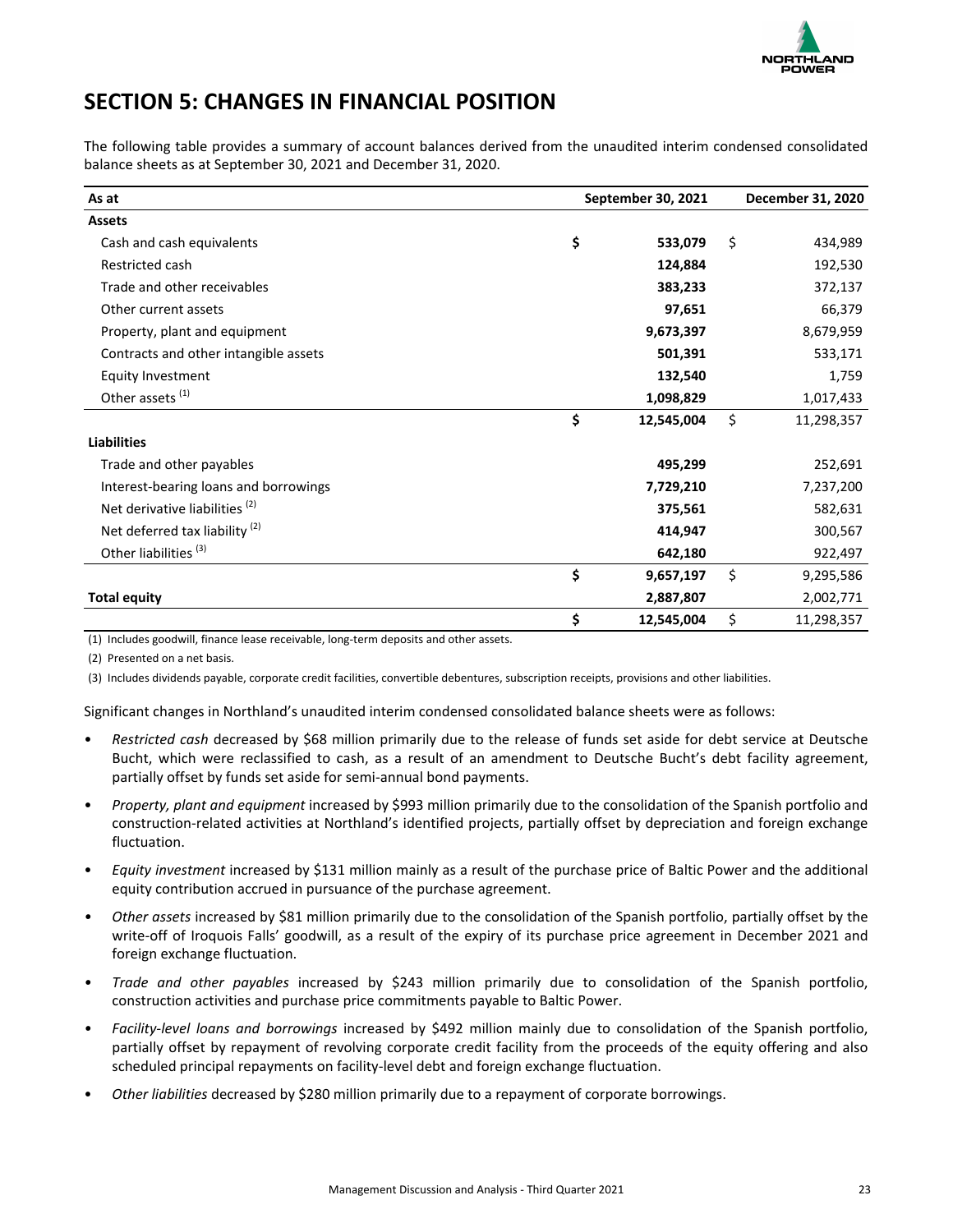<span id="page-23-0"></span>

## **SECTION 6: EQUITY, LIQUIDITY AND CAPITAL RESOURCES**

Northland maintains sufficient liquidity to meet short- and medium-term cash needs and ensures that it has access to sufficient resources to capitalize on investment opportunities and to meet growth expenditure commitments, monthly cash dividend requirements and other needs in the normal course of operations. Northland finances these commitments through cash flow from operations, non-recourse project financing, securing partnerships, corporate credit facilities, convertible debentures and equity, such as common and preferred shares.

### *Dividends*

Northland's Board of Directors and management are committed to maintaining the current monthly dividend of \$0.10 per share  $(S1.20$  on an annual basis) and are confident that Northland has adequate access to funds to meet its dividend commitment, including operating cash flows and corporate funds. The Board of Directors reviews the dividend policy annually as part of Northland's overall capital allocation strategy to balance growth requirements and investor preferences.

### *Equity and Convertible Unsecured Subordinated Debentures*

The change in shares and class A shares during 2021 and 2020 was as follows:

|                                       | September 30, 2021 | December 31, 2020 |
|---------------------------------------|--------------------|-------------------|
|                                       | <b>Shares</b>      | <b>Shares</b>     |
| Shares outstanding, beginning of year | 202,171,075        | 179,441,219       |
| Conversion of subscription receipts   |                    | 14,289,000        |
| Equity Offering                       | 22,500,500         |                   |
| Conversion of debentures              |                    | 6,896,136         |
| Conversion of Class A shares          |                    | 1,000,000         |
| Shares issued under the LTIP          | 14.509             |                   |
| Shares issued under the DRIP          | 1,568,874          | 544,720           |
| Shares outstanding, end of period     | 226,254,958        | 202,171,075       |

Preferred shares outstanding as at September 30, 2021 and December 31, 2020 were as follows:

| As at                               | September 30, 2021 | December 31, 2020 |
|-------------------------------------|--------------------|-------------------|
| <b>Preferred shares outstanding</b> |                    |                   |
| Series 1                            | 4,762,246          | 4,762,246         |
| Series 2                            | 1,237,754          | 1,237,754         |
| Series 3                            | 4,800,000          | 4,800,000         |
| <b>Total</b>                        | 10,800,000         | 10,800,000        |

In their most recent report issued in March 2021, Standard & Poor's reaffirmed Northland's corporate credit rating of BBB (Stable). In addition, Northland's preferred share rating was reaffirmed on Standard & Poor's Canada scale of BB+.

In September 2021, Northland received a second corporate credit rating of BBB (stable) from Fitch Ratings Inc., one of the top global rating agencies.

In April 2021, Northland completed a bought deal offering for aggregate gross proceeds of \$990 million. The net proceeds of the Offering were used to fund the cash purchase price of the Spanish portfolio and capital requirements including acquisition of Baltic Power and near-term capital commitments for identified development projects, including the Ball Hill and Bluestone onshore wind projects in New York and to repay borrowings under Northland's corporate revolving credit facility. As a result, subsequent to the Offering, the Company fully repaid the corporate revolving credit facility and has substantial liquidity to fund growth initiatives, including its identified pipeline of offshore wind projects and other opportunities.

As of November 10, 2021, Northland has 226,457,895 common shares outstanding with no change in preferred shares outstanding from September 30, 2021.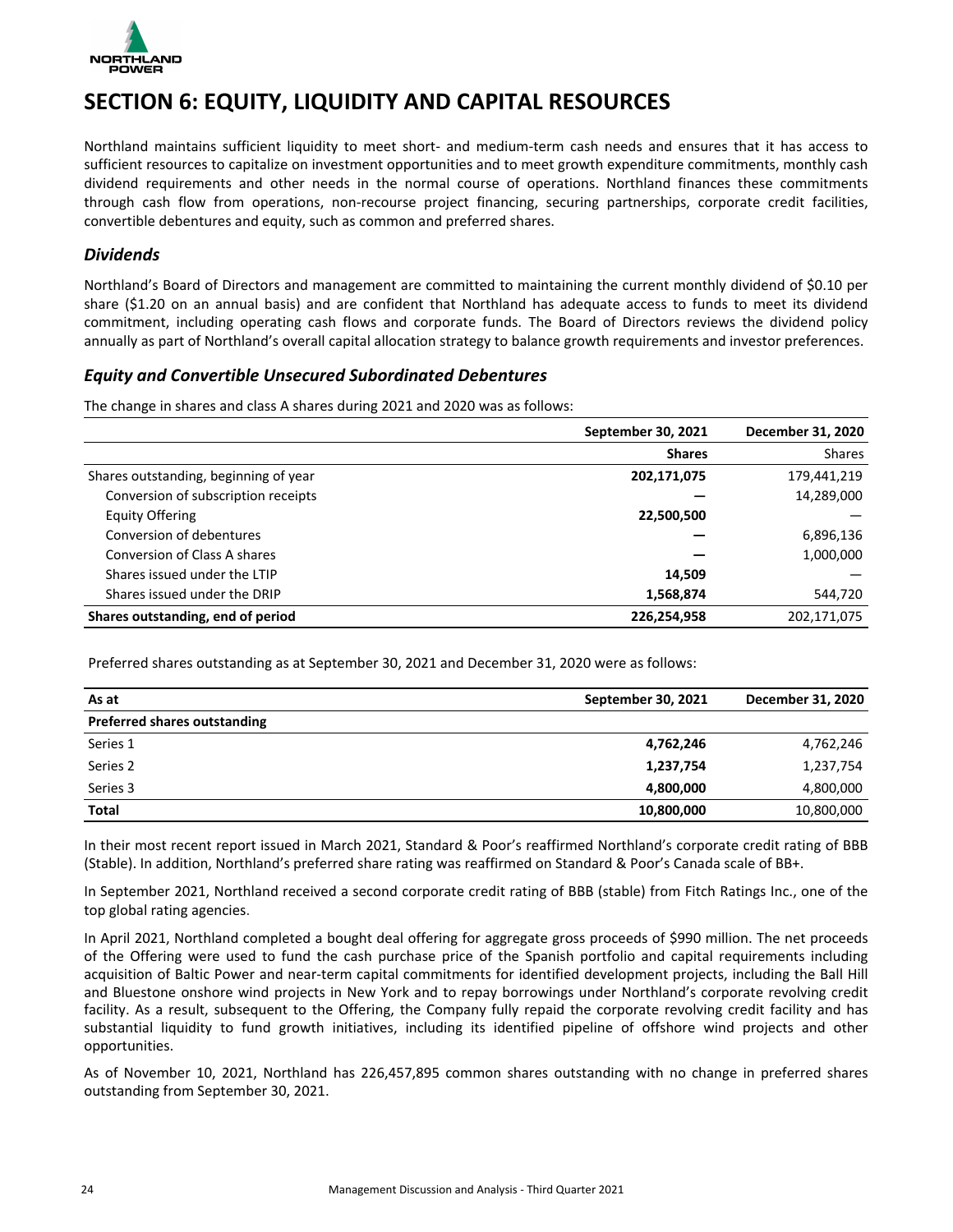

### *Liquidity and Capital Resources*

The following table reconciles Northland's opening cash and cash equivalents to closing cash and cash equivalents:

|                                                | Three months ended September 30, |           | Nine months ended September 30, |            |  |           |  |
|------------------------------------------------|----------------------------------|-----------|---------------------------------|------------|--|-----------|--|
|                                                | 2021                             | 2020      |                                 | 2021       |  | 2020      |  |
| Cash and cash equivalents, beginning of period | S<br>863,673                     | 409.074   | S                               | 434.989    |  | 268,193   |  |
| Cash provided by operating activities          | 280,397                          | 278,381   |                                 | 1,049,927  |  | 1,011,102 |  |
| Cash used in investing activities              | (513,085)                        | (46, 734) |                                 | (788, 562) |  | (810,770) |  |
| Cash used in financing activities              | (100,355)                        | (184,554) |                                 | (74, 566)  |  | (54, 619) |  |
| Effect of exchange rate differences            | 2.449                            | 30,873    |                                 | (88,709)   |  | 73,134    |  |
| Cash and cash equivalents, end of period       | S<br>533,079                     | 487,040   |                                 | 533,079    |  | 487,040   |  |

### *Year to date*

Cash and cash equivalents for the nine months ended September 30, 2021, increased \$98 million due to cash provided by operations of \$1,050 million and \$89 million effect of foreign exchange translation, partially offset by \$789 million of cash used in investing activities and \$75 million in financing activities.

Cash provided by operating activities for the nine months ended September 30, 2021, was \$1,050 million, primarily comprising:

- \$140 million of net income;
- \$729 million in non-cash and non-operating items such as depreciation and amortization, finance costs, changes in fair value of financial instruments and deferred taxes; and
- \$181 million in changes in working capital due to the timing of payables, receivables and deposits.

Cash used in investing activities for the nine months ended September 30, 2021, was \$789 million, primarily comprising:

- \$514 million paid for the acquisition of the Spanish portfolio and Baltic Power, net of cash acquired; and
- \$263 million used for the purchase of property, plant and equipment, mainly for the ongoing construction at New York Wind, La Lucha and Hai Long projects.

Cash used in financing activities for the nine months ended September 30, 2021, was \$75 million, primarily comprising:

- \$348 million in net repayment under the corporate syndicated revolving facility;
- \$10 million of Deutsche Bucht's refinancing fee;
- \$357 million in principal repayments on facility-level debt;
- \$180 million in interest payments; and
- \$230 million of common and preferred share dividends as well as dividends to non-controlling shareholders.

Factors partially offsetting cash used in financing activities include \$65 million change in restricted cash, primarily from funds released from debt service reserve at Deutsche Bucht, partially offset by funds set aside for debt service at North Battleford.

Movement of foreign currencies, including primarily the Euro and Colombian peso, against the Canadian dollar decreased cash and cash equivalents by \$89 million for the nine months ended September 30, 2021. Northland aims to mitigate the effects of exchange rate fluctuations through a variety of mechanisms, including foreign exchange hedges and natural hedges by corporate debt denominated in USD or Euro for operating expenditures.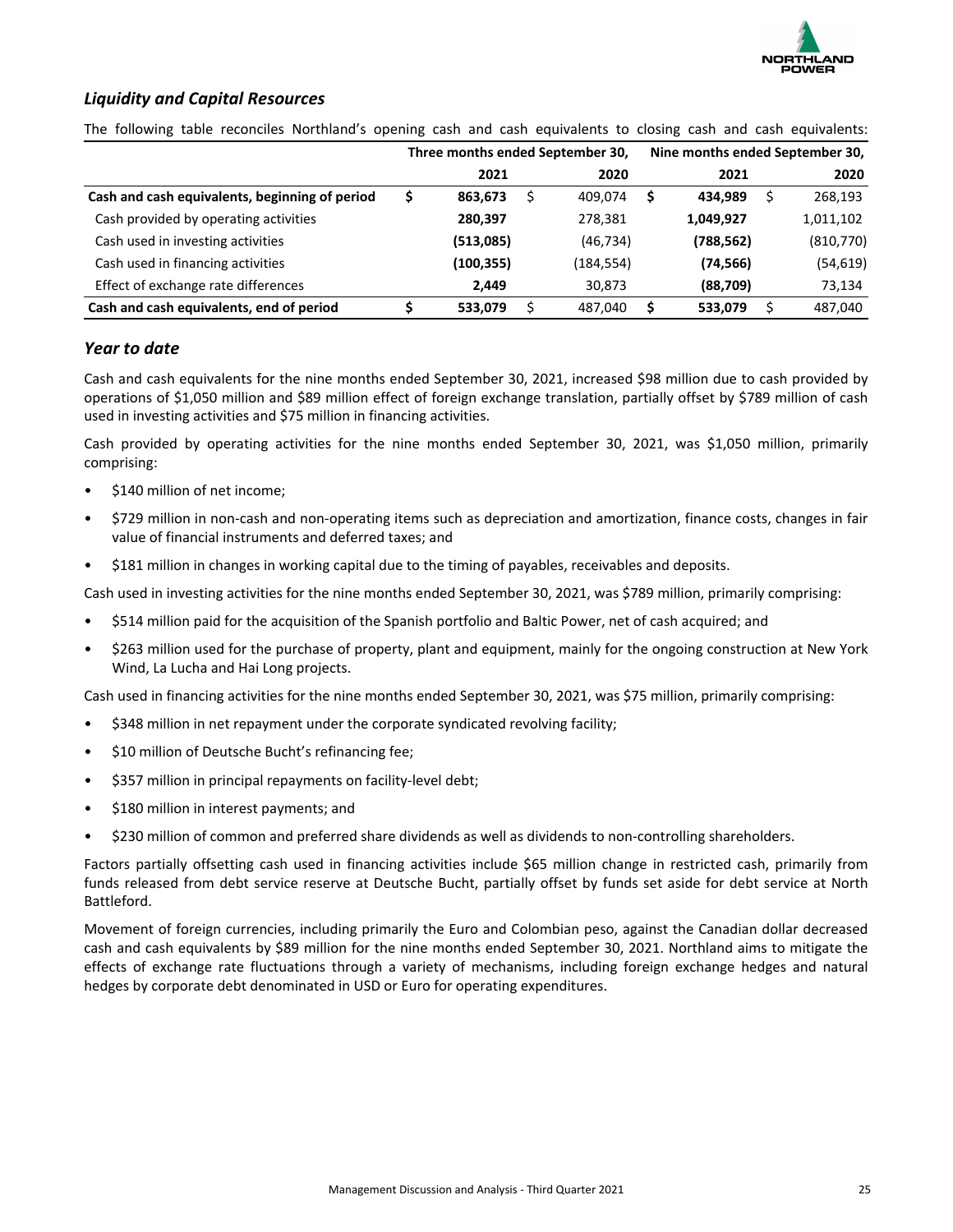

### **Property, Plant and Equipment**

The following table provides a continuity of the cost of property, plant and equipment for the nine months ended September 30, 2021:

|                                      | Cost balance as at<br>Dec 31, 2020 | <b>Additions</b>  | Other <sup>(1)</sup> | Exchange rate<br>differences | <b>Transfers</b> | Cost balance as at<br>Sep 30, 2021 |
|--------------------------------------|------------------------------------|-------------------|----------------------|------------------------------|------------------|------------------------------------|
| <b>Operations:</b>                   |                                    |                   |                      |                              |                  |                                    |
| Offshore wind                        | \$<br>7,174,847 \$                 | $19,992 \text{ }$ | $(1,454)$ \$         | (395,521) \$                 | — \$             | 6,797,864                          |
| Efficient natural gas <sup>(2)</sup> | 1,769,426                          | 9,714             | (1, 355)             |                              | (78)             | 1,777,707                          |
| Onshore renewable                    | 1,753,440                          | 1,400             | (48)                 | (697)                        |                  | 4,313,910                          |
| Utility                              | 597,731                            | 24,993            | (858)                | (61, 471)                    |                  | 560,395                            |
| Construction:                        |                                    |                   |                      |                              |                  |                                    |
| Onshore renewable                    | 163,928                            | 17,063            |                      | (6, 756)                     |                  | 174,235                            |
| Corporate $(3)$                      | 91,998                             | 228,315           | (841)                | 1,302                        | (937)            | 319,837                            |
| <b>Total</b>                         | \$<br>11,551,370 \$                | 301,477 \$        | $(4,556)$ \$         | $(463, 143)$ \$              | $(1,015)$ \$     | 13,943,948                         |

(1) Includes settlement received from warranty obligation, change in estimate for decommissioning provision and amounts accrued under the long term incentive plan ("LTIP").

(2) Excludes Spy Hill lease receivable accounting treatment.

(3) Additions primarily related to Hai Long project capitalization.

### *Long-term Debt*

Northland's operating facilities and projects under construction are financed primarily with non-recourse project-level debt with fixed or hedged interest rates and repayment schedules generally aligned with the term of the project's offtake agreement. Typically, each project is structured as a special-purpose entity so that an adverse event at one would not affect Northland's other projects or facilities. By owning and operating high-quality assets and applying its deep, long-term experience, Northland expects to continue to enjoy a strong and competitive access to capital, to pursue growth and development activities.

The following table provides a continuity of Northland's debt for the nine months ended September 30, 2021:

|                       | <b>Balance as</b><br>at Dec 31, | 2020    | <b>Acquired</b>             | Financings,<br>net of costs<br>(1) | Repayments           | Amort. of<br>costs/fair<br>value |    | Exchange<br>rate<br>differences Transfers |       | <b>Balance as</b><br>at Sep 30,<br>2021 |
|-----------------------|---------------------------------|---------|-----------------------------|------------------------------------|----------------------|----------------------------------|----|-------------------------------------------|-------|-----------------------------------------|
| <b>Operations:</b>    |                                 |         |                             |                                    |                      |                                  |    |                                           |       |                                         |
| Offshore wind         | $$4,837,429$ \$                 |         | — \$                        | $(9,926)$ \$                       | (278,478) \$         | $11,359$ \$                      |    | $(265, 555)$ \$                           |       | 4,294,829<br>S                          |
| Efficient natural gas |                                 | 953,458 |                             |                                    | (33, 811)            | 1,033                            |    |                                           |       | 920,680                                 |
| Onshore renewable     |                                 | 997,261 | 1,088,991                   | 39,477                             | (44, 945)            | 808                              |    | 2,162                                     | 102   | 2,083,856                               |
| Utility               |                                 | 449,052 |                             | 891                                |                      | 1,946                            |    | (22,044)                                  |       | 429,845                                 |
| Corporate             |                                 | 351,402 |                             | 211,538                            | (559, 644)           | 939                              |    | (6,008)                                   | 1,773 |                                         |
| <b>Total</b>          |                                 |         | $$7,588,602$ \$1,088,991 \$ | 241.980                            | $(916, 878)$ \$<br>S | 16,085                           | S. | $(291, 445)$ \$                           | 1,875 | \$7,729,210                             |

(1) includes \$10 million refinancing fee paid on Deutsche Bucht debt facility agreements amendment.

In addition to the loans outstanding in the above table, as at September 30, 2021, \$29 million of letters of credit were outstanding under non-recourse project-level credit facilities for operational use.

In March 2021, Deutsche Bucht amended its debt facility agreement to reduce the interest rate on the facility's senior debt to 2.3% (from approximately 2.6%). The amendment also included the addition of a debt service reserve facility, which released €50 million (\$74 million) from funds previously restricted for debt service.

In the third quarter, Northland restructured and upsized the senior debt on a number of its Canadian solar facilities, resulting in one-time cash distribution to Northland totaling \$40 million. This refinancing constitutes green project financing supporting Northland's ESG initiatives. To date in 2021, Northland has received cash distributions amounting to \$113 million from optimizing and upsizing project finance and other debt structures to further enhance liquidity to fund growth. These cash distributions are not included in Free Cash Flow or Adjusted Free Cash Flow.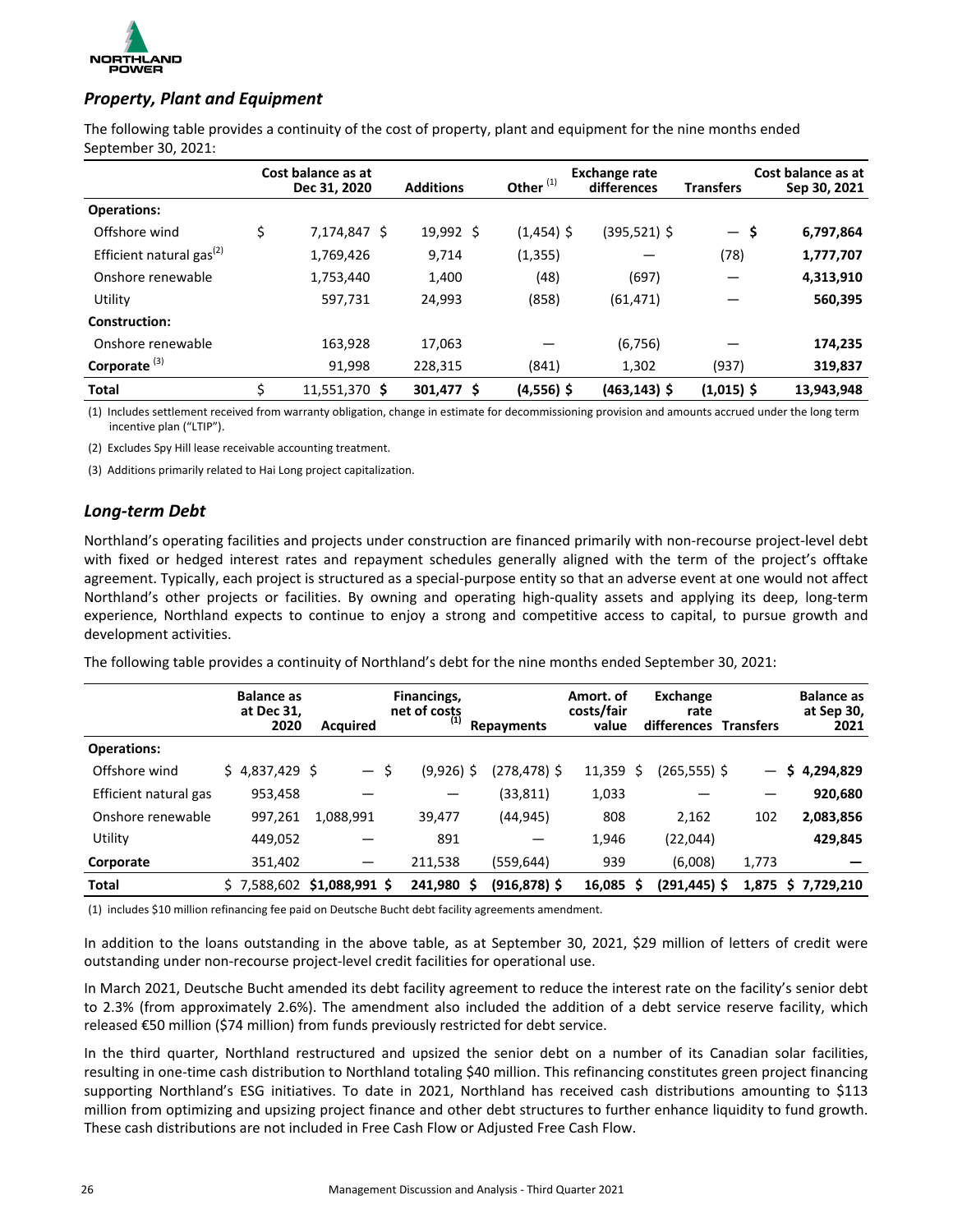

### *Debt Covenants*

Northland generally conducts its business indirectly through separate subsidiary legal entities and is dependent on the distribution of cash from those subsidiary entities to defray its corporate expenses, repay corporate debt and to pay cash dividends to common and preferred shareholders. Most operating subsidiaries hold non-recourse debt, which typically prohibits distributions if the loan is in default (notably for non-payment of principal or interest) or if the entity fails to achieve a benchmark debt service coverage ratio, which is the ratio of EBITDA to scheduled principal and interest payments over a specified time period. Northland and its subsidiaries were in compliance with all debt covenants for the period ended September 30, 2021.

### *Corporate Credit Facilities and Letters of Credit*

Northland's corporate credit facilities are available for general corporate purposes, to support operational, construction and development opportunities and to provide letters of credit issued on behalf of Northland. The corporate credit facilities are summarized in the following table:

|                                                                   |                         |                   |    | <b>Outstanding</b>   |                       |                 |
|-------------------------------------------------------------------|-------------------------|-------------------|----|----------------------|-----------------------|-----------------|
| As at September 30, 2021                                          | <b>Facility</b><br>size | Amount<br>drawn   |    | letters of<br>credit | Available<br>capacity | <b>Maturity</b> |
| Sustainability linked loan (SLL) syndicated<br>revolving facility | 1,000,000 \$            | $-5$              |    | 215,932 \$           | 784.068               | Sep. 2026       |
| Bilateral letter of credit facility                               | 150,000                 |                   |    | 144,729              | 5.271                 | Mar. 2023       |
| Export credit agency backed letter of credit facility             | 100,000                 |                   |    | 74.412               | 25,588                | Mar. 2022       |
| Export credit agency backed letter of credit facility             | 50.000                  |                   |    | 39,218               | 10.782                | $n/a^{(1)}$     |
| <b>Total</b>                                                      | $1,300,000$ \$          | $\qquad \qquad -$ | -Ś | 474,291 \$           | 825,709               |                 |
| Less: deferred financing costs                                    |                         |                   |    |                      |                       |                 |
| Total, net                                                        |                         | \$                |    |                      |                       |                 |

(1) The \$50 million facility does not have a specified maturity date.

- Of the \$474 million of corporate letters of credit issued as at September 30, 2021, \$62 million relates to projects under advanced development or construction.
- During the nine months ended September 30, 2021, Northland made net repayments of \$348 million on the syndicated revolving facility, with remaining movement in the period due to foreign exchange fluctuations. The repayment occurred following the equity offering in April 2021.
- In September 2021, Northland extended its \$1 billion revolving corporate credit facility with a syndicate of both Canadian and global financial institutions to 2026 (from 2024) and executed several amendments to increase liquidity available to fund growth. Concurrently, the Company implemented a Sustainability Linked Loan (SLL) overlay. In addition, the parental guarantee limit increased from \$50 million to \$300 million.
- In July 2021, Northland entered into a new \$50 million export credit agency backed corporate letter of credit facility to support its global growth.

Northland's corporate credit facilities include provisions that allow for renewals at Northland's option, subject to approval by the lenders.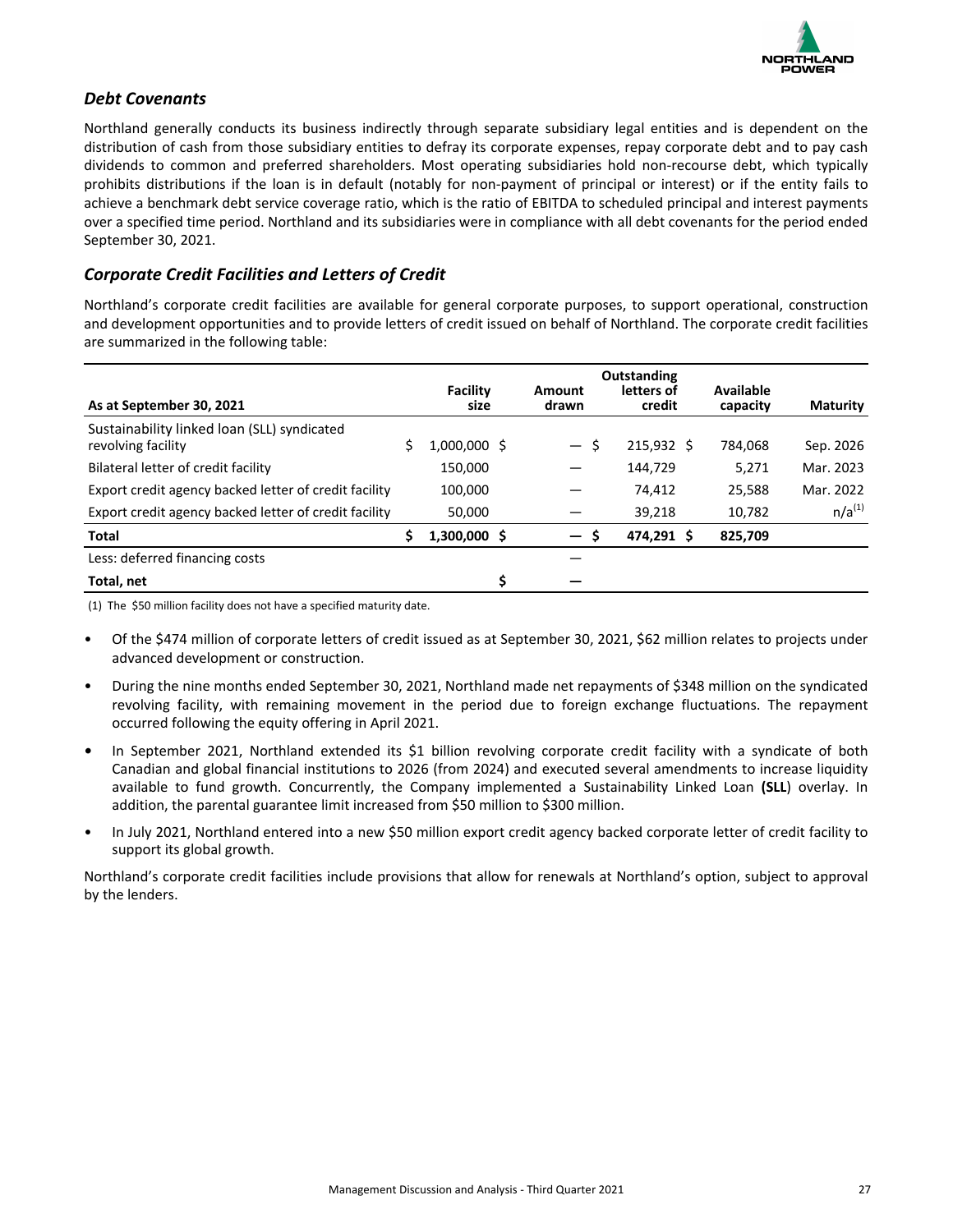<span id="page-27-0"></span>

## **SECTION 7: SUMMARY OF QUARTERLY CONSOLIDATED RESULTS**

Northland's consolidated financial results are affected by seasonal factors, contract provisions and extraordinary items, which result in quarterly variations. Northland's quarterly net income (loss) also varies due to any non-cash impairments/ recoveries and foreign exchange adjustments required to translate euro, U.S. dollar and Colombian peso denominated balances to the appropriate quarter-end Canadian dollar equivalent and due to fair value movements of financial derivative contracts. 

| In millions of dollars, except per share information | Q3         | Q <sub>2</sub> | Q <sub>1</sub> | Q4         | Q3         | Q <sub>2</sub> | Q1        | Q4        |
|------------------------------------------------------|------------|----------------|----------------|------------|------------|----------------|-----------|-----------|
|                                                      | 2021       | 2021           | 2021           | 2020       | 2020       | 2020           | 2020      | 2019      |
| Total sales                                          | \$.<br>432 | Ś.<br>408      | 613            | \$<br>493  | \$<br>471  | \$<br>429      | Ŝ.<br>668 | Ś.<br>438 |
| Operating income                                     | 89         | 118            | 306            | 177        | 179        | 149            | 395       | 203       |
| Net income (loss)                                    | (5)        | (6)            | 151            | 27         | 109        | 74             | 275       | 61        |
| <b>Adjusted EBITDA</b>                               | 211        | 203            | 360            | 269        | 254        | 227            | 421       | 273       |
| Cash provided by operating activities                | 280        | 361            | 408            | 310        | 278        | 365            | 368       | 334       |
| Free Cash Flow                                       | 11         | 6              | 134            | 56         | 58         | 17             | 211       | 67        |
| Adjusted Free Cash Flow                              | 35         | 22             | 147            | 79         | 74         | 38             | 224       | 84        |
| Per share statistics                                 |            |                |                |            |            |                |           |           |
| Net income (loss) - basic                            | \$(0.05)   | \$(0.08)       | \$0.44         | Ś.<br>0.11 | Ś.<br>0.40 | Ś.<br>0.26     | Ś<br>1.02 | \$0.23    |
| Net income (loss) - diluted                          | (0.05)     | (0.08)         | 0.44           | 0.11       | 0.40       | 0.26           | 0.99      | 0.23      |
| Free Cash Flow - basic                               | 0.05       | 0.03           | 0.66           | 0.28       | 0.30       | 0.09           | 1.10      | 0.37      |
| Adjusted Free Cash Flow - basic                      | 0.15       | 0.10           | 0.73           | 0.38       | 0.41       | 0.21           | 1.17      | 0.46      |
| Total dividends declared (1)                         | 0.30       | 0.30           | 0.30           | 0.30       | 0.30       | 0.30           | 0.30      | 0.30      |

Accounting policies and principles have been applied consistently for all periods presented in the following table.

(1) Q1 2020 excludes \$0.40 of dividend equivalent payments declared and paid upon conversion of 14,289,000 subscription receipts.

## **SECTION 8: CONSTRUCTION, DEVELOPMENT AND ACQUISITION ACTIVITIES**

In addition to completed acquisitions and investments made this year, summarized below are Northland's most significant assets under construction and under development:

### *Spanish Renewables Acquisition*

On August 11, 2021, Northland completed its previously announced acquisition of a Spanish operating portfolio of onshore renewable projects (the "Spanish portfolio") with a total combined net capacity of 551MW. The transaction included the acquisition of minority interests not included in the initial announced transaction. The portfolio includes 33 operating assets comprised of onshore wind (435MW), solar photovoltaic (66MW), and a concentrated solar (50MW) located throughout Spain. Total cash consideration at closing was €348 million (\$511 million with the assumption of debt totaling €719 million (\$1,055 million). The acquisition was funded using proceeds from Northland's common equity offering completed on April 14, 2021.

In 2020, the Spanish government made a commitment to achieve 70% of electricity generation from renewable energy sources by 2030 as part of the Law on Climate Change and Energy Transition. The 2030 target translates into a requirement for an estimated 35 to 40 GW of additional renewables capacity. In support of its 2030 goal, the Spanish government is expected to auction a further 16.5 GW of solar and onshore wind capacity over the next five years. In addition, the Spanish market has developed into one of the most active corporate offtake markets in Europe, which together with the expected procurement noted above and an attractive merchant power market, offer several routes to market for new renewables. Spain has also announced a 2030 target of 4 GW of hydrogen and 20 GW of storage, which align with Northland's energy transition growth objectives. Northland intends to leverage the acquisition of the Spanish portfolio to build a platform with asset management, development, and operations and maintenance capabilities that can competitively pursue onshore renewables acquisition and development opportunities across Europe over the next decade.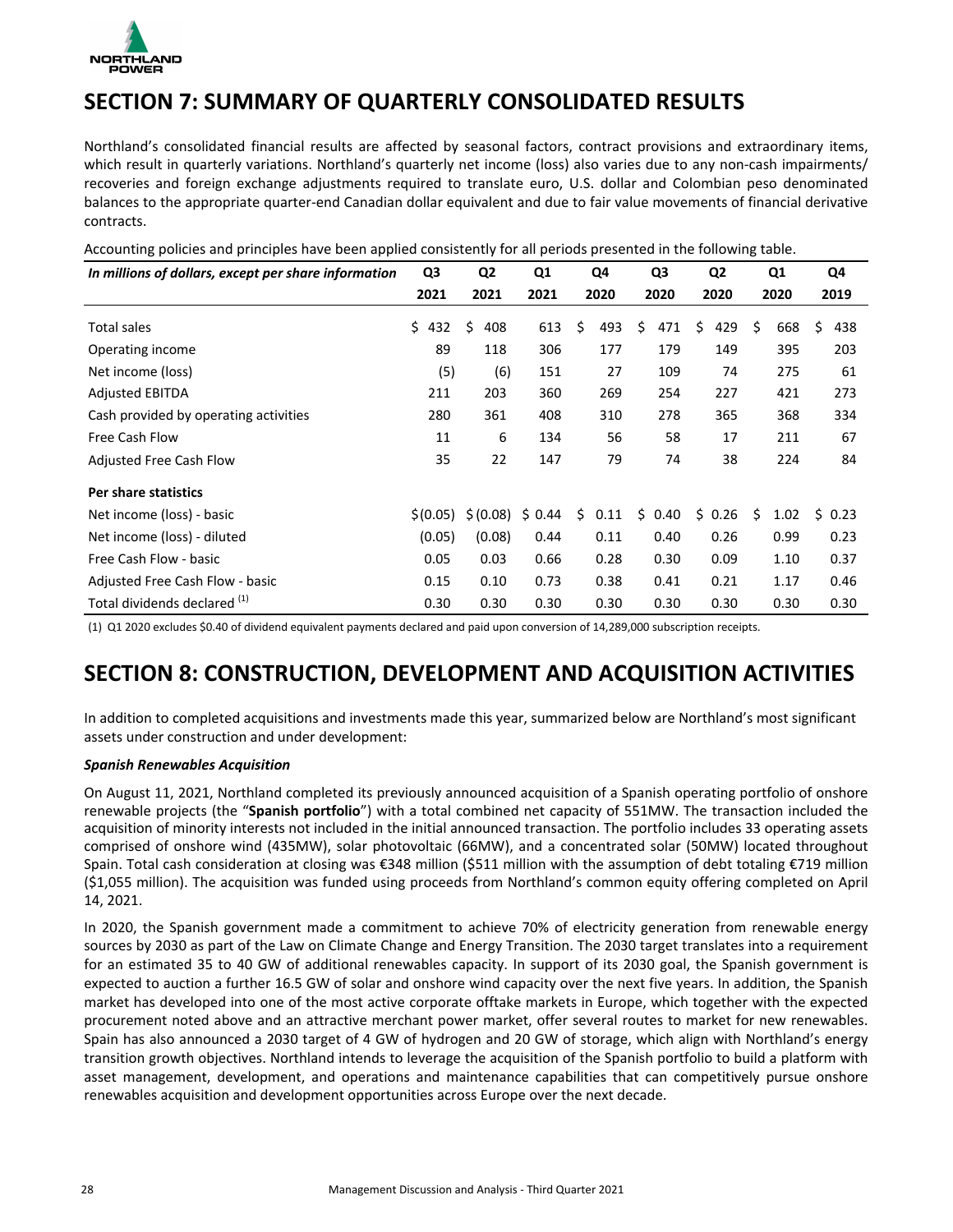

The Spanish portfolio aligns well with Northland's priority to diversify and add high-quality, contracted or regulated cash flows to the business. All the acquired assets are governed under the Spanish regulatory framework, which provides a regulated return based on a standard set of operating parameters. Once an asset reaches the end of its regulatory life, it is expected that the project will either sell its generation output in the merchant power market in Spain or secure a commercial or utility PPA. The framework provides the assets with a regulated revenue stream for the remaining regulatory life, which averages 13 years across the Spanish portfolio, increasing Northland's average contracted life of its entire power generation portfolio.

The assumed net debt of  $E$ 719 million (\$1,055 million) is non-recourse, fixed rate debt, with maturities matching the regulatory lives of the assets. Based on the transaction metrics upon closing, Northland expects the acquisition to be immediately accretive to Free Cash Flow per share and Adjusted Free Cash Flow per share. In addition, Northland has entered into long-term Euro denominated foreign exchange hedges, at an average rate of \$1.73/€, which hedges approximately 76% of projected distributions from the Spanish portfolio from 2021-2035 to mitigate foreign exchange rate volatility, consistent with its corporate risk mitigation strategy.

### *New York 320MW Onshore Wind Project Update*

Northland continues to progress its three onshore wind projects in New York State ("NY Wind"), with two of the projects, Ball Hill and Bluestone, comprising 220MW, having achieved financial close in the second quarter and secured green financing in the form of a non-recourse project loan, tax equity bridge loan and letters of credit, with a consortium of lenders totaling US\$381 million (approximately C\$476 million), at a 1.45% interest rate during construction. Northland will fund investment in the two projects from the equity offering in April 2021 and also expects to secure permanent tax equity investments for the two projects ahead of commercial operations in 2022. Construction activities commenced in the second quarter of 2021 for Ball Hill and Bluestone. Northland's third New York onshore wind project, High Bridge (100MW), is under active development. The total capital cost for the first two projects is expected to be approximately \$600 million. Earlier in the year, all three projects were awarded 20-year indexed REC agreements with the New York State Energy Research and Development Authority as part of renewable energy solicitations.

The New York projects form part of Northland's broader strategy for onshore renewable development in the United States, where the Company is targeting a total portfolio of 1GW and has hired a dedicated local team of people to execute on this strategy. The projects will offer social, economic and environmental benefits to New York State and once complete, are expected to contribute to the State's green energy production, helping fulfill New York's clean energy transformation.

#### *Helios 16MW Solar Project Update*

During the second quarter, Northland's 16MW Helios solar project in Colombia also achieved financial close. The project secured a green loan and with construction already underway, commercial operations is expected in the first quarter of 2022. Helios represents Northland's first development project in Colombia which capitalizes on EBSA's grandfathered rights, allowing it to expand into the energy generation market in Colombia, to service the power needs of non-regulated municipal, commercial and industrial (C&I) customers. Helios has secured a 12-year power purchase agreement with EBSA, which, in turn, will secure offtake agreements with non-regulated customers. The total capital cost for Helios is expected to be under \$20 million.

### *Nordsee Two and Nordsee Three 850MW Offshore Wind Projects*

Following the completion of a competitive lease auction in September 2021, Northland and its German partner exercised their step-in rights to match the winning bid in the auction to secure the lease for Nordsee Two. As a result, Northland and its German partner will pursue the development of the project including securing long-term corporate and/or utility offtake agreements as a result of the winning bid in the auction being a zero bid. Northland also has similar step-in rights for Nordsee Three, which is expected to come to auction in 2023. These two potential offshore wind projects are expected to have a combined grid capacity of approximately 850MW.

### Baltic Power, 1,200MW Polish Offshore Wind Project Update

In March 2021, Northland completed its acquisition of a 49% interest in the Baltic Power offshore wind project ("Baltic **Power**") in the Baltic Sea with a total capacity of up to 1,200MW of offshore wind generation, for a total cash consideration of PLN 255 million (\$82 million). Baltic Power is a mid-development stage project located approximately 23 kilometers offshore from Poland's coast in the Baltic Sea with a total capacity of up to 1,200MW. The project, which has secured its location permit, filed its environmental permit application in 2020 and signed its grid connection agreement, will allow Northland to capitalize on the growth in renewable energy demand in a growing Central European market. Baltic Power adds to Northland's offshore wind portfolio and provides a new market to enhance the geographic and regulatory diversity in its asset portfolio.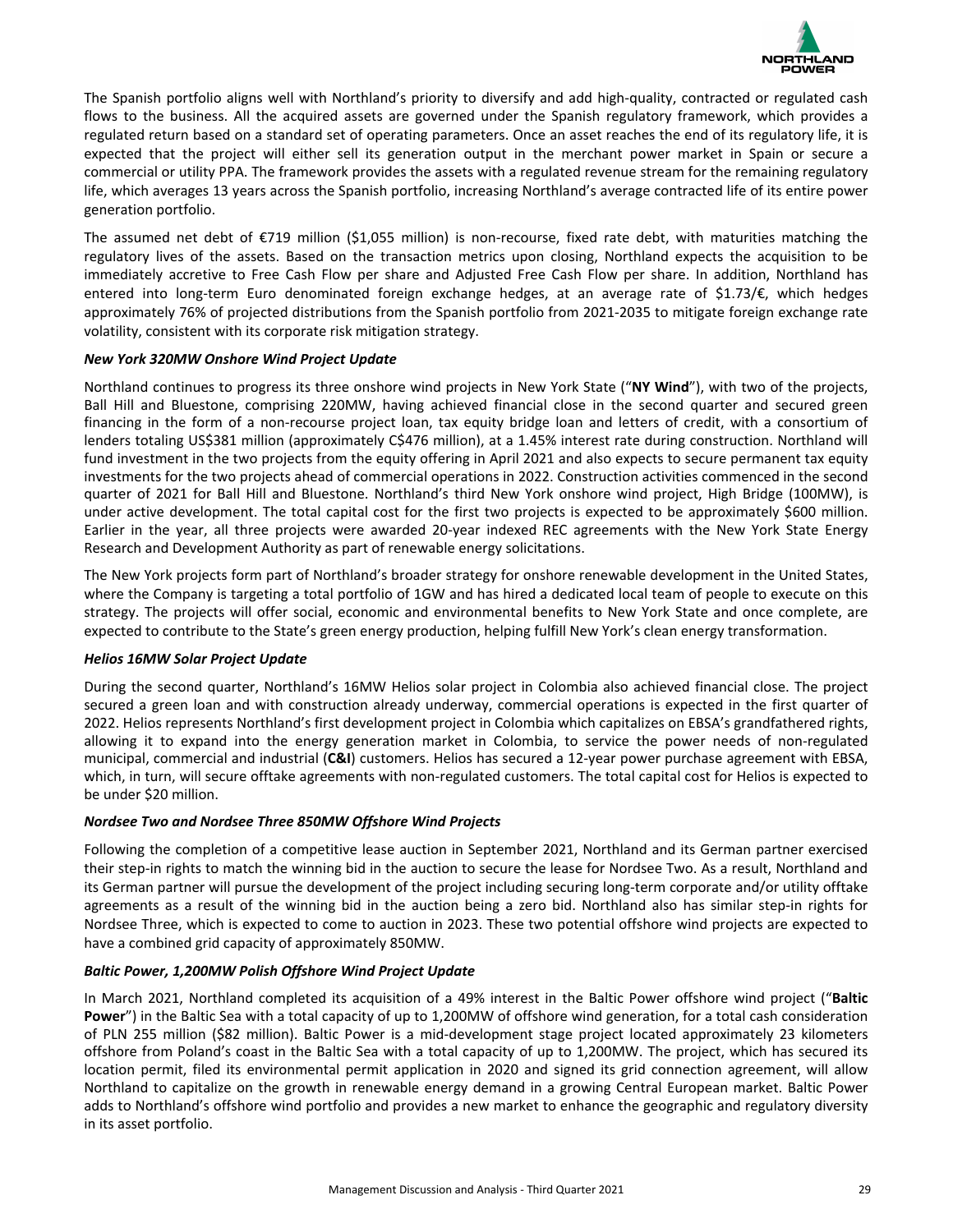

In June 2021, the Baltic Power project, with a potential for up to 1,200MW of operating capacity and in which Northland has 49% interest, secured a 25-year Contract for Differences ("CfD") from Poland's Energy Regulatory Office under the Polish Offshore Wind Act. Under the 25-year contract, the project is guaranteed a price of PLN 319.60 per MWh, which is adjusted to annual indexation by Poland's annual average consumer price index. The CfD is subject to review and final approval from Polish authorities and the European Commission. Upon successful achievement of all necessary approvals, construction of Baltic Power is expected to commence in 2023 following financial close, with commercial operations anticipated in 2026.

Pursuant to the joint venture agreement, Northland has made development commitments of approximately  $\epsilon$ 33 million (\$49 million) to be funded over the next two years. As contractual milestones are met, Northland expects to commit to additional development funding.

### *La Lucha 130MW Solar Project Update*

The 130MW solar project in the State of Durango, Mexico, has completed its activities relating to the physical construction, however, certain activities relating to the energization of the project continue to be delayed. In order to achieve commercial operations, the facility requires energization followed by testing, which is conducted by CENACE (Independent System Operator) and CFE (Federal Electricity Commission). Final approvals, energization, testing and interconnection of renewable power projects have generally been delayed in Mexico by pandemic related government and CFE temporary office closures and reduced operating capacity. In addition, these processes have seen further delays that are likely related to the uncertainty created by the Mexican government's so far unsuccessful attempts to amend electricity sector regulations and constitutionally embedded legislation and timelines remain uncertain as a result. Efforts to secure commercial offtake and project financing are expected to be finalized only after commercial operations. As a result of the aforementioned delays, total capital costs for the project are expected to be around \$200 million, up from \$190 million originally. 

### *Joint Venture with Shizen Energy for Offshore Wind Projects in Japan*

Northland and Shizen Energy are jointly developing an early-stage offshore wind development opportunities ("Chiba Offshore Wind Inc." or "**Chiba**") in Japan. The prospective projects have an expected combined capacity of approximately 600MW. In late 2020, Shizen divested a portion of its investment in Chiba to Tokyo Gas, thereby reducing Northland's share of the growth expenditures. In September, the Japanese government designated four new sea areas as "promising areas" for the development of offshore wind under its Round Three process. Included in these four areas was Isumi City, Chiba Prefecture, where Northland is progressing with the development of its Chiba offshore wind project, in consortium with Shizen Energy and Tokyo Gas. Additionally, Katagami, Akita Prefecture, where Northland continues to explore an opportunity through a consortium with Mitsui and Osaka Gas, was also designated in the promising areas list. The designation as "promising areas" for these two regions is a key milestone in the early-stage development processes for these two projects, that could have a total productive capacity of up to 900MW when complete.

#### *Hai Long 1,044MW Offshore Wind Project Update*

The Hai Long project owned 60% by Northland and its 40% partner, Yushan Energy, was allocated a total of 1,044MW (626MW net to Northland) by the Bureau of Energy of Taiwan under a FIT program and an auction process in 2019. Key aspects of the Hai Long project are presented in the following table:

| Sub-project  | <b>Gross Capacity (MW)</b> | Net Capacity (MW) <sup>(1)</sup> | <b>Year of Grid Connection</b> | <b>Type of Procurement</b> |
|--------------|----------------------------|----------------------------------|--------------------------------|----------------------------|
| Hai Long 2A  | 300                        | 180                              | 2024                           | FIT                        |
| Hai Long 2B  | 232                        | 139                              | 2025                           | Auction                    |
| Hai Long 3   | 512                        | 307                              | 2025                           | Auction                    |
| <b>Total</b> | 1,044                      | 626                              |                                |                            |

(1) Represents Northland's 60% economic interest.

In July 2021, Hai Long received an amendment to the project's Environmental Impact Assessment ("EIA") from Taiwan's Environmental Protection Agency to accommodate a larger, 14MW turbine with longer blade lengths. Receipt of the EIA amendment allows Hai Long to complete further fieldwork to improve wind generation yields. In April 2021, Hai Long received confirmation from the Taiwan Bureau of Energy that Hai Long 2A has secured approval for the Industrial Relevance Proposal, which sets out Northland's commitments to local supply chain and procurement, marking the achievement of a significant milestone.

Hai Long expects to execute additional preferred supplier agreements with major contractors in the near-term. Having executed a 20-year PPA with Taipower for the Hai Long 2A offshore wind project in 2019, Northland expects to execute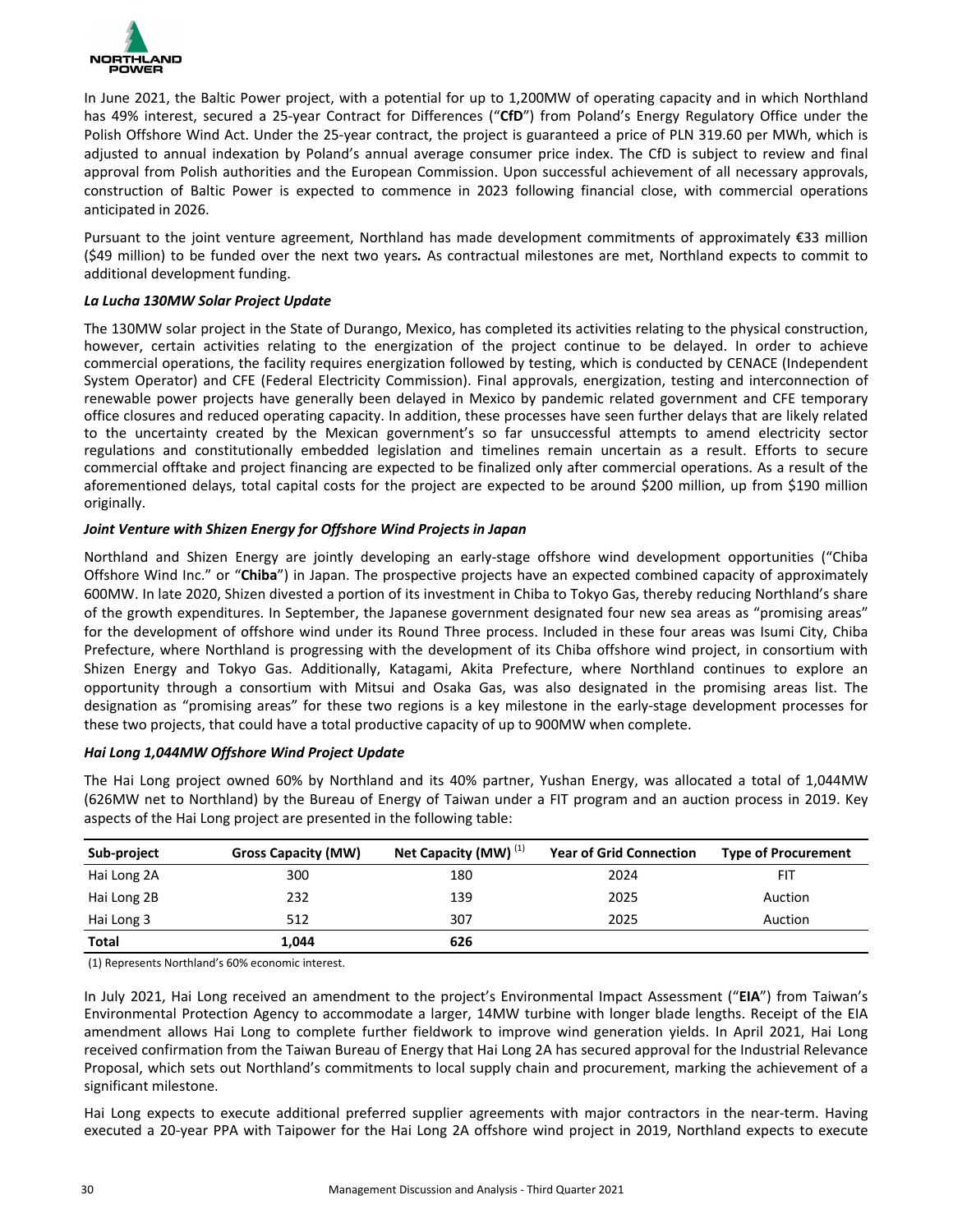

<span id="page-30-0"></span>offtake agreements for the two other sub-projects in 2021, though opportunities also exist to enter into economically favourable commercial PPAs to augment the economics of the sub-projects. The project continues to progress well with financial close expected in 2022.

## **SECTION 9: OUTLOOK**

The offshore wind resources experienced in the first nine months of the year is trending well below the historical average across the three offshore wind facilities. Despite the weakness in the offshore wind resources experienced year-to-date, management remains on track to achieve the low end of its 2021 financial guidance in large part, due to the efforts to diversify Northland's operating portfolio through recent acquisitions, as well as the continued strong financial performance of Northland's Canadian portfolio and EBSA. EBSA's Adjusted EBITDA and Free Cash Flow are benefiting from the current inflationary environment in Colombia that is resulting in indexed escalations within its regulated framework. In addition, the financial performance of the recently acquired portfolio of solar and wind facilities in Spain, is expected to lessen the relative financial impact from the weakness in the North Sea offshore wind resource.

For Adjusted EBITDA and Free Cash Flow per share, management continues to expect full year results to be at the low end of the guidance range released in February 2021, of \$1.1 to \$1.2 billion and \$1.30 to \$1.50 per share, respectively, unchanged from last quarter. For Adjusted Free Cash Flow per share, management continues to expect a range of \$1.60 to \$1.70 as disclosed last quarter (formerly \$1.80 to \$2.00 in February 2021).

Management believes the Company continues to have sufficient liquidity available to execute on its growth objectives. As at September 30, 2021, Northland had access to \$824 million of cash and liquidity, comprising \$784 million of liquidity available under a syndicated revolving facility and \$40 million of corporate cash on hand.

In September 2021, the Dutch Ministry of Finance submitted the 2022 Budget and Tax Plan to parliament for approval, which included rules within the corporate income tax act to limit the ability to deduct interest from 30% to 20% of EBITDA (as defined in the Dutch budget) and to increase the corporate income tax rate from 25% to 25.8%. These proposals are likely to be enacted by parliament and to apply as of January 1, 2022. If enacted, Gemini's free cash flow will be negatively affected.

### **Iroquois Falls Update**

Northland's 120MW Iroquois Falls natural gas facility achieved commercial operation in 1997 and has contributed significantly to the Company's financial performance through a 25-year PPA with the government of Ontario. The PPA is set to expire at the end of 2021 and given the current forecasted Ontario market capacity needs, Northland anticipates participating in the Ontario market through Capacity Auctions as a generation resource, offering capacity for both the summer and winter commitment periods. In addition, Management intends to seek other offtake opportunities.

Currently, Iroquois Falls contributes approximately \$75 million annually in Adjusted EBITDA and this contribution is expected to reduce by approximately 90% in 2022.

## **SECTION 10: LITIGATION, CLAIMS AND CONTINGENCIES**

Litigation, claims and other contingencies arise from time to time in the ordinary course of business for Northland. None of these contingencies, individually or in aggregate, are expected to result in a liability that would have a material adverse effect on Northland. Refer to Note 13 of the unaudited interim condensed consolidated financial statements for additional information including any contingencies arising as a result of completed acquisitions.

## **SECTION 11: FUTURE ACCOUNTING POLICIES**

In 2020, the International Accounting Standards Board (IASB) issued narrow-scope amendments to IAS 16, *Property, Plant* and Equipment. The amendments, to be effective for annual reporting periods beginning on or after January 1, 2022, prohibit a company from deducting from the cost of property, plant and equipment amounts received from selling items produced while the company is preparing the asset for its intended use. Instead, a company will recognize such sales proceeds and related cost in profit or loss. Northland will assess the standard to determine if it has an impact on its consolidated financial statements. Management anticipates that the amendments will be adopted for the first period beginning on their respective effective dates.